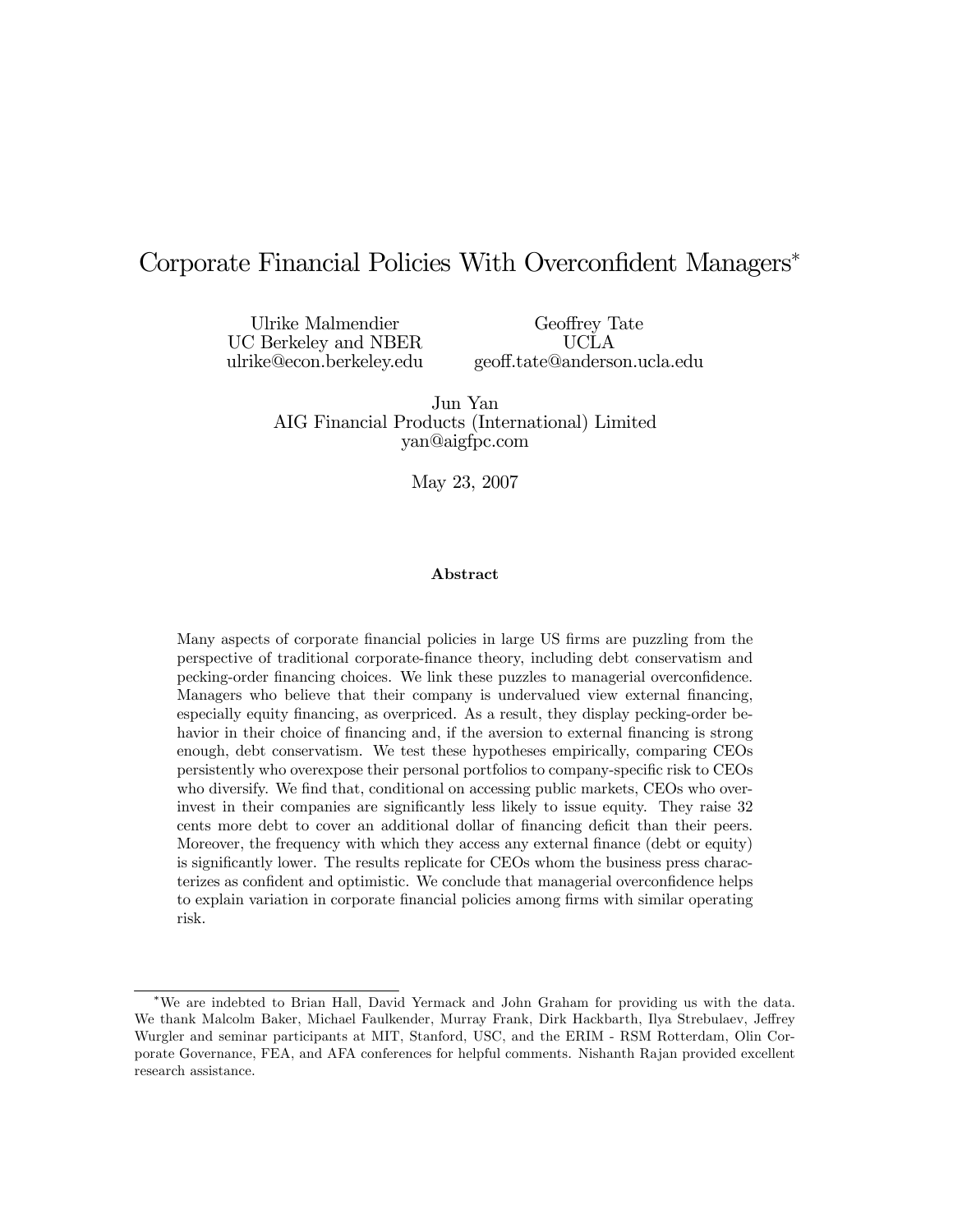# I Introduction

The determinants of firms' financing decisions and the resulting capital structure are an area of debate within the corporate finance literature. Existing theories, like the tradeoff (Miller (1977)) and pecking order (Myers (1984) and Myers and Majluf (1984)), relate the choice of financing instruments to market-, industry-, and firm-level determinants such as tax rates, bankruptcy costs, and firm-level asymmetric information. We propose extending the analysis to include managerial characteristics. Explicitly modeling variation across managers may explain empirical patterns that are difficult to reconcile with existing theories. For example, why do firms' financing policies slant more towards debt at one time, but favor equity at another, even when underlying firm fundamentals are not changing?

We consider managers with a preference for internal over external financing and for debt over equity. Such preferences induce managers to follow the pecking-order of financing (Myers (1984)) and may also lead to debt conservatism (Graham (2000)). Many studies debate the causes and importance of these empirical patterns.<sup>1</sup> We argue that managerial overconfidence provides an alternative foundation. Overconfident CEOs overestimate their ability to generate value and, thus, the future cash flows of their companies. As a result, they perceive their companies' risky securities to be undervalued by the market and are reluctant to seek external financing. In the extreme, this reluctance can lead to debt conservatism. When they do raise outside finance, they prefer debt over equity. Since equity prices are more sensitive to the market's expectation of future cash flows, overconfident CEOs perceive a larger cost to issuing equity than debt.

We identify revealed managerial beliefs using measures from Malmendier and Tate (2004) and (2005). Our main measure ("Longholder") targets CEOs whose personal portfolios are persistently over-exposed to company-specific risk. A subset of CEOs in our data hold (non-tradeable) executive stock options all the way to expiration despite the underdiversification caused by equity-based compensation and human capital investment in the firm. These CEOs consistently bet their personal wealth on the future appreciation of company stock. Yet, they do not earn abnormal returns over a simple strategy of

<sup>&</sup>lt;sup>1</sup>For a detailed overview and discussion of the abundant literature see Frank and Goyal (forthcoming).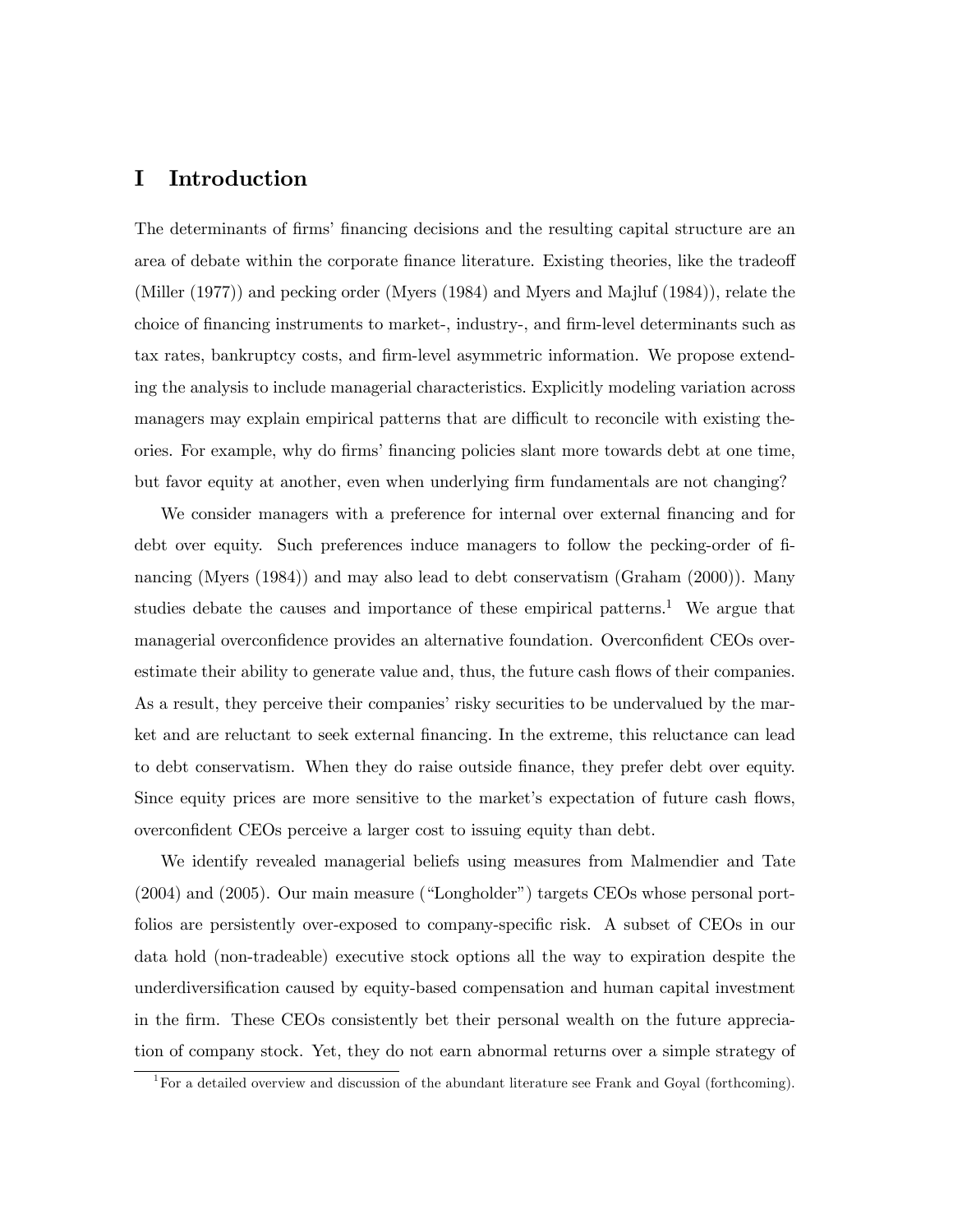exercising and investing the proceeds in the  $S\&P 500<sup>2</sup>$  We consider several interpretations of this behavior — including signaling and (high) risk tolerance — and conclude that overconfidence best describes the evidence. We also verify the robustness of the results to alternative identification strategies: "Pre-" and "Post-Longholder" divide the Longholder fixed effect into years before and after the CEO holds an option to expiration and "Holder 67" identifies CEOs who do not exercise options which are highly in the money (67%) five years prior to expiration.3 Finally, we identify CEOs beliefs based on outside perception, using CEOs the business press characterizes as "confident" or "optimistic."

We then test whether CEOs who reveal overly positive expectations about their company's future stock price also make significantly different financing decisions. Using SDC data on security issuance, we find that they are significantly less likely to issue equity, conditional on accessing public markets. We extend this result to include private financing sources using accounting data from Compustat and the methodology of Shyam-Sunder and Myers (1999) and Frank and Goyal (2003). We find that these CEOs use roughly 30 cents more debt than their peers to cover an additional dollar of external financing deficit (i.e. external financing required to meet current cash commitments). Finally, we use the "kink" variable from Graham (2000) to test whether reluctance to access external capital markets is sufficiently strong to induce heightened (unconditional) debt conservatism among overconfident CEOs. The kink measures the amount by which firms could increase debt outstanding before the marginal benefit of interest deductions begins to decline. We find that CEOs who reveal overly optimistic beliefs are significantly more likely to underutilize debt relative to the tax benefits, i.e. have higher kinks. Our results indicate that managerial overestimation of future cash flows is a significant determinant of corporate finance decisions. Moreover, overconfidence has a persistent long-term effect on firms' capital structures.

Our analysis rests on two important simplifications. First, we restrict the theoretical analysis to one period and one given investment project. In a dynamic model, the arrival of positive- and negative-NPV projects might induce larger differences between the in-

 $2^2$ To prevent underwater options from contaminating the results, we require that the options have reached a theoretically calibrated benchmark for exercise (40% in the money) as they enter their final year.

<sup>3</sup>The 67% threshold comes from the rational option exercise model of Hall and Liebman (2002) with constant relative reisk aversion of 3 and 67% of wealth in company stock.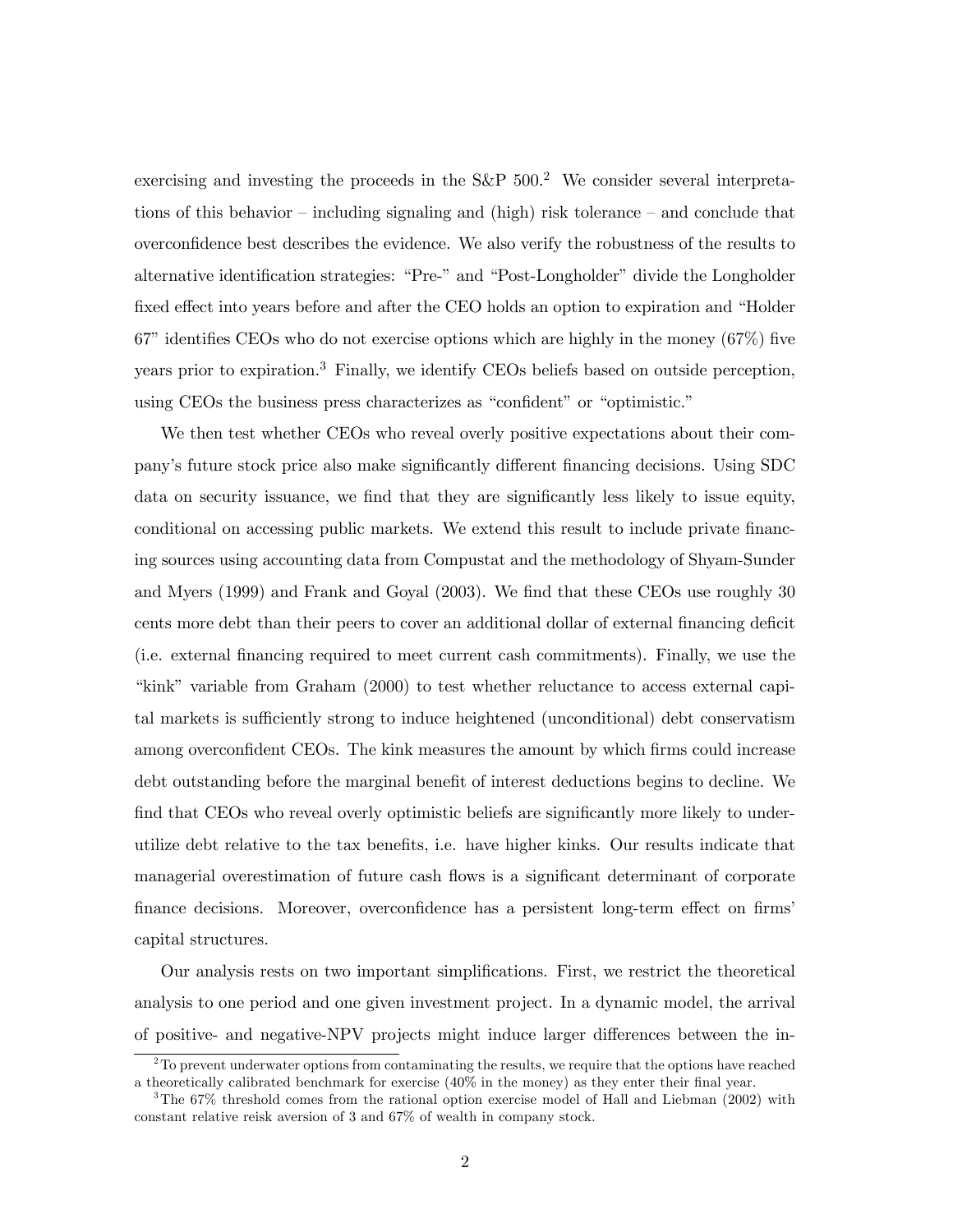vestment levels of rational and overconfident CEOs. A dynamic setting would also allow for alternative interpretations of the debt evidence; for example, that overconfident CEOs maintain excess debt capacity to finance (high) expected future investment levels without having to access equity markets.

Second, we restrict the empirical analysis to CEOs even though CFOs also exert significant influence on security issuance and capital-structure decisions. Unfortunately, data limitations prevent an extension of the analysis to CFOs: the portfolio data necessary to compute our overconfidence measures is available only for  $CEOs<sup>4</sup>$  CEOs, however, typically make the ultimate financing decisions and set the general financing policy for the firm. For example, the CEO alone can withdraw his or her firm's stock offering at the last moment (Hechinger (1998)) or overrule the firm's CFO and treasurer (Whitford (1999)). Moreover, it is not unusual that a financing plan proposed by the CFO is disapproved by the CEO, especially when sales of assets are involved (Millman (2001)). The recent jury verdicts against CEOs whose companies were involved in financial scandals suggests that juries assume the same point of view.

Our results relate to several existing literatures. The empirical capital structure literature, particularly testing pecking order and tradeoff predictions, is extensive. Shyam-Sunder and Myers (1999), for example, argue that the tendency of firms to fill financing deficits with new debt rather than equity issues supports the pecking-order theory over a static trade-off model. Frank and Goyal (2003) use the same empirical methodology on an extended sample of firms to argue in favor of the trade-off model. Fama and French (2002) find evidence that contradicts both theories. These results leave room to explore other determinants of financing decisions. Our analysis of manager-specific effects neither contradicts nor confirms traditional theories. Rather, it points to the impact of individual managerial characteristics on capital structure, beyond market-, industry- and firm-level determinants, and allows for different financing patterns across similar firms or even within the same firm when the leadership changes.

Our results also build upon a prominent stylized fact from the social psychology liter-

<sup>4</sup>Using ExecuComp, one could attempt to use the data on the option remuneration of the top five executives of S&P 1500 companies to construct similar measures. However, the data is far less detailed, is often missing for CFOs, and is available for a shorter time frame.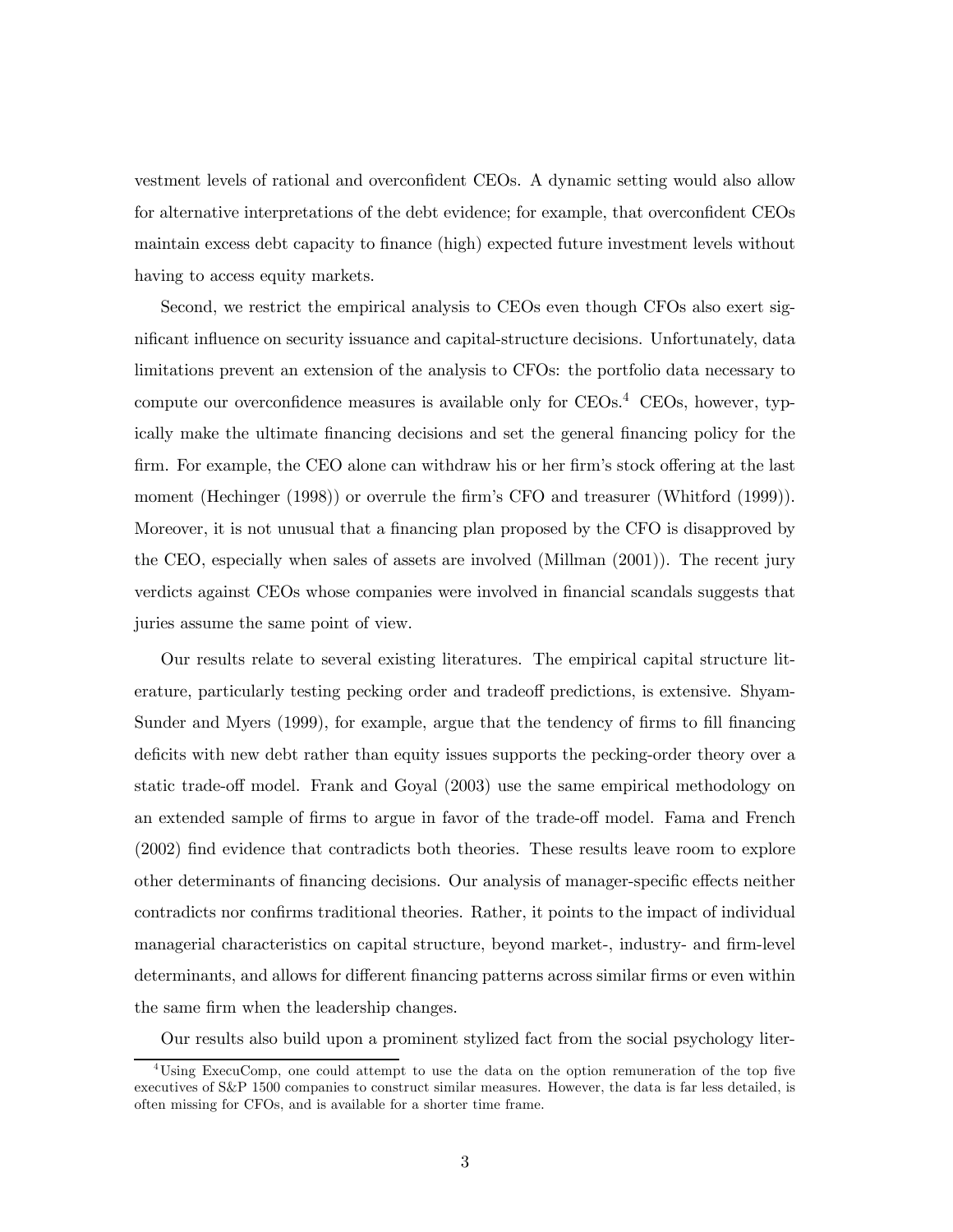ature, the "better than average" effect. When individuals assess their relative skill, they tend to overstate their acumen relative to the average.<sup>5</sup> Executives appear to be particularly prone to display overconfidence, both in terms of the better-than-average effect and in terms of "narrow confidence intervals".<sup>6</sup> One reason may be sorting of high-confidence individuals into top corporate positions. Another reason may be that executives face exactly the kind of environment that tends to trigger overconfidence: they have the greatest amount of power in their firm (potentially inducing the "illusion of control"); they are highly committed to good outcomes; and the reference points for success are rather abstract, making it hard to compare performance across individuals.<sup>7</sup> Indeed, March and Shapira (1987) and Langer (1975) find that CEOs believe they can control firm outcomes and tend to underestimate the likelihood of failure.

There is also a growing literature linking managerial beliefs to financing choices. Heaton (2002) models the financing choices of optimistic CEOs. Hackbarth (2004) and (2005) incorporates optimism and overconfidence in a model of corporate borrowing and shows that these biases may help to overcome conflicts between managers and shareholders, related to debt overhang, such as underinvestment and diversion of funds. Empirically, Graham and Harvey's (2001) CFO Outlook Survey, suggests a role for (biased) managerial beliefs. In the second quarter of 1999, prior to the end of the technology bubble, roughly 70% of the survey respondents state that their company stock is undervalued by the market, and 67% say that under- or overvaluation is an important factor in the decision to issue stock. Ben-David, Graham, and Harvey (2007) relate mis-calibration of CFOs, revealed in such surveys, to a wide range of corporate decisions, including corporate financing. Finally, Malmendier and Tate (2005) argue that the investment decisions of overconfident managers are more sensitive to cash-flow, particularly among firms with low debt capacity. However, the preference for internal over external financing and for debt over equity financing – which drives the impact of overconfidence on investment – is not

<sup>&</sup>lt;sup>5</sup>See Larwood and Whittaker (1977); Svenson (1981); Alicke (1985). The effect extends to economic decision-making in experiments (Camerer and Lovallo (1999)). It also affects the attribution of causality: Because individuals expect their behavior to produce success, they are more likely to attribute good outcomes to their actions, but bad outcomes to (bad) luck (Miller and Ross (1975)).

 ${}^{6}$ Larwood and Whittaker (1977); Kidd (1970); Moore (1977).

<sup>&</sup>lt;sup>7</sup>Weinstein (1980); Alicke et al. (1995).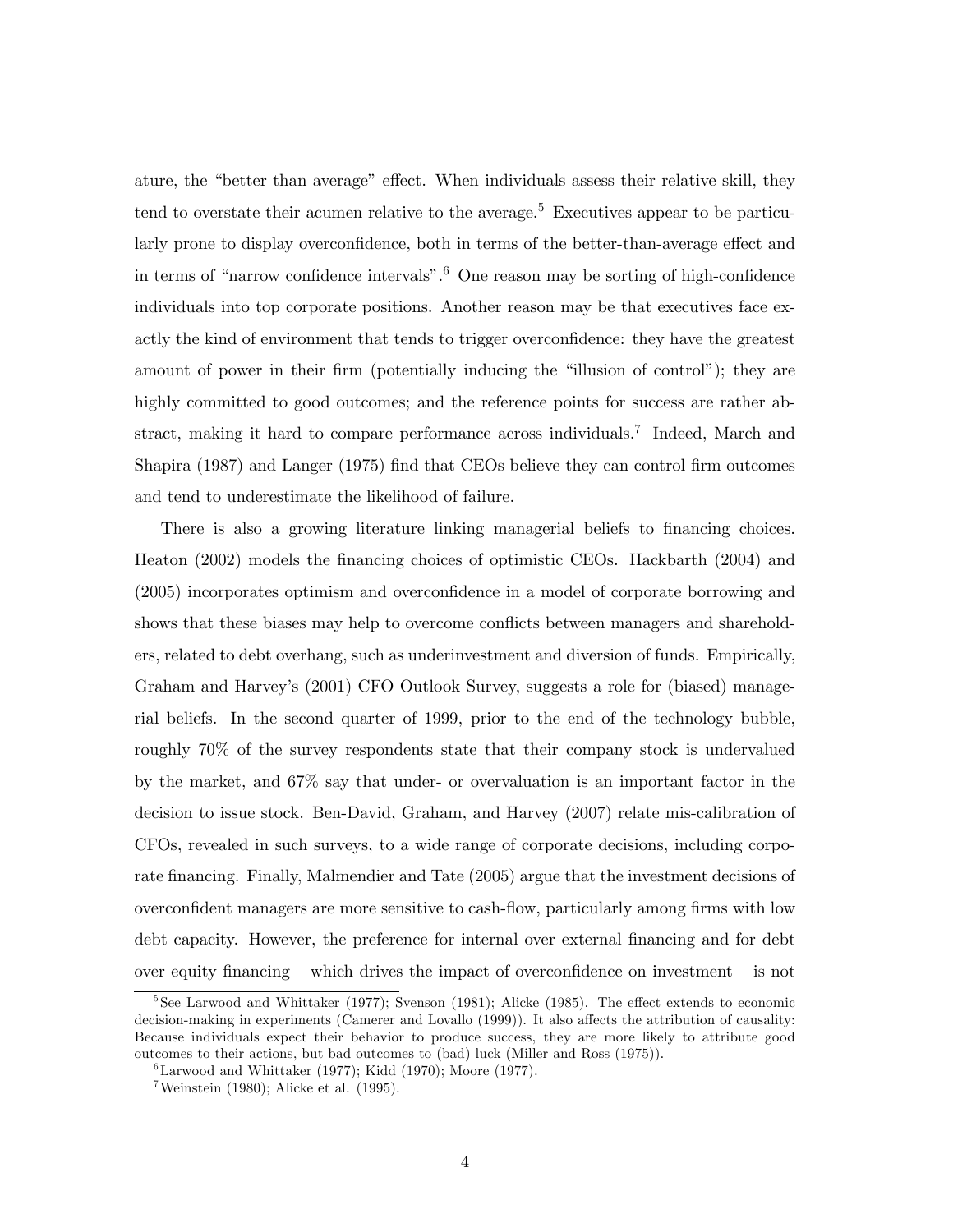directly tested. This shortcoming leaves the results open to alternative interpretations, as well as to concerns about the endogeneity of investment regressions. This paper attempts to remedy the gap and links managerial overconfidence directly to financing choices.

The remainder of the paper is organized as follows. In Section II we develop the financing predictions of the overconfidence theory. Section III describes the data and the construction of the key dependent variables. Section IV describes our overconfidence measures. Section V tests the effects of overconfidence on financing policy. Section VI concludes.

# II A Model of Overconfidence and Financing Decisions

We provide a simple framework that relates managerial beliefs to financing decisions and, in particular, to two unresolved issues in the capital structure literature: Do (some) managers use a pecking order of financing? And, are managers reluctant to access the external capital market, resulting in too low debt levels?

We consider the decision of a manager to implement an investment project with cost I and a stochastic return  $\widetilde{R}$ , given by  $R_G$  with probability  $p \in (0, 1)$  and  $R_B$  with probability  $1 - p$ , where  $R_G > R_B$ . The market is fully informed about the distribution of future returns, and the risk-free interest rate is normalized to zero. The firm initially has cash C and non-cash assets A. To finance the investment project, the firm can use cash  $c \in [0, C]$ , issue debt with face value w, and offer new shares s. All parties are risk-neutral. Let  $s'$ be the number of existing shares and  $d$  the market value of debt. We note that the firm can obtain financing for the investment project if

$$
I \le A + C + E[\tilde{R}].\tag{1}
$$

We abstract from incentive misalignment between managers and shareholders and assume that the CEO maximizes the perceived value of the company to the old shareholders.

We allow for the CEO to overestimate the returns the project will generate under his management,  $E[\hat{R}] \ge E[\hat{R}]$ . We focus on the specific case that the CEO perceives the return in the good state as  $R_G + \Delta$  rather than  $R_G$ , with  $\Delta \geq 0$ , where  $\Delta = 0$ captures the benchmark case of a rational CEO. We will return to a more general model of overconfidence and its implications at the end of the section.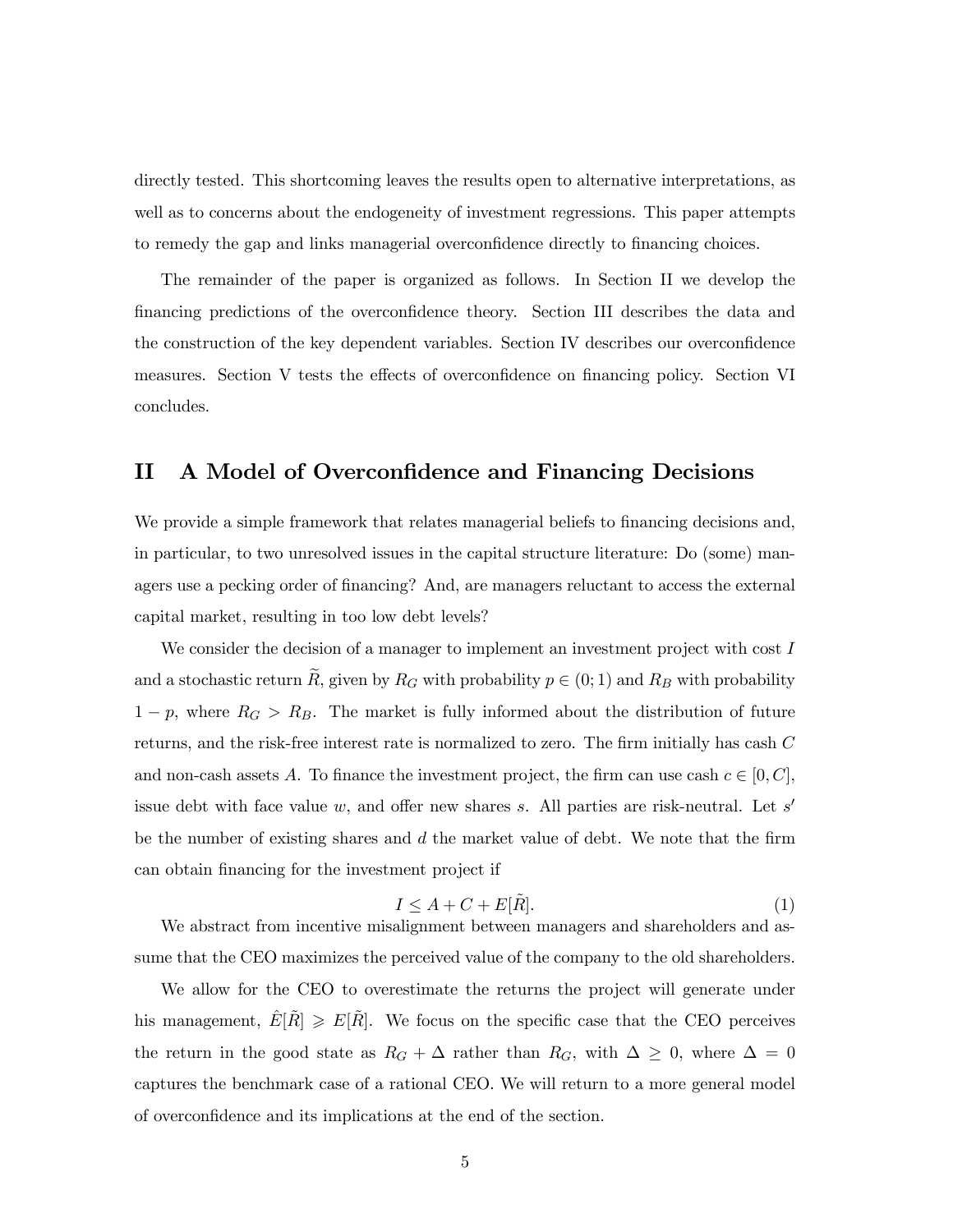We derive the CEO's choice of financing conditional on implementing the project. We ask later which projects the CEO chooses to implement. The CEO's maximization problem conditional on implementing the project is:

$$
\max_{c,w,s} \quad \frac{s'}{s+s'}\hat{E}[(A+C+\tilde{R}-c-w)^+] \tag{2}
$$

s.t. 
$$
\frac{s}{s+s'}E[(A+C+\tilde{R}-c-w)^+] = I - c - d
$$
 (3)

$$
E[\min\{w, A + C + \tilde{R} - c\}] = d \tag{4}
$$

$$
0 \le c \le C, \ d \ge 0, \ c + d \le I \tag{5}
$$

The right-hand side of (3),  $I - c - d$ , is the financing gap remaining after the use of cash and debt and equals the market price of the new shares if the investment project is implemented. The maximization problem can be reformulated as maximization of the CEO's perceived future value of the firm minus (i) the difference between the CEO's perceived value of debt and the market value of debt minus (ii) the difference between the CEO's perceived value of newly issued shares and the market value of newly issued shares. **Lemma 1.** The optimization problem  $(2)$  -  $(5)$  is equivalent to

$$
\max_{c,w,s} \qquad \hat{E}[A+C+\tilde{R}-I] \tag{6}
$$

$$
-\left(\hat{E}[\min\{w, A+C-c+\tilde{R}\}]-E[\min\{w, A+C-c+\tilde{R}\}]\right) \tag{7}
$$

$$
-\frac{s}{s+s'}\left(\hat{E}[(A+C+\tilde{R}-c-w)^{+}] - E[(A+C+\tilde{R}-c-w)^{+}]\right) \tag{8}
$$

s.t. 
$$
\frac{s}{s+s'} = \frac{I - E[\min\{c+w, A+C+\tilde{R}\}]}{E[(A+C+\tilde{R}-c-w)^+]}
$$
(9)

$$
0 \le c \le C, \ d \ge 0, \ c + d \le I
$$

*Proof of Lemma 1.* Denoting  $\tilde{y} \equiv A + C + \tilde{R} - c - w$ , we rewrite the maximand in (2) as  $\hat{E}[(\tilde{y})^+] - \frac{s}{s+s'}\hat{E}[(\tilde{y})^+]$ 

$$
= \hat{E}[\tilde{y}] - \hat{E}[\min\{0, \tilde{y}\}] - \frac{s}{s + s'} \hat{E}[(\tilde{y})^+]
$$
  
\n
$$
= \hat{E}[A + C + \tilde{R} - I]
$$
  
\n
$$
- \hat{E}[\min\{c + w, A + C + \tilde{R}\}] - \frac{s}{s + s'} \hat{E}[(\tilde{y})^+] + I.
$$
 (10)

Adding up (3) and (4) and solving for I gives<br>  $I = \frac{s}{\sqrt{5}} E[(A + C + \tilde{R} - c - w)^+] + E[\min\{c + w, A + C + \tilde{R}\}],$ <br>
We see that  $\max_{s \to +} \frac{s + s'(10)}{s(s)}$  as (6) to (8) and solve for  $s$  to obtain (0)  $\Omega$  F. We can thus rewrite  $s(t)$  as (6) to (8) and solve for  $\frac{s}{s+s'}$ , to obtain (9). Q.E.D.

In the new formulation of the optimization problem, (6) is the CEO's perceived value of the firm to old shareholders after implementing the investment project, (7) subtracts the price differential between the CEO's perceived value of debt and the market value of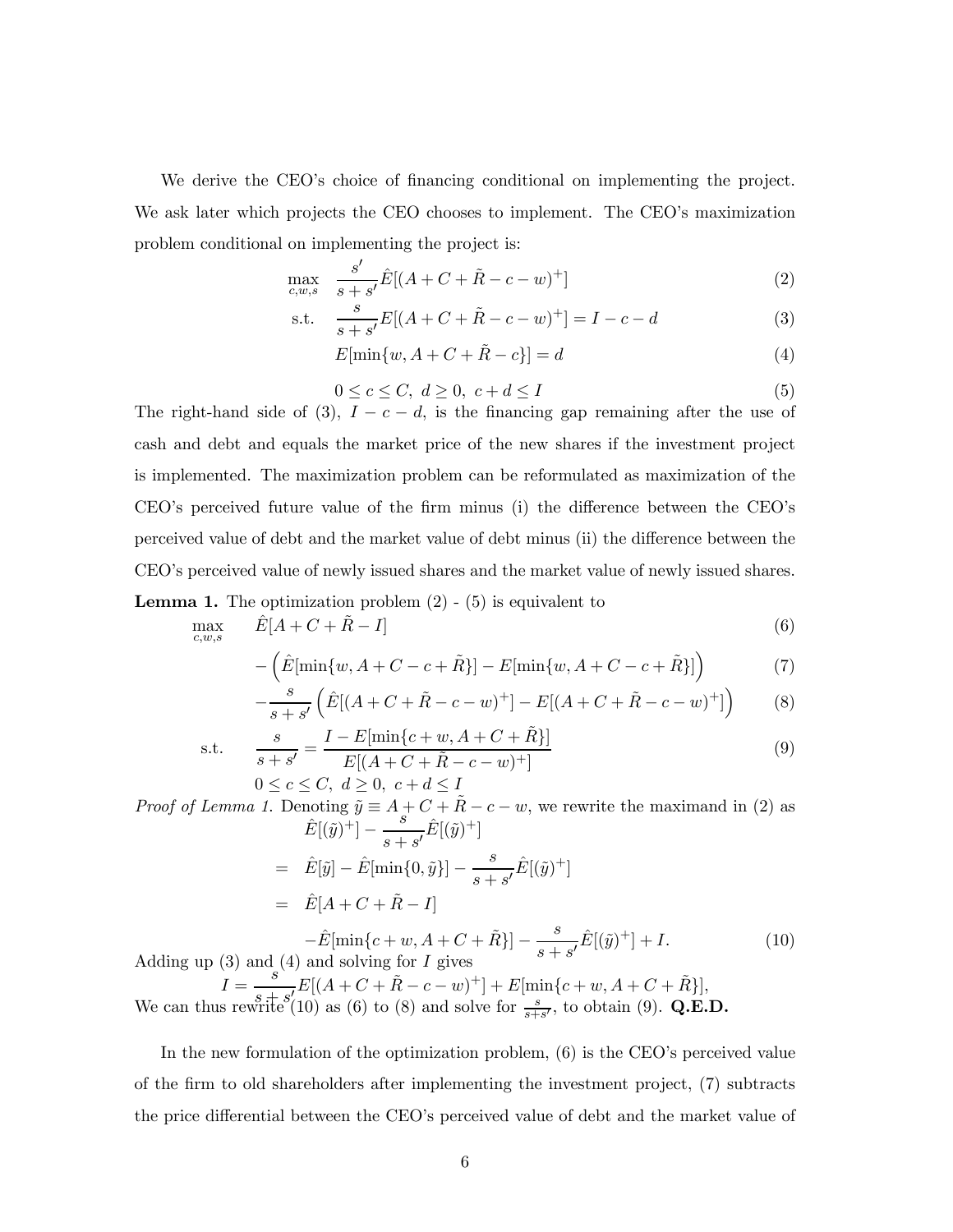debt, and (8) subtracts the differential between the CEO's perceived value of newly issued shares and the market value of newly issued shares. Thus, conditional on implementing the investment project, the CEO's maximization problem is equivalent to minimizing the perceived deadweight cost of external financing.

We can now show that, for a rational CEO, capital structure irrelevance holds, while an overconfident CEO prefers debt financing:

Proposition 1. Conditional on choosing to implement the investment project, a rational CEO ( $\Delta = 0$ ) is indifferent between all available forms of financing. An overconfident CEO  $(\Delta > 0)$  prefers cash or debt financing.

*Proof of Proposition 1.* (Rational Case.) For  $\Delta = 0$ , we have  $(7) = (8) = 0$ . Therefore a rational CEO is indifferent between all feasible combination of cash, debt and equity financing  $(c, w, s)$ . This is a special case of Modigliani-Miller.

(Overconfidence Case.) For  $\Delta > 0$ , the CEO perceives debt not to be undervalued but equity to be undervalued by the new shareholder's portion  $\left(\frac{s}{s+s'}\right)$  of  $\Delta$ :

$$
(7) = 0
$$

$$
(8) = -n\Delta \frac{s}{}
$$

 $(8) = -p\Delta \frac{s}{s+s'}$ <br>Substituting (9) into (8), we can distinguish two cases.

Case 1:  $A + C - c + R_B \geq w$  (riskless debt). In this case,  $-p\Delta \frac{s}{s+s'} = -p\Delta \frac{I-c-w}{A+C-c+E[\tilde{R}]-w}$ , and the resulting objective function is increasing in  $(c + w)$ , given the financing condition (1), and thus maximized at the highest value  $(c + w)^*$  satisfying (5) within Case 1:  $w^* = \min\{A + C - c^* + R_B, I\}.$ Case 2:  $A + C - c + R_B < w$  (risky debt). Now,  $-p\Delta \frac{s}{s+s'} = -p\Delta \frac{I-(1-p)(A+C+R_B)-p(c+w)}{p(A+C+R_G)-p(c+w)}$ . Given the financing condition (1), the objective function is again increasing in  $(c + w)$ . thus is maximized at

$$
w^* = p^{-1}[(I - c^*) - (1 - p)(A + C - c^* + R_B)]
$$

and no equity is used.

Thus, the objective function is decreasing in  $(c + w)$  over both ranges (riskless debt and risky debt), and the overconfident CEO only uses cash and debt. Q.E.D.

In summary, the optimal capital structure for  $\Delta > 0$  is given by  $(c+w)^* = I$ . Since the rational CEO is indifferent in the amount of debt issued, we conclude that the overconfident CEO issues at least as much debt as the his rational colleague.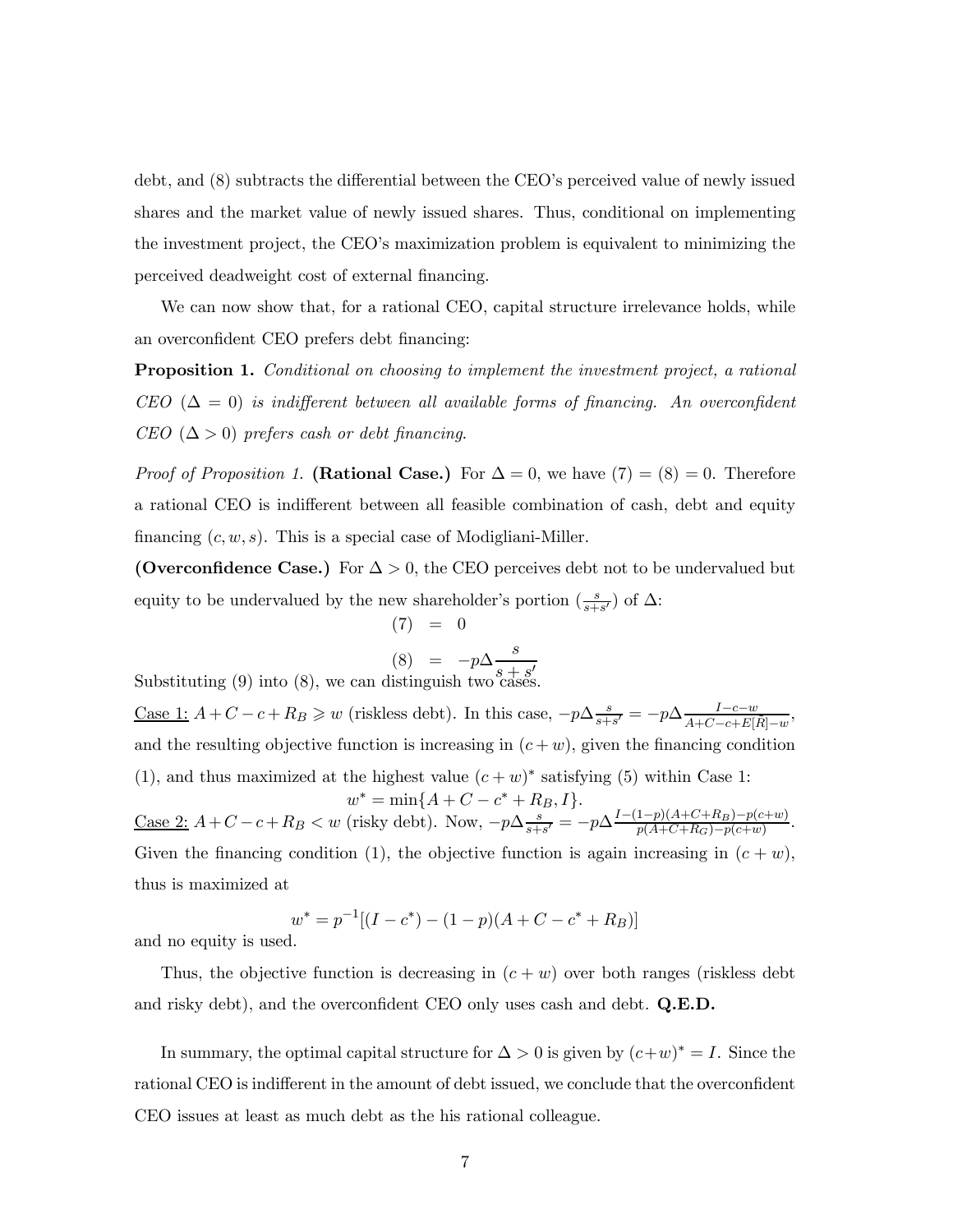Note that the choice of capital structure for  $\Delta > 0$  is more complex if the CEO also overestimates the return in the bad state, for example if  $R_B = R_B + \Delta$ . In this case, equity becomes attractive if the firm is close to bankruptcy and the market and the CEO disagree on the riskiness of debt, i.e. about the probability of bankruptcy. If the market perceives debt to by risky and the CEO perceives debt to be riskless, debt financing requires the CEO to give up the full difference between perceived and actual debt repayment in the bad state,  $\min{\{\Delta; w - (A+C-c+R_B)\}}$ , while equity financing preserves at least a portion of the (perceived) value for shareholders. The cost of debt financing becomes  $(7) = -(1-p)x$ and the cost of equity financing becomes  $(8) = -\frac{s}{s+s'}(\Delta - (1-p)x)$ . In this new sub-case of risky debt that the CEO perceives to be riskless, he chooses debt financing if and only if  $\Delta > (1 - p)(R_G - R_B)$ . Else he chooses equity akin to the phenomenon of "gambling" for resurrection." Since our empirical analysis focuses on the largest U.S. firms, the latter distinction is unlikely to be relevant empirically.

We return to the case  $\hat{R}_B = R_B + \Delta$  and ask, under which conditions the CEO will choose to implement the investment project in the first place. Given the capital structure irrelevance for rational CEOs and the preference for debt financing for overconfident CEOs, the optimization problem (2) - (5) simplifies to maximizing  $E[A + C + \tilde{R} - I] + p\Delta$ . Thus, the rational CEO will choose to implement any investment project with positive net present value, while an overconfident CEO chooses to implement any project for which  $E[\hat{R}] + p\Delta > I$ . Thus an overconfident CEO will also implement some negative-NPV projects.

Overconfidence can be embedded into both a trade-off model and a pecking order model, which pin down the choice of capital structure for the rational CEO. In the tradeoff model, the optimal level of debt issuance is determined by balancing the cost and benefit of debt, tax deductibility of interest payments and cost of bankruptcy. An overconfident CEO overestimates the future cash flows. He perceives it more likely that after making all necessary interest payments, his company is still profitable and all the tax benefits can be realized. Therefore he tends to overestimate the tax benefits of issuing debt. The overestimation of future cash flows also leads to underestimation of the probability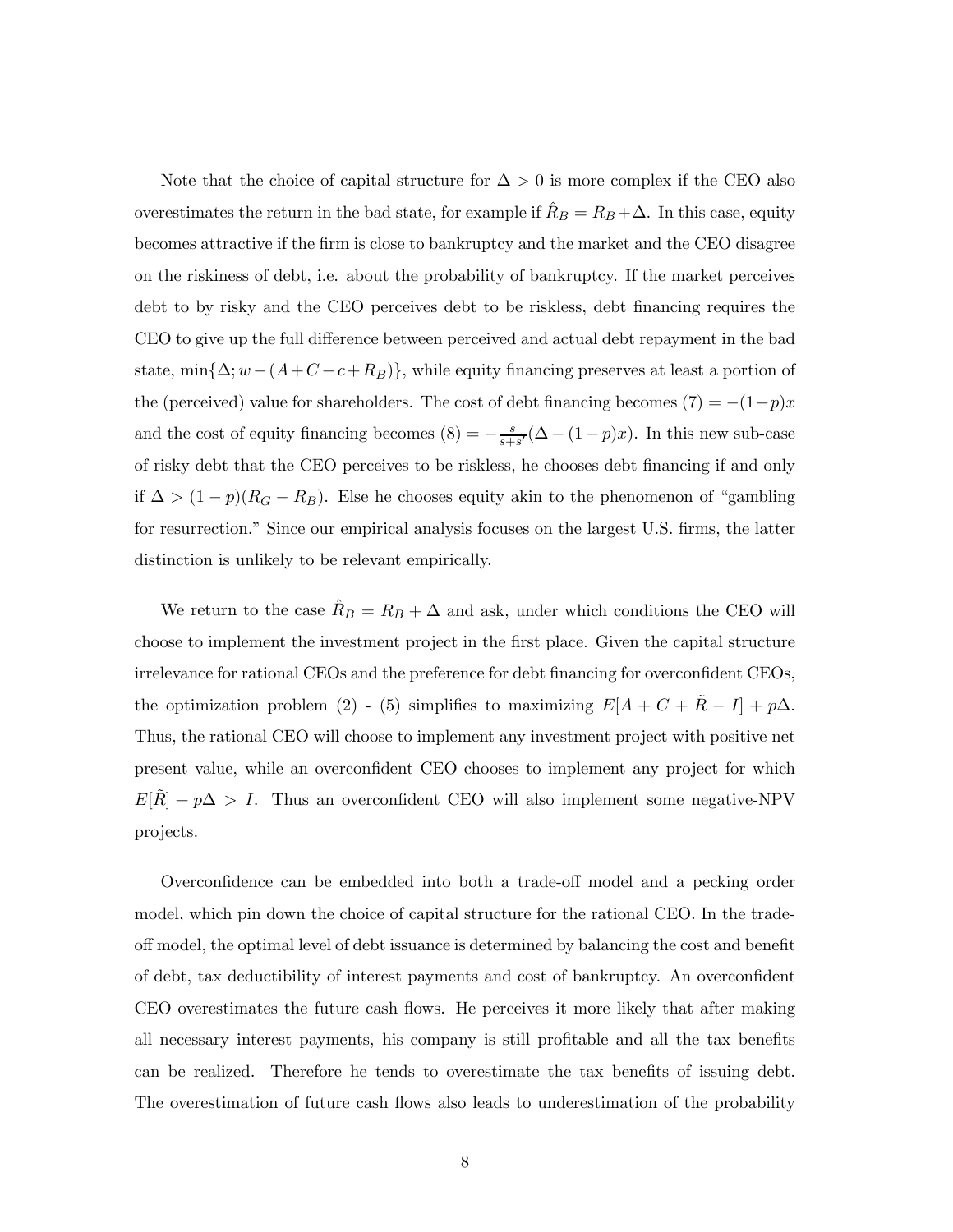of bankruptcy. Therefore from the perspective of an overconfident CEO, the marginal benefit of debt is higher while the marginal cost is lower. Thus, in the framework of the trade-off theory, the overconfident CEO tends to issue more debt than his rational peers.

Under the pecking order theory, asymmetric information induces managers to cover financing deficits first with internal cash, then safe debt, then risky debt, and finally as a last resort, equity. An overconfident manager considers it more likely that his company will earn more cash in the future, and will have more capacity for safe debt as he maintains the (perceived) profitability of the company. He also perceives equity financing as too expensive. As a result, an overconfident CEO is less concerned about the cost of not having enough cash, or the inability to issue more safe debt in the future, and more concerned about the high cost of issuing equity, due to both asymmetric information and differences in beliefs. Consequently, an overconfident manager tends to use more cash and issue more debt to cover any given financing deficit.<sup>8</sup>

It is still an ongoing debate which theory better describes corporate financing decisions; our analysis does not contribute directly to this issue. Either of the two theories can be used to pin down the rational CEO's choice of capital structure and to generate the following hypotheses:

Hypothesis 1. Given the level of external financing deficit, overconfident CEOs tend to issue more debt than CEOs who are not overconfident.

Similar arguments apply to the decision between internal and external financing. In an extended model, that allows for disagreement about the probability of bankruptcy, an overconfident manager prefers internal finance to accessing capital markets, including accessing the debt market. Given the underestimation of bankruptcy, the CEO perceives debt financing as too costly. To cover financing needs, overconfident managers tend to use more cash than their rational peers; thus, they must issue less debt and equity. Despite preferring debt to equity conditional on accessing external finance, they might still raise less debt than their rational peers overall.

Hypothesis 2. Overconfident CEOs issue debt more conservatively than the CEOs

<sup>&</sup>lt;sup>8</sup>Note this argument assumes that the strict form of the pecking order is not empirically valid. That is, asymmetric information alone does not already induce CEOs to cover all financing needs with debt.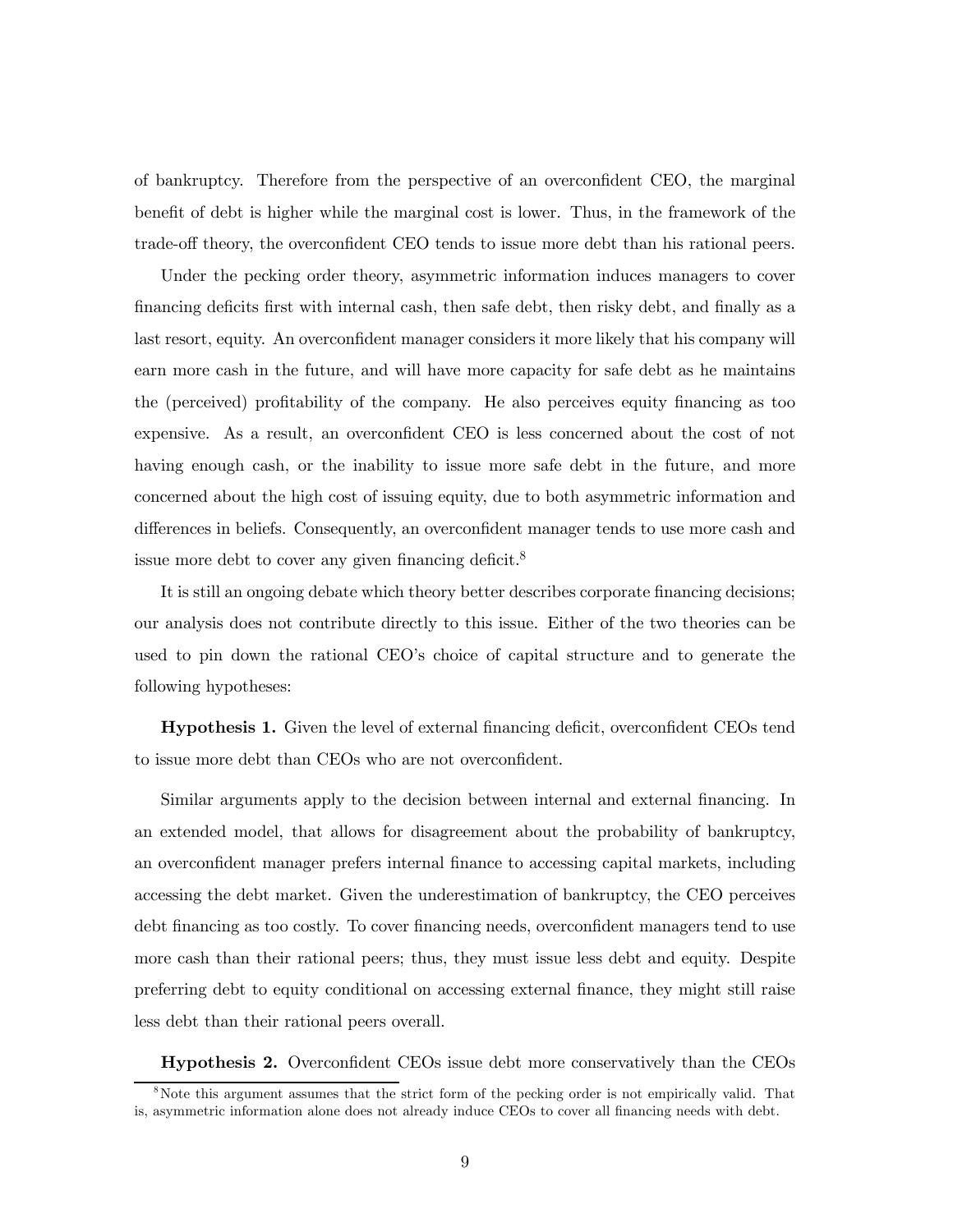who are not overconfident, that is, they tend to have higher kinks than their rational peers.

We test these hypotheses in Section V. The empirical analysis consists of two steps. The first step is the construction of empirical overconfidence measures. The second step is the analysis of the relationship between overconfidence and the use of debt in external financing (Hypothesis 1) and debt conservatism (Hypothesis 2).

## III Data

We identify CEOs who hold company stock options beyond rational benchmarks for exercise using the 1980 to 1994 sample of 477 publicly-traded U.S. firms from Hall and Liebman (1998) and Yermack (1995). This data provides us the stock ownership and set of option packages — including exercise price, remaining duration, and number of underlying shares — for the CEO of each company year by year. The drawback of this sample, particularly in the context of financing regressions, is its focus on large companies. To be included in our sample, a firm must appear at least four times on one of the lists of largest US companies compiled by Forbes magazine in the period from 1984 to 1994. Frank and Goyal (2003) find systematic differences between the financing choices of small and large companies. Because our tests focus on the interaction of overconfidence with financing decisions and not on the average financing decision itself, our conclusions should be largely unaffected by the exclusion of small firms.

We also measure confidence using outsiders' perception of the CEO as captured by portrayal in the business press. We use hand-collected annual data on the press coverage of our sample CEOs in The Wall Street Journal, The New York Times, Business Week, Financial Times, and The Economist. We count the total number of articles each year referring to the CEO and the subsets of articles using the words "confident" or "confidence;" "optimistic" or "optimism;" and "reliable," "cautious," "practical," "frugal," "conservative," or "steady." We hand-check each article to ensure that the adjectives are used to describe the CEO and to identify articles that use the terms in negated form. We also collect detailed information on the context of each reference. For example, we record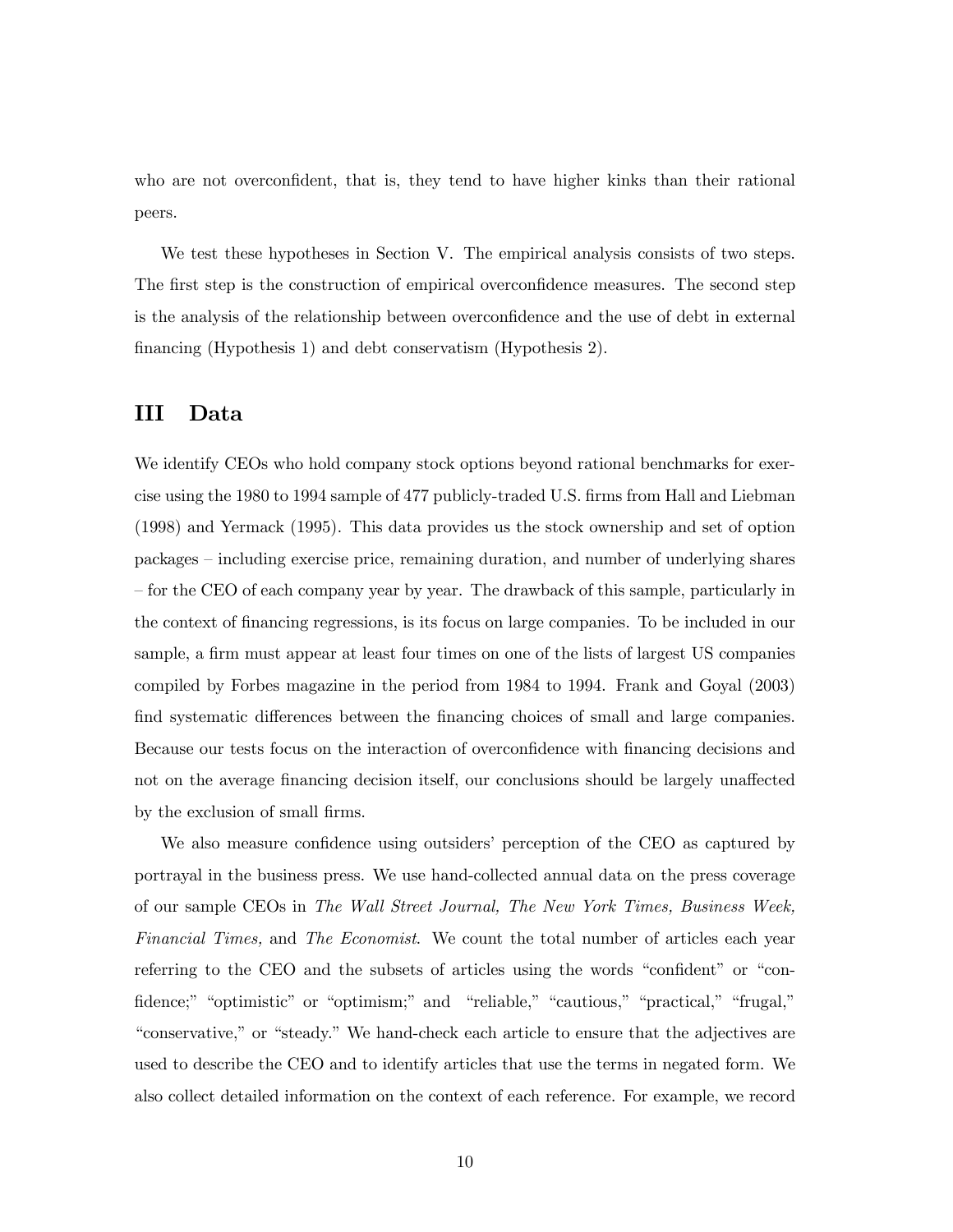whether the article is about the CEO, the firm, or the market or industry as a whole and, if the article is about the firm, the specific policies it references (earnings, products, mergers, culture, etc.).

To connect these measures of CEO beliefs to financing choices, we merge the data with information on public security issues from Thomson's SDC Platinum database. We include all U.S. new issues of common stock, convertible debt, convertible preferred stock, non-convertible debt, and non-convertible preferred stock. We also include U.S. Rule 144A issues of these securities. To capture the impact of loans and other forms of private debt on financing choices, we use COMPUSTAT cash flow statement data to construct alternative measures of debt and equity issuance. We measure net debt issuance as the difference between long-term debt issuance (item 111) and long-term debt reduction (item 114). We measure net equity issuance as the difference between sales of common stock (item 108) and stock repurchases (item 115). Long-term debt reduction and stock repurchases are set to zero if they are missing or combined with other data items. We exclude financial firms (SIC codes 6000 - 6999) and regulated utilities (SIC codes 4900 to 4999) from our analysis.

We also construct the net financing deficit to capture the amount of financing the CEO has to raise through either debt or equity issues in a given firm year:

$$
FD_t = DIV_t + I_t + \Delta W_t - C_t,
$$

DIV is cash dividends. I is net investment (capital expenditures + increase in investments + acquisitions + other uses of funds - sale of PPE - sale of investment).<sup>9</sup>  $\Delta W$  is change in working capital (change in operating working capital + change in cash and cash equivalents + change in current debt).<sup>10</sup> C is cash flow after interest and taxes (income before extraordinary items  $+$  depreciation and amortization  $+$  extraordinary items and

<sup>&</sup>lt;sup>9</sup>In terms of COMPUSTAT item numbers, net investment is item  $128 +$  item  $113 +$  item  $129 +$  item 219 - item 107 - item 109 for firms reporting format codes 1 to 3 and item  $128 +$  item  $113 +$  item 129 item 107 - item 109 - item 309 - item 310 for firms reporting format code 7. When these items are missing or combined with other items, we code them as 0.

<sup>&</sup>lt;sup>10</sup>For format code 1, this is item 236 + item 274 + item 301. For codes 2 and 3, this is - item 236 + item 274 - item 301. For code 7, this is - item 302 - item 303 - item 304 - item 305 - item 307 + item 274 - item 312 - item 301. All items, excluding item 274, are replaced with 0 when missing or combined with other items.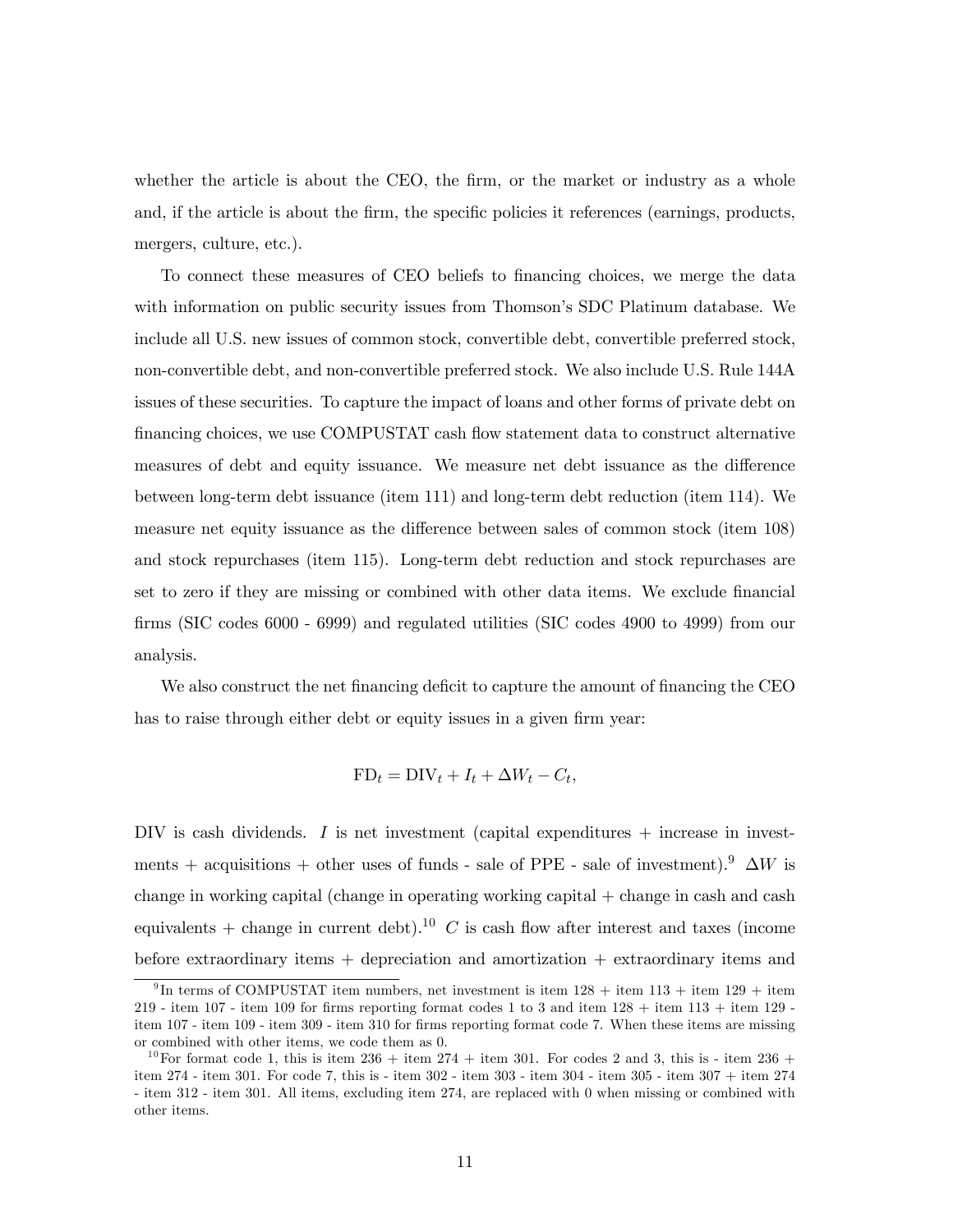discontinued operations  $+$  deferred taxes  $+$  equity in net loss (earnings)  $+$  other funds from operations  $+$  gain (loss) from sales of PPE and other investments).<sup>11</sup> These definitions follow Frank and Goyal (2003). We use the value of book assets (item 6) taken at the beginning of the fiscal year to normalize debt and equity issuance and the financing deficit.

We also use COMPUSTAT to construct several firm level control variables. We measure Q as the ratio of market value of assets to book value of assets. Market value of assets is defined as total assets (item 6) plus market equity minus book equity. Market equity is defined as common shares outstanding (item 25) times fiscal year closing price (item 199). Book equity is calculated as stockholders' equity (item 216) [or the first available of common equity (item 60) plus preferred stock par value (item 130) or total assets (item 6) minus total liabilities (item 181)] minus preferred stock liquidating value (item 10) [or the first available of redemption value (item 56) or par value (item 130)] plus balance sheet deferred taxes and investment tax credit (item 35) when available minus post retirement assets (item 336) when available. Book value of assets is total assets (item  $6$ ).<sup>12</sup> We measure profitability using operating income before depreciation (item 13) and asset tangibility using property, plants and equipment (item 8). We normalize both variables using the book value of assets at the beginning of the fiscal year. We measure book leverage as the quantity debt in current liabilities (data 34) plus long term debt (item 9) divided by the quantity debt in current liabilities (data 34) plus long term debt (item 9) plus common equity (item 60).

Finally, we merge our data with the "kink" variable, provided by John Graham. Following Graham (2000), we say that a firm issues debt conservatively if it can increase its interest payment without lowering the marginal tax rate. The construction of this variable and the associated control variables are described in detail in Graham (2000).13 The kink variable captures the amount of additional debt firms could issue before the

<sup>&</sup>lt;sup>11</sup> For codes 1 to 3, this is item  $123 +$  item  $124 +$  item  $126 +$  item  $126 +$  item  $106 +$  item  $213 +$  item  $217 +$  item 218. For code 7, this is item  $123 +$  item  $124 +$  item  $126 +$  item  $126 +$  item  $106 +$  item  $213$ 

<sup>+</sup> item 217 + item 314. All items are coded as 0 when missing or combined with other items.

 $12$  Definitions of Q and its components as in Fama and French (2002).

 $13$  See also the caption to Table 1 for more detail on these variables. Following Graham, all continuous control variables in the kink regressions are winsorized at the 1% level.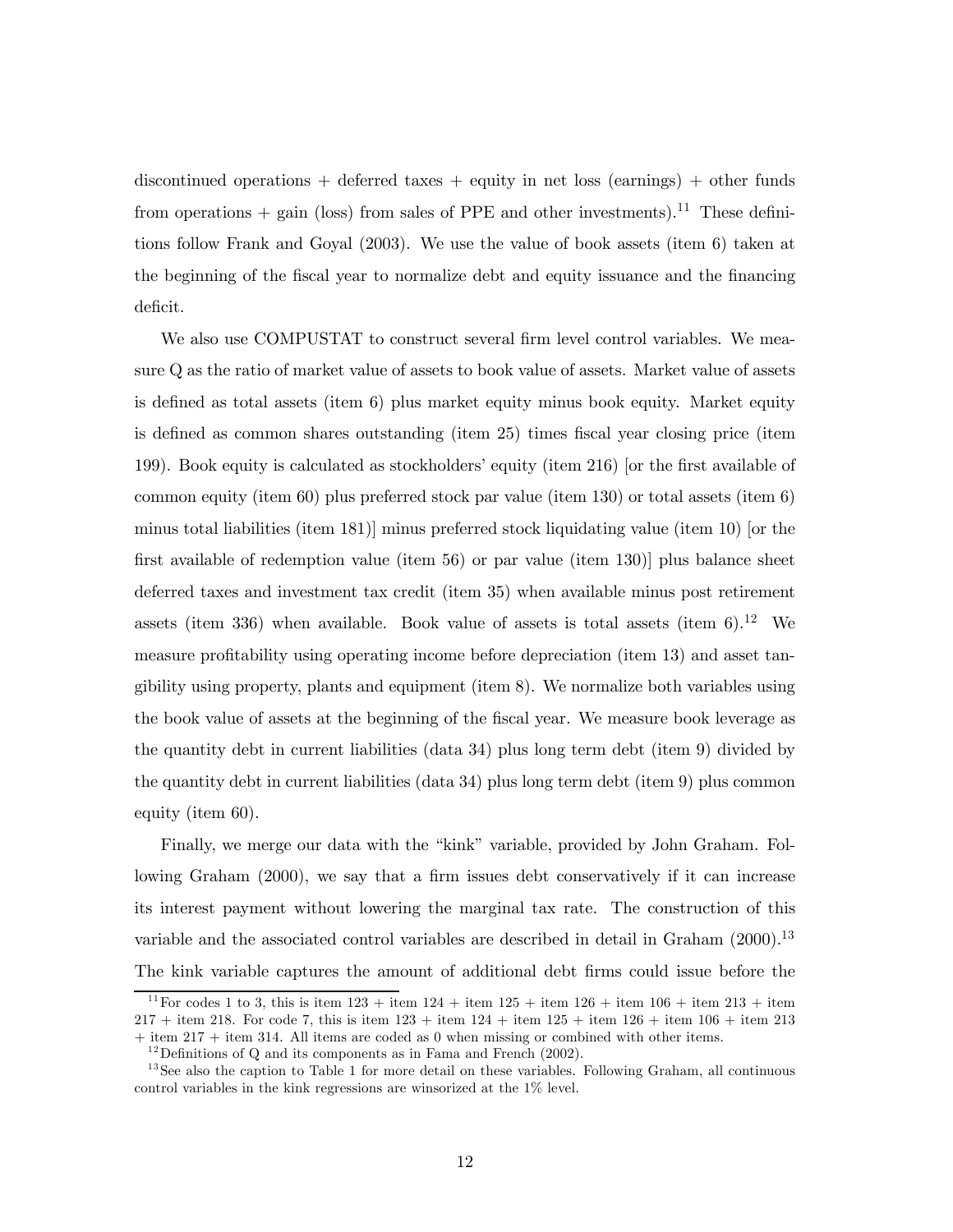marginal benefit of interest deductions begins to decline. It is defined as the ratio of the hypothetical interest level at which the marginal tax rate starts to fall (numerator) to the actual amount of interest paid by the firm (denominator). When a firm is committed to future interest payments that are sufficient low, almost all of the interest payments are likely to be deducted from future profits and the company enjoys a tax benefit equal to the interest payment times the marginal corporate tax rate. As debt levels increase, the company is committing to pay more interest in the future, and it becomes increasingly possible that in some states of the world, the company cannot generate enough profits to fully realize the interest tax shield. Consequently, the marginal tax benefit is decreasing when an additional dollar of interest payment is committed. If the marginal cost of debt intersects the downward-sloping portion of the marginal benefit curve, then a kink greater than 1 indicates the firm has "left money on the table" and the potential gain from adding debt increases with the kink. In this sense, high-kink firms use debt more conservatively.

The left columns of Table 1 ("Full Sample") present the summary statistics of the data. Panel A summarizes the COMPUSTAT data and the distribution of our sample of firms across the 12 Fama and French Industry Groups<sup>14</sup> Panel B summarizes the variable kink and the control variables we use in the kink regressions. Panel C summarizes CEO characteristics and Table 2 summarizes SDC security issues.

## IV Overconfidence Measures

We take two approaches to identify CEO overconfidence. First, we use the CEOs' own "revealed beliefs." Specifically, we use their exercise decisions on company stock options, exploiting the incentive for early option exercise created by underdiversification. CEO compensation contracts regularly contain large quantities of stock and option grants. To maximize the incentive effects of these holdings, the options cannot be traded. Moreover, firms prohibit CEOs from perfectly hedging the risk by short-selling company stock. Most importantly, CEOs' human capital is invested in their firms, so that a bad outcome in the firm not only negatively impacts their personal portfolios, but also reduces their outside options. All of these effects leave CEOs highly exposed to the idiosyncratic risk of

 $^{14}$  For definitions see http://mba.tuck.dartmouth.edu/pages/faculty/ken.french/data\_library.html.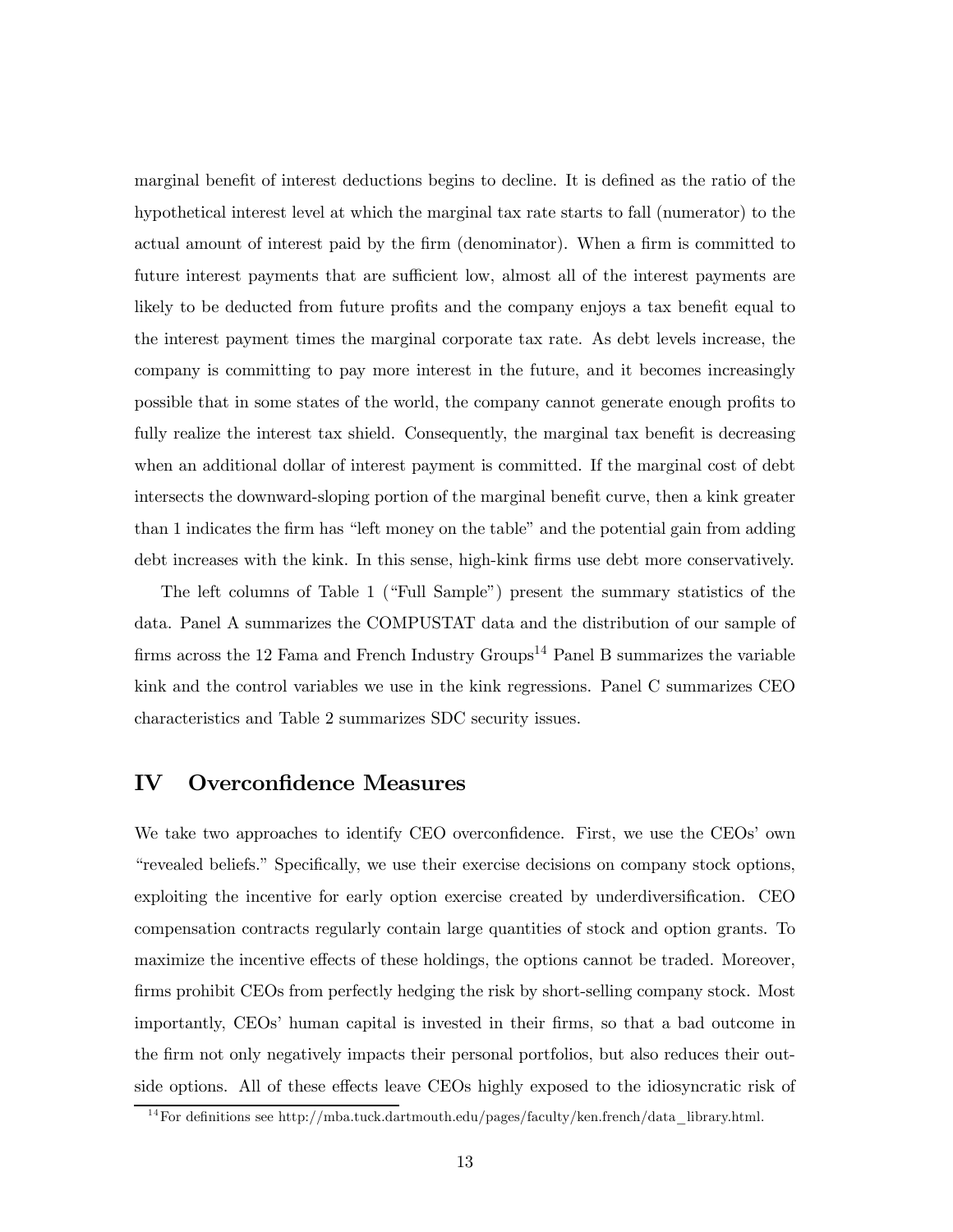their company. When deciding whether to exercise or continue to hold in-the-money stock options, risk averse CEOs must trade off option value against the costs of underdiversification. Though the optimal schedule for exercise depends on their individual wealth, degree of risk-aversion and diversification (Hall and Murphy (2002)), it is generally true that risk aversion and underdiversification predict early exercise of executive options. Overconfidence in their managerial abilities, on the other hand, can induce CEOs to believe their companies' stocks will perform better in the future than they should objectively expect. Overconfident CEOs may hold in-the-money stock options — even when those options have passed rational thresholds for exercise — as a means to personally benefit from expected future stock price appreciation. Malmendier and Tate (2004) translate this logic into three measures of overconfidence. Here, we use the same measures to maintain consistency and allow us to interpret our results within the context of previous findings.

Longholder. Longholder is a binary variable which takes the value 1 for all CEOs who ever hold an option until the year of expiration even though the option is at least 40 percent in the money entering its final year. The exercise threshold of 40 percent corresponds to constant relative risk aversion of 3 and 67 percent of wealth in company stock in the rational option exercise model of Hall and Murphy (2002). Though options held to expiration are typically well beyond the threshold entering their final year, applying the threshold removes cases, including underwater options, in which the decision to hold to expiration is easily rationalizable.

The Longholder measure is a managerial fixed effect. The remaining measures allow for variation within the CEO's tenure.

Pre-Longholder / Post-Longholder. These measures split the Longholder indicator into two separate variables: Post-Longholder is a dummy variable equal to 1 only after the CEO for the first time holds an option until expiration (provided it exceeds the 40 percent threshold). Pre-Longholder is equal to 1 for the rest of the CEO years where Longholder is equal to 1. Post-Longholder, then, allows us to isolate financing decisions after the CEO has revealed his confidence level.

Holder  $67$ . Instead of requiring the CEO to hold options all the way to expiration, Holder 67 focuses on the choice to exercise an option with five years remaining duration.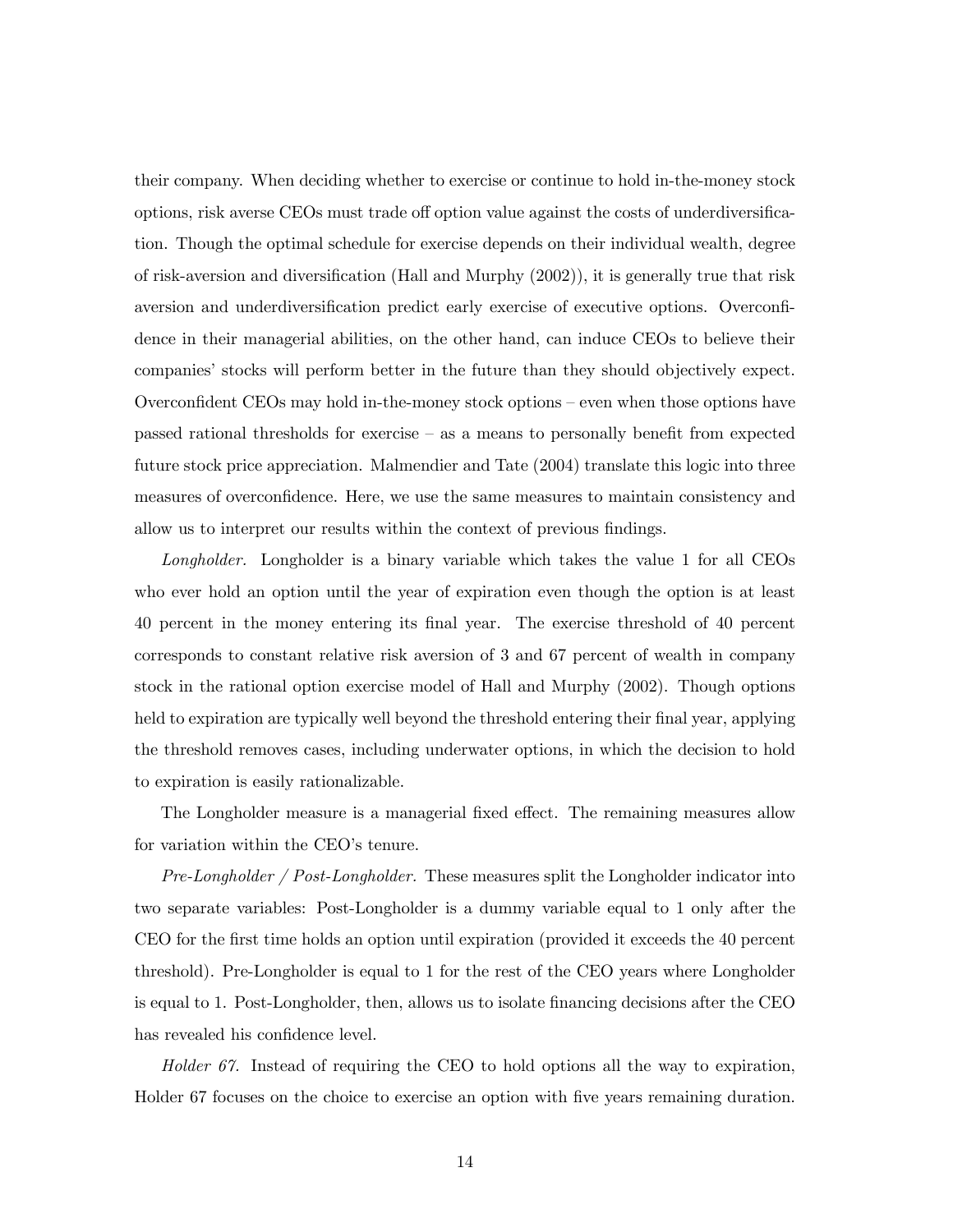Maintaining the previous assumptions on constant relative risk aversion and diversification, the new exercise threshold (in the Hall-Murphy framework) is 67 percent in the money. Holder 67 is a binary variable equal to 1 if a CEO fails to exercise options with 5 years remaining duration despite a 67 percent increase in stock price (or more) since the grant date. When we apply this measure, we restrict the comparison group to CEOs who were faced with this exercise decision, but chose to exercise rather than hold: A CEO enters the sample once he has an option with 5 years remaining duration that is at least 67 percent in the money. Once a CEO decides to postpone the exercise of such an option he receives a value of 1 under Holder 67 and retains that value for the remainder of his sample years.

Our second approach to measuring differences in beliefs is to use outsiders' perceptions of the CEO. The press data, described in Section III, provides the number of articles yearby-year that refer to each sample CEO using the terms  $(a)$  "confident" or "confidence," (b) "optimistic" or "optimism," (c) "confident," but in a negated form  $(d)$  "optimistic," but in a negated form and (e) "reliable," "cautious," "conservative," "practical," "frugal," or "steady." We construct a measure of CEO beliefs by comparing, for each sample year, the number of past articles that portray the CEO as confident and optimistic to the number of *past* articles that portray him as not confident, not optimistic, reliable, cautious, conservative, practical, frugal, or steady. That is, we define the following indicator of CEO confidence (where  $i$  denotes the CEO):

$$
TOTALconfident_{it} = \begin{cases} 1 \text{ if } \sum_{s=1}^{t-1} a_{is} + b_{is} > \sum_{s=1}^{t-1} c_{is} + d_{is} + e_{is}; \\ 0 \text{ otherwise.} \end{cases}
$$

Though we use only past media portrayal to construct the indicator, it is possible that (persistent) corporate financial policy affects the tenor of CEO press coverage. We check the context of the individual articles to assess this possibility. We find few articles about financial policy among the sample: among the 960 articles primarily about the firm, 53% focus on company earnings and 17% on mergers, while fewer than 5% focus on financial policy. It is also possible that differential coverage could bias our TOTALconfident measure. If, for example, there is a press bias towards positive news stories, CEOs who are often in the press would be more likely to have TOTALconfident equal to 1. To address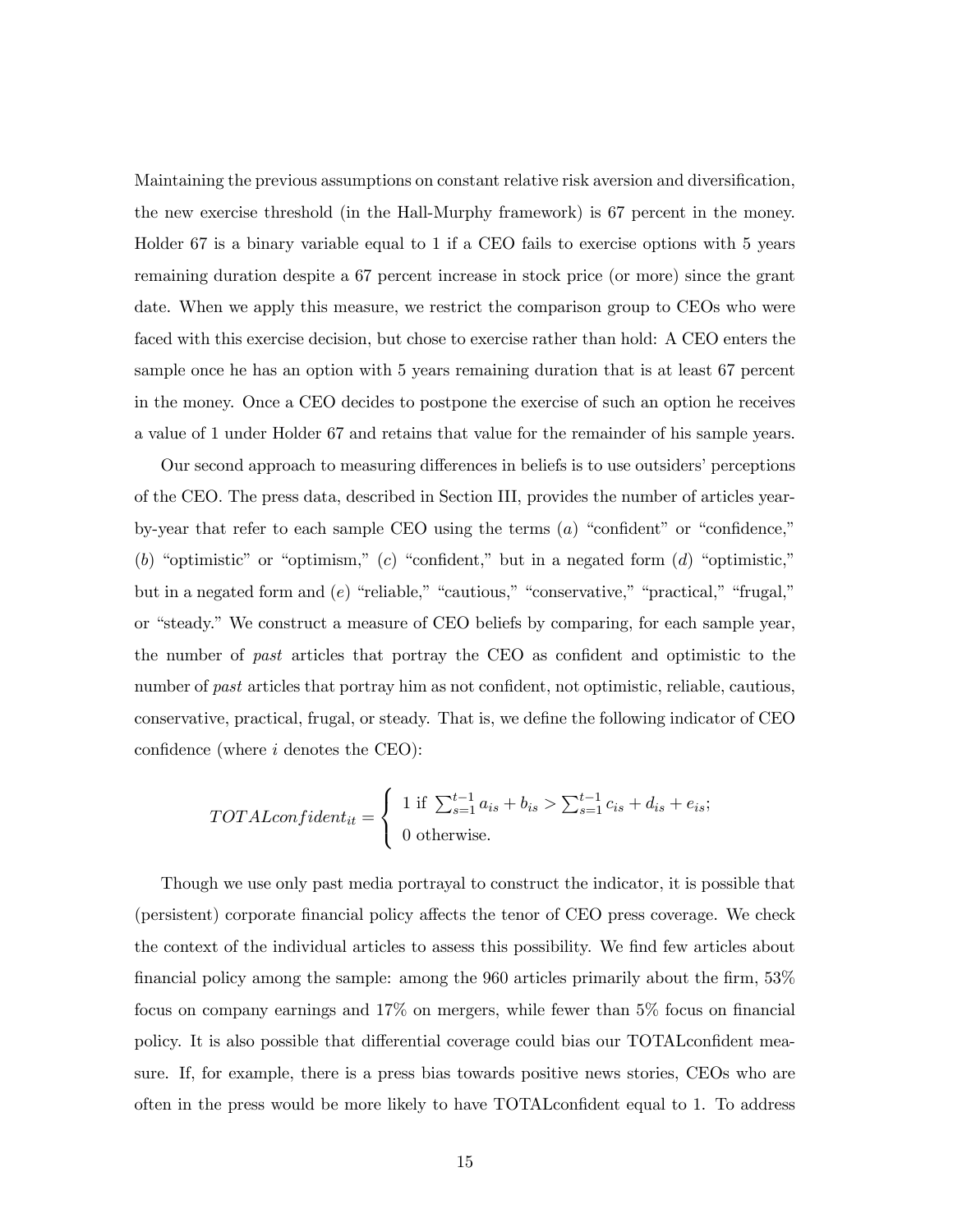this possibility, we include total mentions in the selected publications, aggregated over the same period as the TOTALconfident measure, as a control whenever we utilize the measure

In the right-hand columns of Table 1, we show firm and CEO summary statistics for the subsample of Longholder firm years. The sample characteristics are similar using the other measures of overconfidence. Moreover, the overconfidence measures are all positively and significantly correlated with each other.

Before analyzing CEO financing decisions, we consider alternative interpretations of our measures. Malmendier and Tate (2004) discuss at length several reasons why CEOs may choose not to exercise options, even when they are highly in-the-money, and find that overconfidence is most consistent with the evidence. One benefit of presenting results based on outsiders' perceptions side-by-side with results based on CEOs' "revealed beliefs" is that many of the alternative interpretations of the revealed beliefs measures from Malmendier and Tate (2004) have little or no bearing on the TOTALconfident measure. For example, personal taxes, board pressure and procrastination, though potential explanations for late option exercise, have no effect on CEOs' portrayal in the business press. So, to address these stories, we rely on the robustness of our results across the two approaches to measuring overconfidence. However, we do specifically address alternative explanations that can accommodate both late option exercise and "confident" press portrayal.

Inside Information. CEOs may fail to exercise in the money options because they have private information that the firm's future earnings will be strong. Then, holding company stock options is a profitable investment opportunity until outsiders learn the information and incorporate it into prices. Moreover, CEOs with such information may justifiably exude "confidence" and "optimism" to outsiders, including the business press. In this case, our results would support the traditional information-based explanation of pecking order financing behavior. The key distinction between this story and our overconfidence hypothesis is whether the CEO's belief is correct. To distinguish the two possibilities, we check whether CEOs earn positive abnormal returns when they fail to exercise options that are beyond the calibrated thresholds for exercise. We find that they do not profit above a strategy of exercising and investing the proceeds in a diversified portfolio. Longholder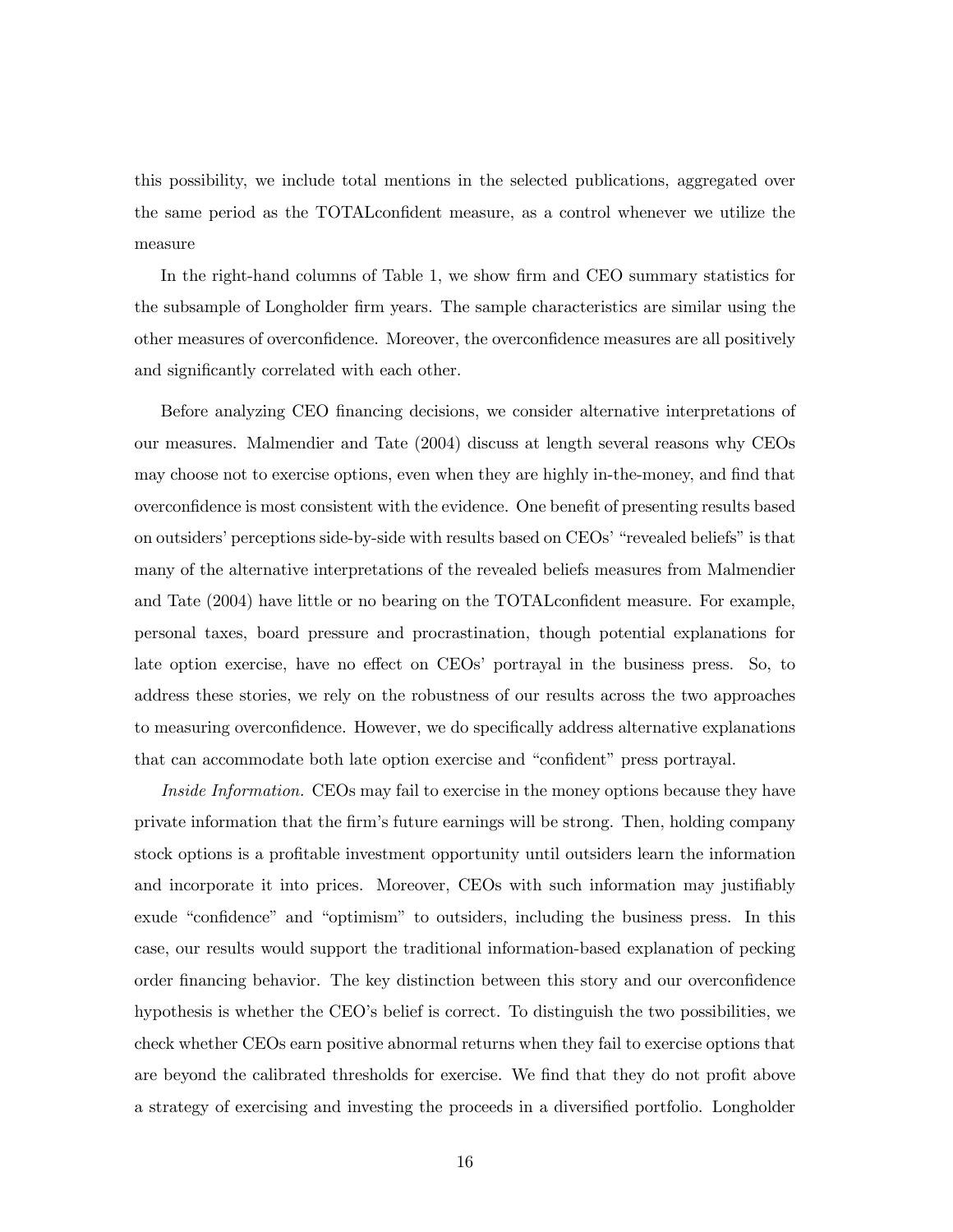CEOs would earn greater profits on average by exercising 1, 2, 3, or 4 years earlier and investing in the S&P 500 for the remainder of the options' durations.<sup>15</sup> We find similar evidence for the Holder 67 measure. Thus, there is no evidence that the average CEO who excessively holds company stock options has positive inside information.

Signalling. The apparent absence of real inside information makes a rational signalling interpretation of our measures difficult. If late option exercise and bold statements to the press are signals to the market, those signals would need to be ineffective for us to still find that the firms who send them are the firms that are least likely to issue equity. Nevertheless, the Post-Longholder measure allows us to view financing decisions as a function of past decisions not to hold options to expiration. If private information drove managerial preferences for debt over equity and the failure to exercise options (and press coverage) were attempts to signal that information to the market, we would expect weaker impacts of the signals on financing choices as we separate them in time. Overall, the evidence does not support this hypothesis.

Risk Tolerance. CEOs with greater risk tolerance may be more willing to expose their personal wealth to company-specific risk, even though they have already invested their human capital in the company. To outsiders, like business reporters, "risk takers" may appear "confident" and "optimistic" and are unlikely to appear "cautious," "conservative," "practical," "reliable," or "steady." On corporate accounts, bankruptcy will serve as less of a deterrent to issuing debt for less risk averse (or even risk seeking) CEOs. Thus, they may lean more towards debt conditional on accessing external markets. On the other hand, less risk aversion does not predict a general aversion to external financing. Thus, our debt conservatism results in Section B will be difficult to reconcile with this story.

Though each of these stories is difficult to reconcile with some of the evidence, overconfidence in future performance is consistent with all of our findings. Thus, for the remainder of the paper, we will interpret Longholder, Holder 67, and TOTALconfident CEOs as overconfident.

 $15$ See Malmendier and Tate (2007) for detailed tables.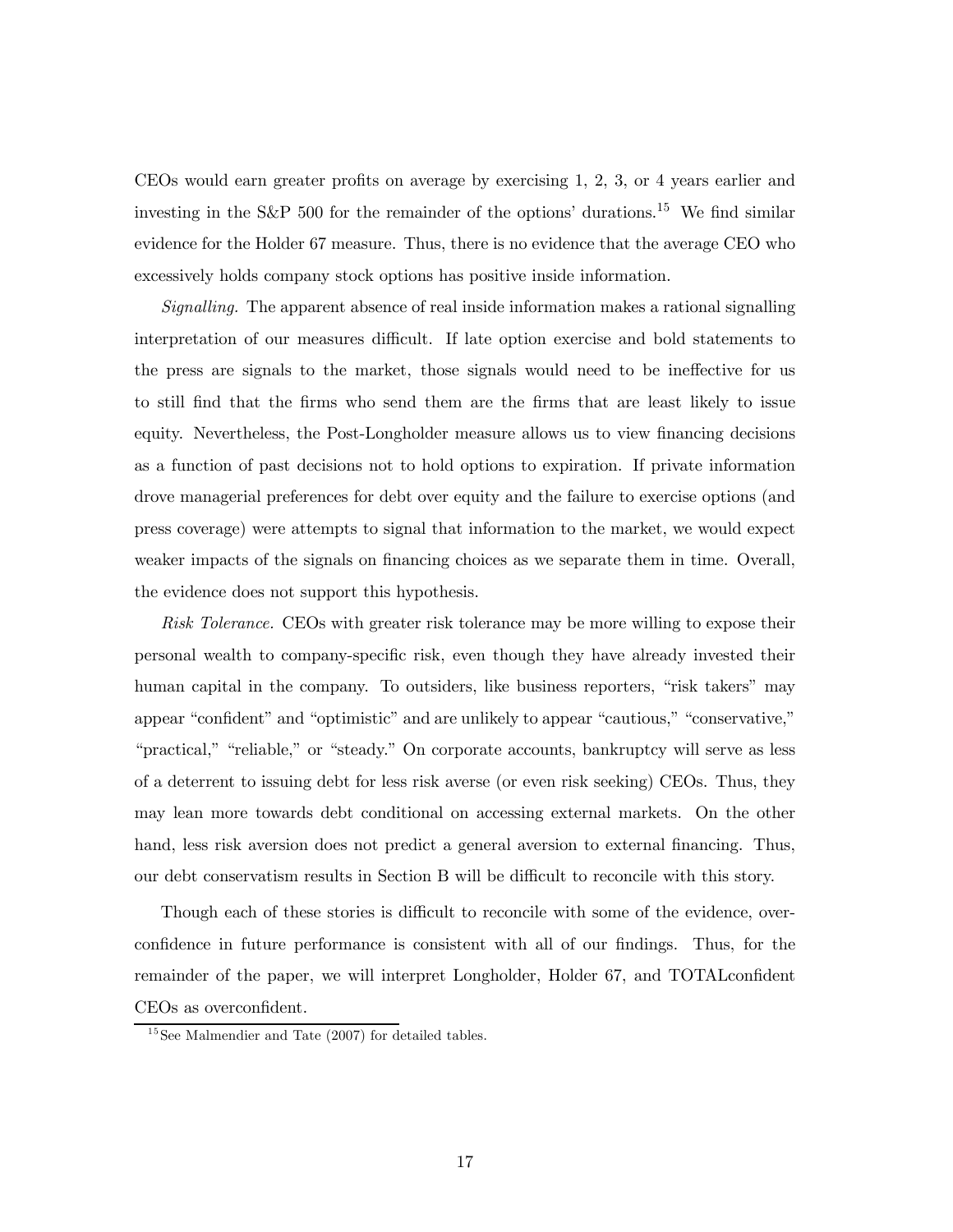# V Empirical Analysis

### A Overconfidence and the Choice Between Debt and Equity

Because they believe issuing equity unduly dilutes the claims of existing shareholders, overconfident managers are reluctant to issue equity. Debt, on the other hand, allows current shareholders to remain the residual claimant on the firm's (overestimated) future cash flows. As a result, overconfident CEOs will (generally) prefer debt to equity. We begin by asking whether, conditional on accessing public securities markets, CEOs we classify as overconfident are less likely to issue equity (Hypothesis 1). We then extend the analysis to allow for private debt and to account explicitly for the amount of outside financing (debt or equity) the firm has to raise to cover financing deficits.

#### A.1 Public Issues

In Table 2, we present summary statistics of public securities issues, separately for CEOs we classify as overconfident and the remaining sample of CEOs. Under each of our overconfidence measures, we find that the frequency of equity issuance is lower for overconfident CEOs. When Longholder is 1, we find that 31% of firm years with public issues contain at least 1 equity issue. This percentage is virtually constant across Pre- and Post- Longholder years. When Longholder is 0, we find instead that 42% of issue years contain an equity issue. The difference between the frequency of Longholder and non-Longholder equity issues is statistically significant at the 5% level, where standard errors are adjusted for clustering at the firm level. The evidence is even stronger, both economically and statistically using the Holder 67 and TOTALconfident measures. Holder 67 CEOs issue equity 23% of the time, but CEOs for whom Holder 67 is 0 issue equity 39% of the time. Using TOTALconfident, the frequencies are 25% and 48% for CEOs we classify as overconfident and non-overconfident, respectively. For both measures, the differences are significant at the 1% level, again clustering at the firm level.

We find some evidence that overconfident CEOs also issue debt at a higher frequency than other CEOs. Under all measures, the percentage of public issue years with at least one debt issue is higher for overconfident CEOs than their non-overconfident peers. The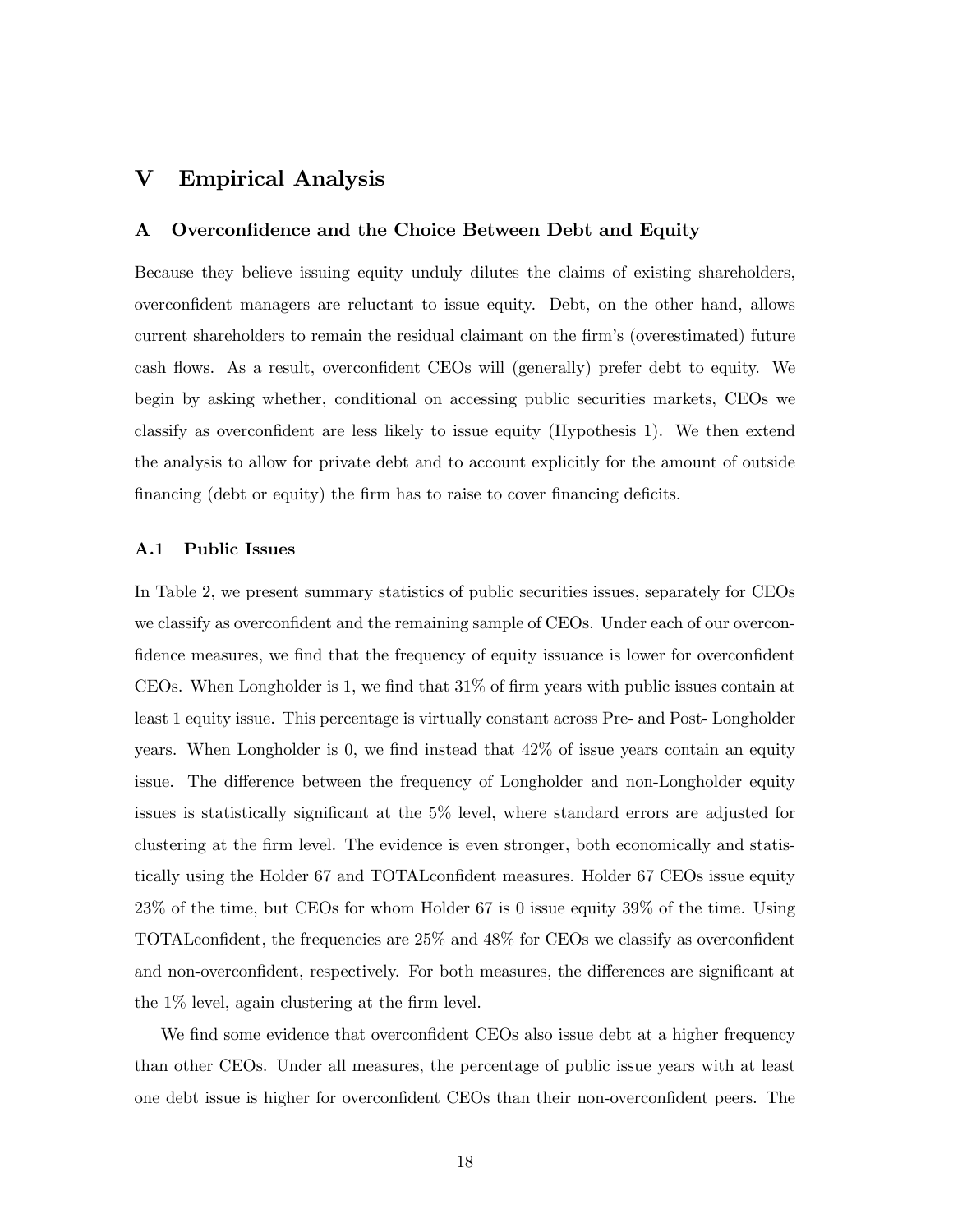difference in frequencies, however, is only statistically significant using the TOTALconfident measure. The evidence on hybrid security issuance, e.g. convertible securities, is not consistent across the different measures of overconfidence and is never statistically significant. Note that even though we condition on conducting a public issue, the significantly lower frequency of equity issues among overconfident CEOs does not trivially imply a significantly higher frequency of debt and hybrid issues since a year in which both a debt (and/or hybrid) issue and an equity issue occur counts in both categories.

Next, we check the robustness of these cross-sectional patterns in the SDC data to the inclusion of various firm-level controls. We continue to focus on the sample of firm years with at least one public security issue. By conditioning on accessing public markets, we implicitly control for differences across overconfident and non-overconfident CEOs in the frequency with which they access public markets. If we look instead at the unconditional difference in the frequency of equity issuance, we confound the frequency effect with the choice of debt or equity. We estimate a logit model in which the dependent variable is a binary indicator of at least one equity issue during the fiscal year.<sup>16</sup> We begin by running a baseline logit including only the overconfidence measure as an explanatory variable. We then add portfolio controls (the percentage of company stock held by the CEO and the number of vested stock options held by the CEO scaled by shares outstanding<sup>17</sup>). These variables capture the incentive effects of performance based compensation, which may systematically differ across CEOs we classify as overconfident and non-overconfident. We then add standard controls from the empirical capital structure literature — the natural logarithm of sales, profitability, tangibility, Q, and book leverage — to capture the effects of known cross-sectional determinants of changes in leverage.18 Leverage is a particularly important control as it captures any systematic differences in the ability to (further) access debt markets. Finally, we add year effects to control for the possibility that overconfident CEO-years are disproportionately clustered in cold markets for equity issuance. All of

 $16$ As in Table 2, we do not find consistently significant results when we use either debt or hybrid issuance as the dependent variable.

<sup>&</sup>lt;sup>17</sup>The percentage of stock options held by he CEO is multiplied by 10 so that its mean is comparable to the mean of stock holdings.

<sup>&</sup>lt;sup>18</sup>When we use book leverage as a control, we drop the small number of observations for which book leverage is greater than 1.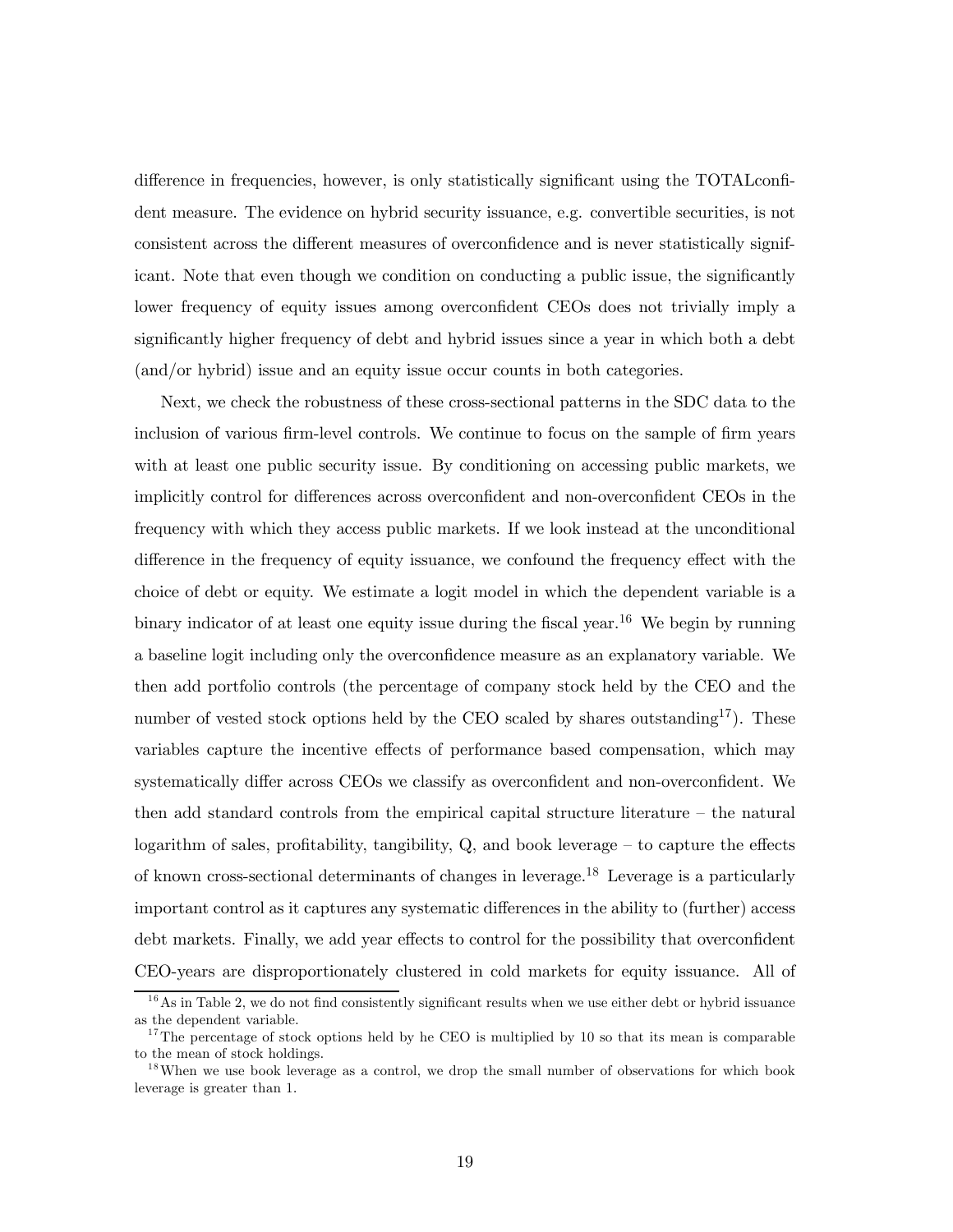these control variables are measured at the beginning of the fiscal year and all standard errors are adjusted for firm-level clustering.

In Table 3, we present the results of the estimations using the Longholder measure. Among the controls, we find that smaller firms are more likely to issue equity. We also find that large vested option holdings increase the odds of issuing equity. The coefficient estimate, however, is implausibly large. We find that it is driven by roughly 5 outlier observations in the upper tail of the distribution. Eliminating those observations substantially decreases the coefficient on vested options, but with no impact on the Longholder coefficient. One surprising result is that Q does not seem to positively predict equity issues. We find, however, that including stock returns over the prior year does significantly predict a higher probability of issuing equity without materially affecting the Longholder estimate. Most importantly, the inclusion of these different sets of controls does not affect the measured impact of Longholder on the probability of issuing equity. We find that Longholder CEOs are roughly half as likely as other CEOs to issue equity across all specifications.

We find similar results using the Holder 67 and TOTALconfident measures. In all cases, but one, the measured impact on equity issuance is stronger economically and statistically than the Longholder results. The one exception is the estimation including all controls and year effects with TOTALconfident as the overconfidence measure (odds ratio  $= 72\%$ ; p-value  $= 0.18$ ). There are also no significant differences between the Preand Post-Longholder portions of the Longholder effect. Finally, the results are robust to alternative sets of controls; for example, including changes in sales, Q, profitability, or tangibility either in addition to or in lieu of the levels has little impact on the results. Overall, CEOs we classify as overconfident are less likely to issue equity conditional on accessing public securities markets, even controlling for standard determinants of issuance decisions.

### A.2 Debt versus Equity and the Financing Deficit

We also consider the debt versus equity choice within the financing deficit framework of Shyam-Sunder and Myers (1999) and Frank and Goyal (2003), using data from the com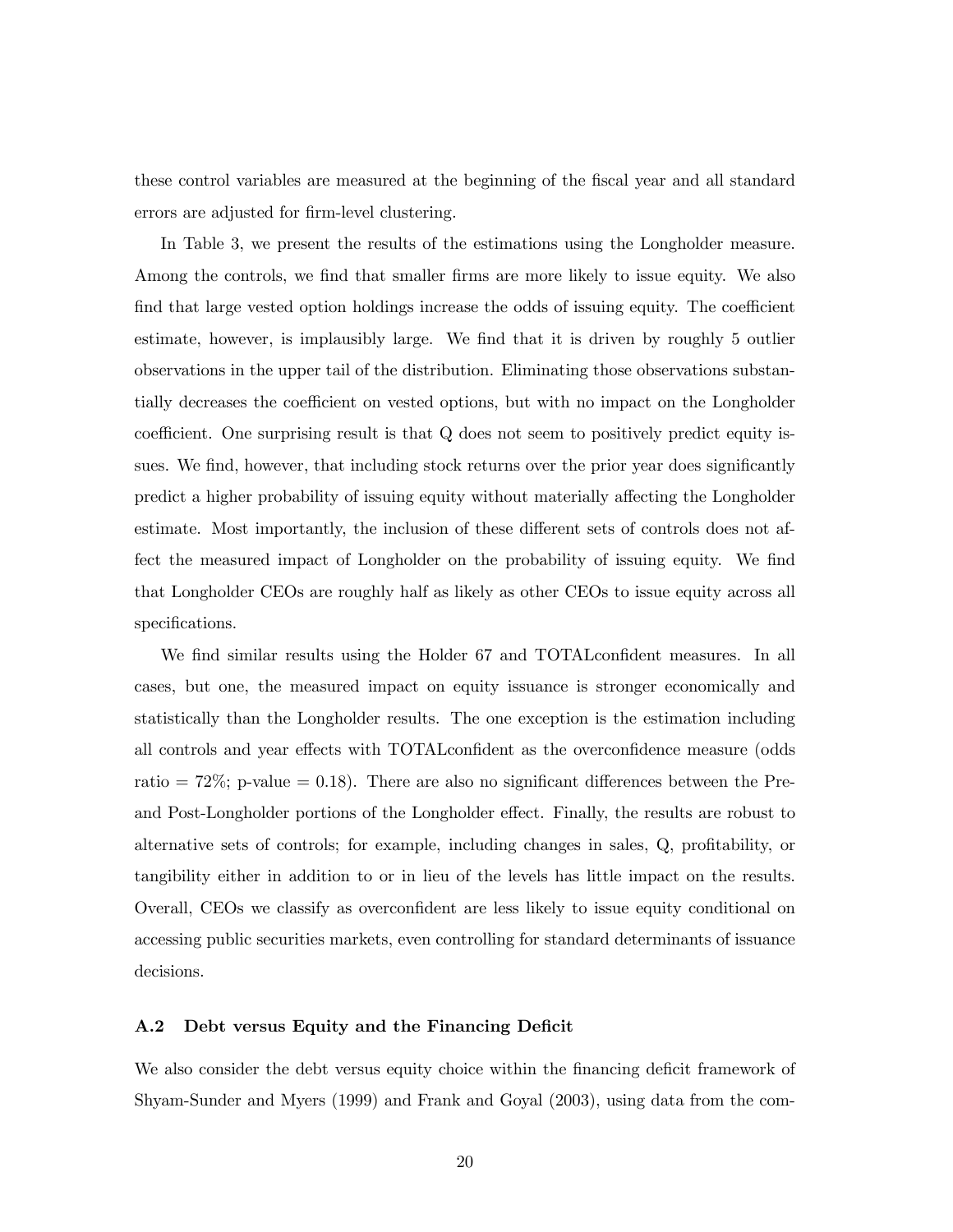panies' cash flow statements. This data accounts for bank loans and other private sources of financing we have thus far ignored by focusing on public security issuance. We examine the net amount of financing raised in each sample firm year. Because overconfident CEOs overestimate the returns to investment projects, they may have greater financing needs than other CEOs. Thus, rather than asking whether overconfident CEOs raise more dollars of debt or fewer dollars of equity than their peers, we ask whether overconfident CEOs cover more of their financing deficit through debt than equity, where the financing deficit measures the amount of firm expenditures that must be covered using outside sources of finance. This approach is analogous to conditioning on accessing public securities markets in our analysis of issue frequency. Here, we use the following regression specification:

$$
Debt_{it} = \beta_1 + \beta_2 FD_{it} + X_{it}'B_3 + \beta_4 \Delta_{it} + FD_{it} \cdot X_{it}'B_5 + \beta_6 FD_{it} \cdot \Delta_{it} + \epsilon_{it} \tag{11}
$$

 $FD$  denotes the financing deficit (as defined in Section III);  $X$  is the set of control variables used in the regression;  $\Delta$  is the overconfidence measure. X includes both firm and CEOlevel controls. At the CEO level, we control for stock ownership (as a percentage of total shares outstanding) and total number of vested options (normalized by total number of shares outstanding).<sup>19</sup> At the firm level, we use the controls from Frank and Goyal (2003): change in profitability, change in tangibility, change in the natural logarithm of sales, change in Q and book leverage. We also include firm fixed effects and their interactions with the financing deficit. These fixed effects allow us to conclusively separate effects we attribute to the CEO from omitted constant firm effects which happen to be correlated with our proxies for managerial overconfidence. That is, we can identify differences in the amount of required outside financing covered by debt between overconfident and nonoverconfident CEOs within the same firm.20 Finally, we include year effects to control for the effects of hot equity issuance markets.All standard errors account for clustering at the firm level.

Table 4 presents the results of estimating (11) using Longholder as the overconfidence

 $19$ Stock ownership and vested options are taken at the beginning of the fiscal year. Also, we multiply vested options by 10 in the regressions so that its mean is comparable to the mean of stock ownership.

 $^{20}$ In the case of Holder 67 and TOTAL confident, we can also exploit variation between a particular CEO's overconfident and non-overconfident sample years.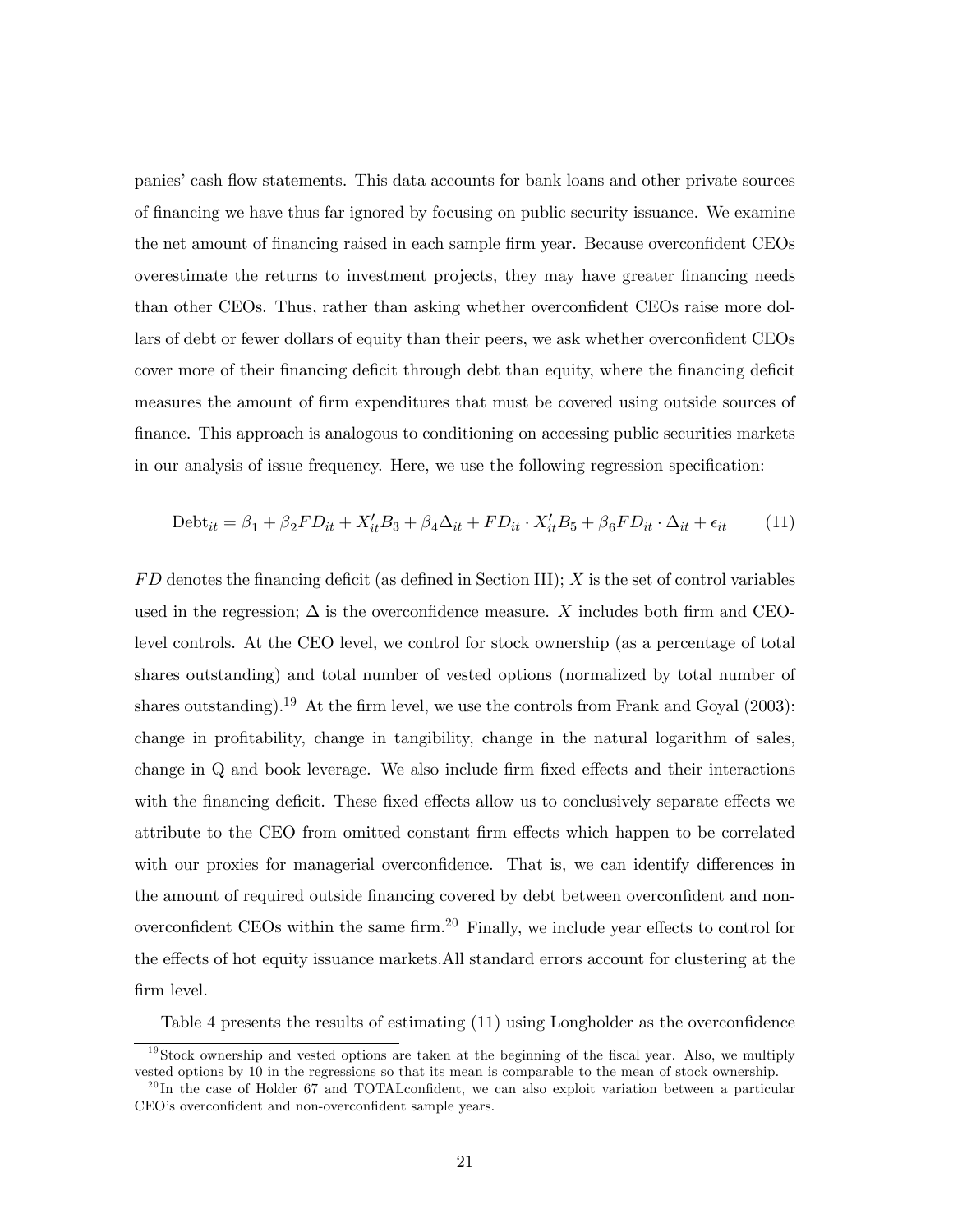proxy. Column 1 presents a baseline regression without fixed effects or controls for comparison to prior literature. The coefficient of roughly 0.73 on the financing deficit suggests that our sample is more similar to the Shyam-Sunder and Myers sample than to the Frank and Goyal (2003) sample.21 But, again, there is no reason to believe that sample selection should bias the interaction of the financing deficit with our overconfidence measures. In Column 2, we add Longholder, its interaction with the financing deficit, firm fixed effects, and the interaction of firm fixed effects with the financing deficit.<sup>22</sup> Column 3 adds controls for CEO stock and option ownership and Column 4 adds year fixed effects. In Column 5, we add changes in sales, changes in Q, changes in profitability, and changes in tangibility and, in Column 6, the lag of book leverage.<sup>23</sup> Among the controls, we find a negative relationship between deviations from average book leverage and debt issues, consistent with leverage targeting. We also find that larger than average changes in Q lead to less debt issues and a larger portion of the financing deficit covered by equity, consistent, for example, with a market timing story. More debt is used to cover the deficit when stock holdings are higher than average, consistent with incentive effects in the presence of positive information (or overconfidence). Surprisingly, higher than average option holdings significantly reduce the tendency to cover deficits with debt. The economic magnitude of the effect, however, is low (roughly  $3\ell$  at the mean) and there is little impact of including this control on the Longholder estimate. In all five specifications, we find that Longholder CEOs cover more of their financing deficits using debt than non-Longholder predecessors or successors within their firm. Economically, the effect ranges from  $32\ell$  to  $35\ell$  more in debt issues per \$1 of financing deficit.

The results using TOTAL confident to proxy for  $\Delta$  are qualitatively similar, though weaker economically and statistically. And, again, we find no significant difference be-

 $^{21}$ The sample of Shyam-Sunder and Myers (1999) contains rather large firms, with mean assets of \$953m for the period 1971-1989. (Our firms are even larger, with mean assets of \$5477m for the period 1980- 1994.) When Frank and Goyal (2003) analyze, separately, the quartile of largest firms, they find similar coefficients of 0.753 for the period 1971-1989 and of 0.675 for the period 1990-1998.

 $^{22}$  Note that with the inclusion of firm fixed effects interacted with the financing deficit, we exclude the the level effect of the financing deficit on debt issues to avoid collinearity. We could exclude the fixed effect dummy for one firm and include the level effect of the financing deficit in the regression, but the coefficient would depend on our (arbitrary) choice of which firm to exclude.

 $^{23}$ The results are nearly identical using lagged levels of the sales, tangibility, profitability, and Q controls (as in Section V.A.1) rather than changes.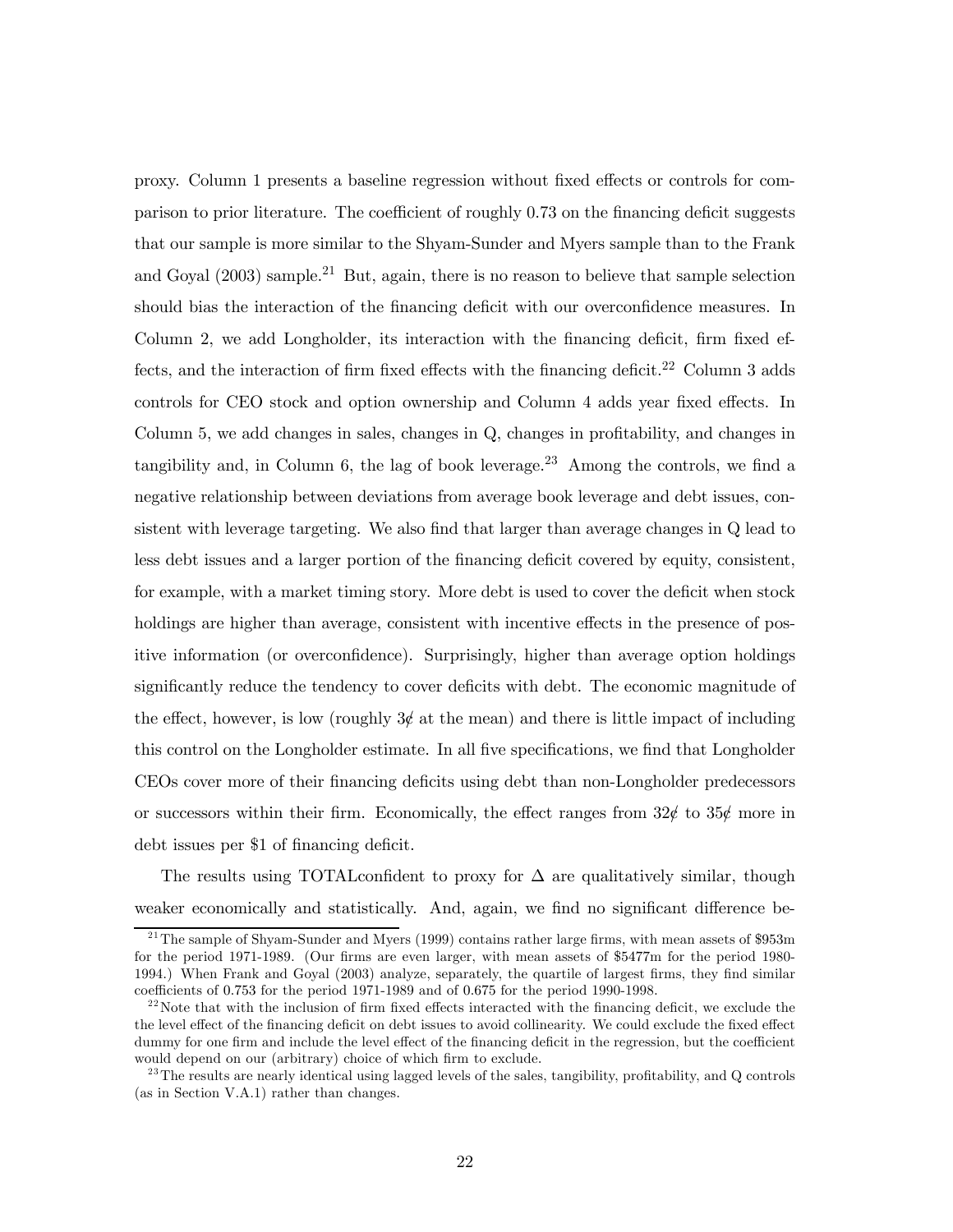tween the Pre- and Post- Longholder portions of the Longholder estimate. We find very little impact of Holder 67 on the amount of financing deficit covered with debt. The coefficient estimates are typically near zero and not statistically significant. We also reestimate the regressions without firm fixed effects and their interactions with the financing deficit. Using the TOTALconfident measure, we find stronger results, both economically and statistically. Using Longholder, however, we no longer find a positive and significant interaction with the financing deficit. In fact, the interaction becomes negative, though insignificant. This finding suggests that Longholder CEOs are concentrated in firms which, during our sample period, use more equity than debt to meet financing needs.<sup>24</sup> This empirical result could arise endogenously from a dynamic overconfidence model if overconfident CEOs tend to eventually exhaust their firms' debt capacities, eliminating debt as a viable financing option. Thus, it is crucial to remove as much as possible of this selection effect, via the fixed effects analysis, to observe that overconfident CEOs nevertheless use less equity than the average CEO in their firm. This latter effect is consistent across the TOTALconfident and Longholder measures.

### B Overconfidence and Internal versus External Financing

The overconfidence hypothesis not only predicts a managerial preference for debt over equity, but also a preference for internal versus external finance. Malmendier and Tate (2005) show that managers who are overconfident under the Longholder and Holder 67 measures have higher sensitivities of corporate investment to cash flow than other managers.<sup>25</sup> Moreover, this effect is most pronounced among firms classified as equity dependent using a priori measures like the lagged Kaplan-Zingales index, firm age, or credit rating. This evidence indirectly corroborates a preference for internal finance over external finance among overconfident CEOs.

Another possible manifestation of the preference for internal finance is debt conservatism. If overconfident CEOs have abundant cash relative to investment needs or per-

 $^{24}$ Given our findings in Section V.A.1, it also suggests that private forms of debt or other changes in equity holdings beyond public issues are driving the cross-sectional differences here.

 $^{25}$ The definitions of Holder 67 and Longholder are slightly different here and follow the definitions in Malmendier and Tate (2005). See the latter paper for a more detailed description of the differences.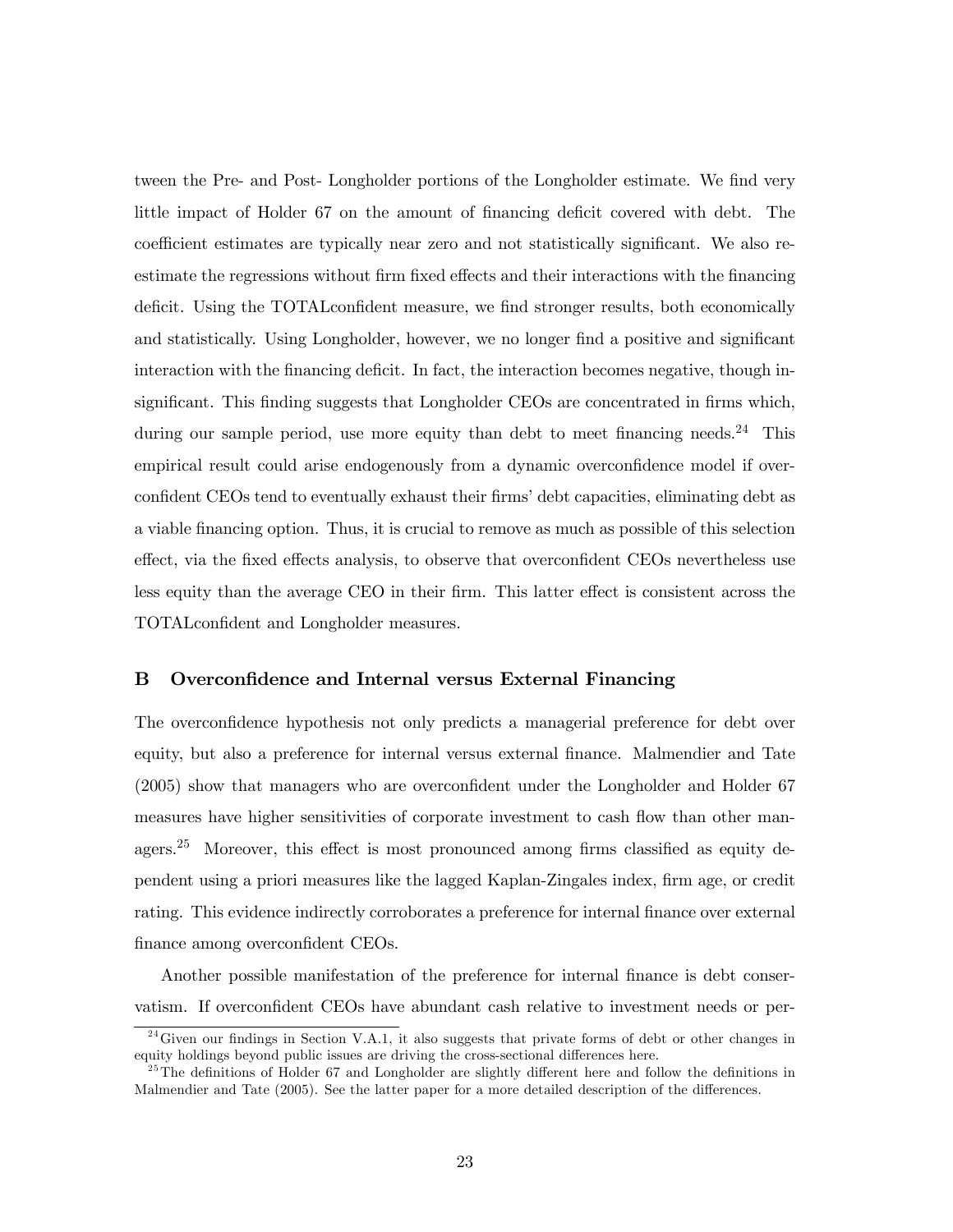ceived financing costs dominate overestimated investment returns, then we may observe unconditionally less aggressive debt policies among overconfident CEOs. Graham (2000) constructs the "kink" variable to measure how much firms could increase debt before the tax benefit begins to decline and shows that firms, on average, appear to leave money on the table by following excessively conservative debt policies. We ask whether reluctance to access external finance due to overconfidence explains a portion of the effect. Overconfident CEOs may choose debt over equity when they access external markets (i.e. conditional on having a positive financing deficit), yet not access those markets frequently enough to take full advantage of the available tax benefits of debt. We use the following regression specification:

$$
Kink_{it} = \beta_1 + \beta_2 \Delta_{it} + X_{it}'B_3 + Y_{it}'B_4 + \epsilon_{it},\tag{12}
$$

where  $\Delta$  is the overconfidence measure, X is a set of firm level controls and Y captures CEO portfolio characteristics. We include all of the firm controls from Graham's original tobit analysis, to ease comparison. All standard errors adjust for clustering at the firm level. The null hypothesis is that  $\beta_2$  is equal to zero. We also test whether overconfident CEOs with high "kinks" simultaneously raise equity and whether they have sufficient cash on hand to cover investment needs. For  $\beta_2 > 0$  to be consistent with overconfidence, the first test must be negative and the second positive.

In Table 5, we present tobit estimates of (12) using Longholder to proxy for  $\Delta$ .<sup>26</sup> In Column 1, we present a baseline regression, without controls. In Column 2, we add CEO-level controls for company stock and option ownership. In Column 3, we add the full set of firm-level controls and industry dummies from Graham  $(2000).^{27}$  We find some evidence that more vested option holdings are associated with lower kinks. Of Graham's 19 firm-level controls (including the 5 untabulated industry dummies), 16 have qualitatively similar effects in our data. The exceptions are negative owners' equity, the natural log of

 $26$ The kink variable is artifically bounded between 0 and 8.

 $27$  Graham also includes squares of all of the continuous controls in his regressions. Though we do not tabulate the results, including the squared terms in our specification has little impact on our findings. The estimated Longholder coefficient is  $0.611$  ( $p = 0.051$ ) in this specification compared to the  $0.605$  coefficient in Column 3.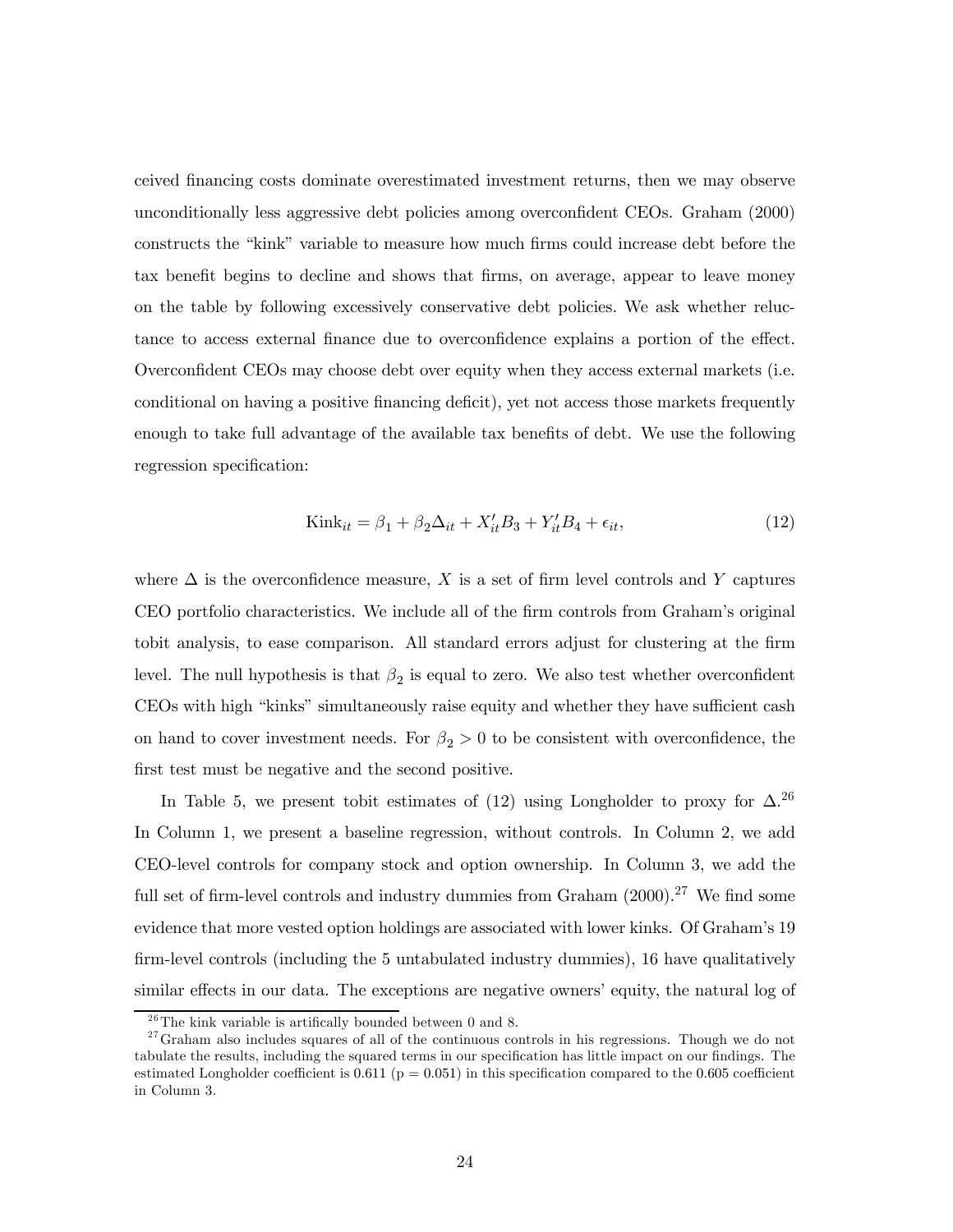sales and advertising expense scaled by sales, all of which have opposite signs in the two data sets. Across specifications we find that Longholder CEOs have significantly higher kinks. Economically, the 0.605 to 1.256 range of coefficient estimates represents a 15% to 32% increase in kink from its mean and an increase of 0.24 to 0.46 standard deviations.

Conditional on tapping external financial markets, Longholder CEOs prefer debt (Section V.A). Yet, Longholder CEOs also exhibit greater debt conservatism. Taken together, the results suggest that debt conservatism among Longholder CEOs is driven by heightened reliance on internal sources of finance, rather than high equity financing. In Column 4, we test this implication directly. We include a dummy, "Low Cash Status," for low levels of cash, relative to the expected volume of investment. More precisely, Low Cash Status is equal to 1 if the firm's cash stock at the beginning of the year, divided by mean industry investment, is at or below the 40th percentile in our sample.<sup>28</sup> Mean industry investment is calculated separately for each year and each of the 12 Fama-French industries shown in Panel A of Table 1. We find no evidence of higher kinks among Longholder CEOs with insufficient cash reserves to meet investment needs. But, when cash is abundant, Longholder CEOs have significantly higher kinks (coefficient  $= 0.85, p = 0.025$ ). Thus, the kink effects are not driven by cash-strapped CEOs who would need to raise equity to meet expected investment in the absence of debt issues, confirming aversion to external finance as the underlying mechanism. (We will show the low levels of equity issuance directly in Table 7.)

We also replicate our findings in a logit framework, using  $\text{kink} > 1$  as the dependent variable (Table 6). The advantage of this approach is that we can use conditional logit to overcome the incidental parameters problem and obtain consistent estimates including firm fixed effects. This specification identifies the Longholder effect using only differences in kink across Longholder and non-Longholder CEOs within the same firm. Thus, it rules out alternative explanations which rely on (uncontrolled) cross-sectional differences between firms with and without Longholder CEOs. The results confirm the tobit analysis. Though we cannot reject a zero effect in the fixed effects analysis (Longholder  $p = 0.116$ , Column

 $^{28}$ Our findings are robust to using variations in cutoff such as the 25th or the 30th percentile. The coefficient on overconfidence remains positive and significant. They are also robust to alternative proxies for "expected volume of investment" such as using prior-year (rather than concurrent) averages.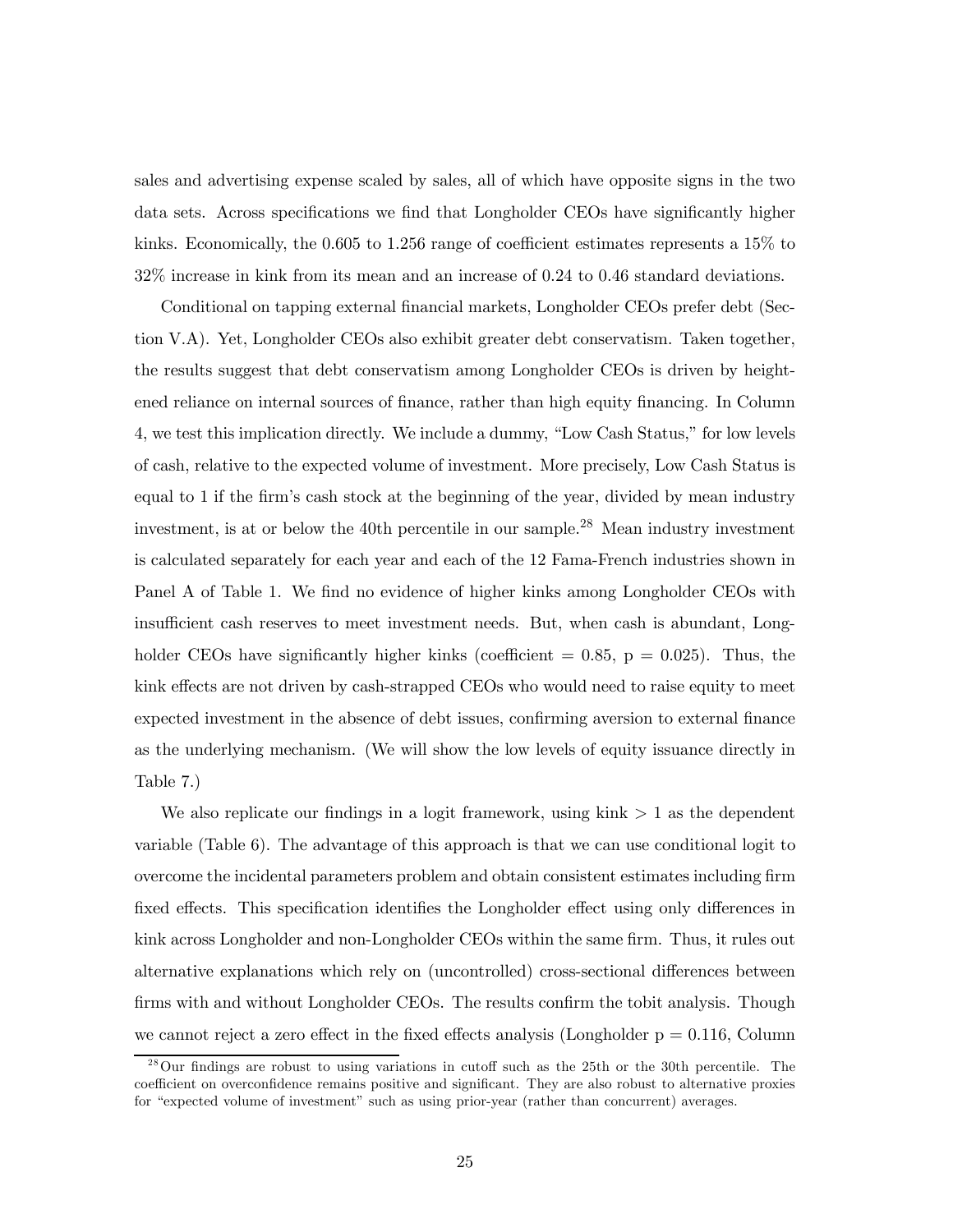5), the economic magnitude of the effect, if anything, is larger. Overall, we consistently find that Longholders use debt more conservatively than other CEOs, particularly when cash reserves are abundant.

To confirm the interpretation that Longholder CEOs have high kinks due to aversion to external finance, we check whether Longholder CEOs who display conservative debt policy also do fewer equity issues. In Table 7, we tabulate the distribution of net equity issues among Longholder CEOs, separately for four different levels of "kink": (1) firms with kinks less than or equal to 1, (2) firms with kinks bigger than 1 but less than or equal to 3, (3) firms with kinks bigger than 3 but less than or equal to 7, and (4) firms with kinks bigger than 7. Comparing across groups, we find that higher levels of kink are associated with less equity issuance. The differences in mean equity issues between groups (1) and (2) and groups (1) and (3) have p-values of 0.016 and 0.052, respectively (clustering errors at the firm level). The remaining cross-group differences are not statistically significant. Thus, Longholder CEOs with high kinks are not more likely to issue equity, consistent with high kinks indicating greater reliance on internal finance. It is also possible that Longholder CEOs stockpile debt capacity in anticipation of large future investment or acquisition projects (thereby inducing high kinks). This explanation would be consistent with the evidence in Malmendier and Tate (2004) that overconfident CEOs do more mergers and prefer to finance them with cash and debt.

Finally, we analyze the relationship between the credit-worthiness of firms and their kinks. This analysis addresses two concerns. First, the high degree of debt conservatism among overconfident CEOs (i.e. the high kinks of their firms) may simply reflect bad credit ratings. Second, if the firms of overconfident CEOs have particularly high ratings, high kinks may reflect the ability to issue additional, nearly riskless debt. Overconfident CEOs should not be reluctant to issue riskless debt, since it is identical to internal finance, especially if they can use it to finance projects they perceive to have positive net present value. To test whether either extreme of credit-worthiness is driving our results, we use the S&P Long-Term Domestic Issuer Credit Rating to split the sample of firm years into thirds. The cutoffs in our sample are  $A+$  and BBB: firms with  $A+$  ratings or better are in the highest third and firms with BBB ratings or worse are in the lowest third. We drop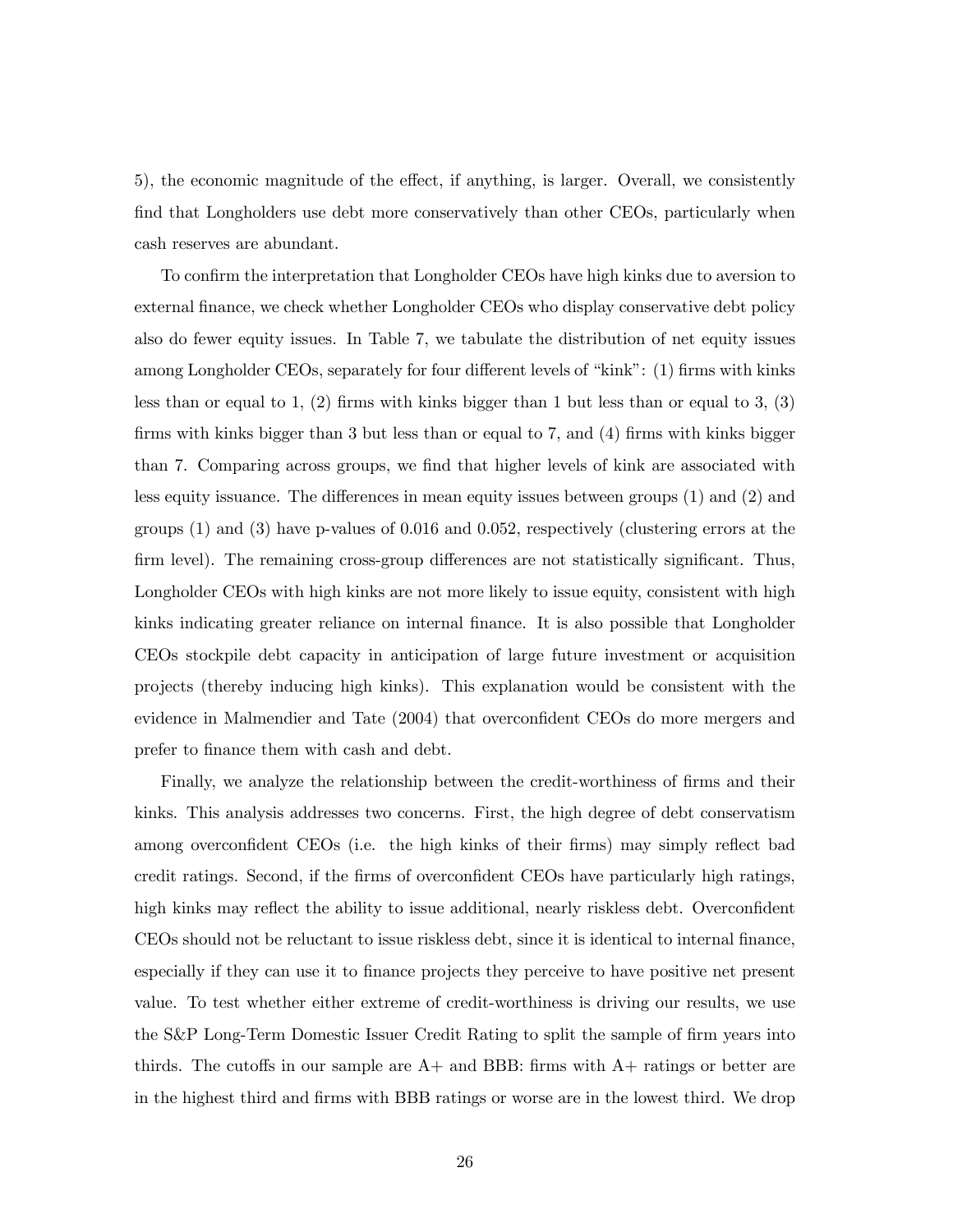firms with missing credit ratings. Repeating our tobit analysis on each subsample, we find that the effect of our overconfidence measures on debt conservatism is almost entirely concentrated in the middle third of the distribution of credit ratings. Thus, our findings neither reflect limited access to debt markets nor a failure to capitalize on the ability to issue additional riskless debt.

We find similar results using Holder 67 as the proxy for  $\Delta$ . We also find little consistent evidence of differences across the Pre- and Post-Longholder portions of the Longholder measure. The results using the TOTALconfident proxy, however, are quite different. TOTALconfident CEOs appear to have lower kinks than other CEOs, though the result is not robust to the fixed effects logit specification. This result is not surprising given our finding in Table 2 that only TOTALconfident CEOs are associated with a significantly higher probability of public debt issuance. One possible explanation for the difference in results is that the portfolio measures identify a more extreme perception of undervaluation.

#### C Leverage and the History of Managerial Beliefs

Our results thus far confirm the predicted impact of overconfidence on financing choices: CEOs we classify as overconfident prefer internal to external finance and prefer debt to equity conditional on accessing external finance. One interesting question is whether these financing choices have a persistent impact that can explain cross-sectional variation in corporate leverage. Since overconfident CEOs have a preference for debt over equity conditional on accessing external markets, more past (external) financing decisions with overconfident CEOs in place may explain higher current leverage ratios. This relationship, however, may be clouded by firm fixed effects on capital structure. For example, we saw in Section V.A.2 that the cross-sectional and within firm impacts of Longholder on the amount of financing deficit covered by debt go in opposite directions. Some firms systematically use more equity than other firms and Longholder CEOs are disproportionally sorted into these firms. Even though Longholders use more debt than other CEOs within their firms, we may not find higher leverage in their firms in the cross-section if the between effect dominates. As a result, we first examine the impact of overconfidence on the cross-section of leverage using the TOTALconfident measure (for which the between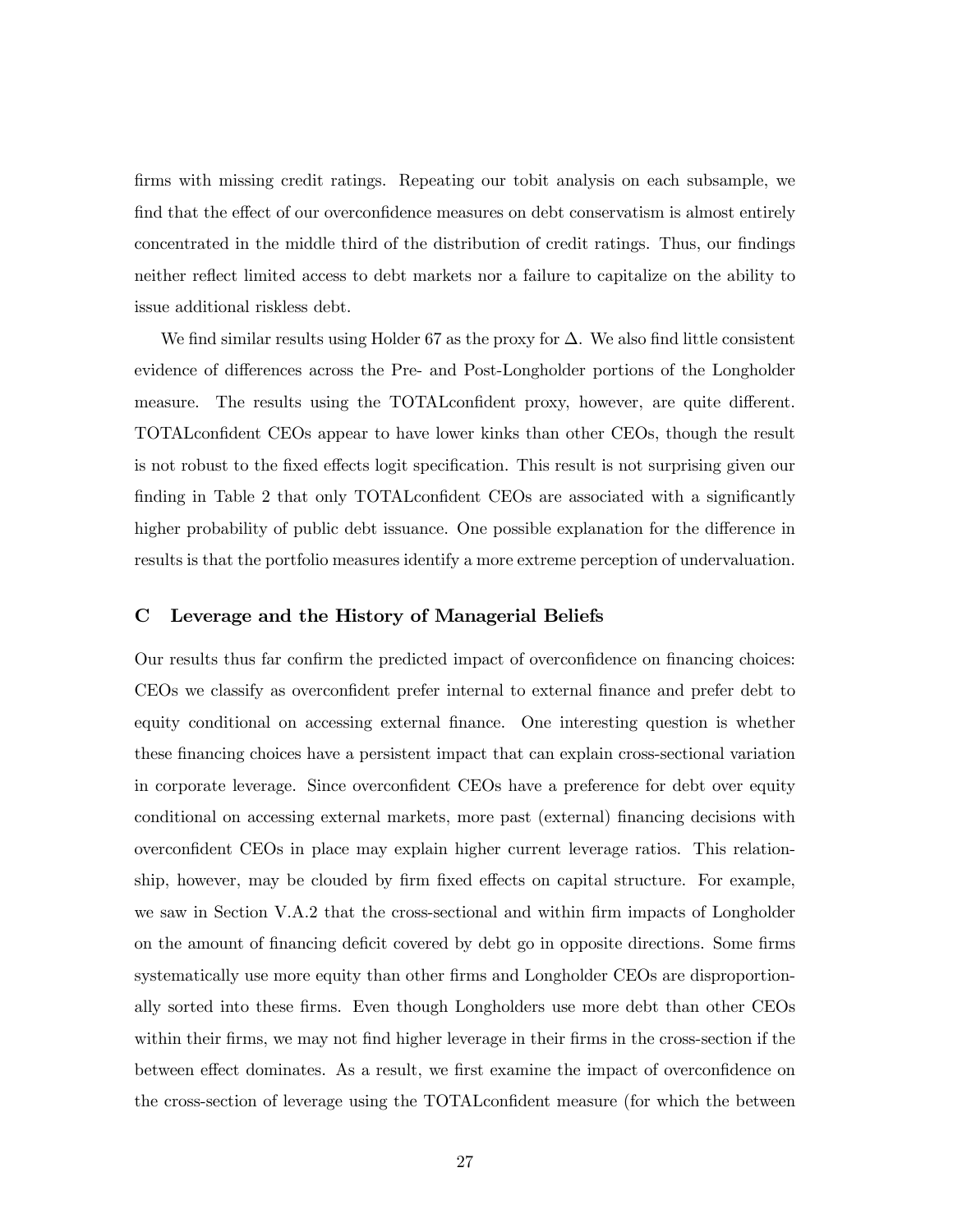and within firm effects go the same direction). We then return to the Longholder measure and try to address the sorting issue.

To conduct our test, we define external finance weighted TOTALconfident as the financing-deficit-weighted average of the TOTALconfident variable. We replace the financing deficit with 0 in years in which it is negative to constrain the weights to be positive and add to 1. Intuitively, the variable gives the fraction of total external finance the firm raised in years in which we classify the CEO as overconfident. This definition is analogous to the external finance weighted average market to book ratio of Baker and Wurgler (2002). We also compute the mean of TOTALconfident conditional on the financing deficit being positive (which measures the fraction of years in which the firm raised external finance and we classify the CEO as overconfident) and the unconditional mean of TOTALconfident (which measures the fraction of all firm years with a CEO we classify as overconfident). We then ask whether firms with higher values of these variables (i.e. more "overconfident sample years") have (1) within sample increases in leverage and (2) higher end-of-sample leverage. For this analysis, we define book leverage following Baker and Wurgler (2002) and Fama and French (2002).29 The results, however, are unchanged using our prior definition of book leverage. Moreover, the results are robust to using market, rather than book, leverage. Given the purely cross sectional nature of the regression, we need only adjust standard errors to account for heteroskedasticity.

Table 8 presents the results using external finance weighted TOTALconfident to measure overconfident sample-years. (The results are similar using the alternative weighting schemes). In Column 1, we present a baseline regression of book leverage at the end of the sample on standard controls: within sample changes in profitability, tangibility, the logarithm of sales, and Q. We also control for book leverage at the beginning of the sample. This specification is equivalent to regressing the within sample change in leverage on the within sample changes in the control variables. We find that firms that begin the sample with high leverage tend to decrease leverage during the sample. An increase in the logarithm of sales during the sample also predicts a decrease in leverage. In Column 2, we

 $^{29}$ Book leverage is the quantity assets (item 6) minus book equity divided by assets. Market leverage replaces the denominator with assets plus market equity minus book equity. Book and market equity are defined in Section III.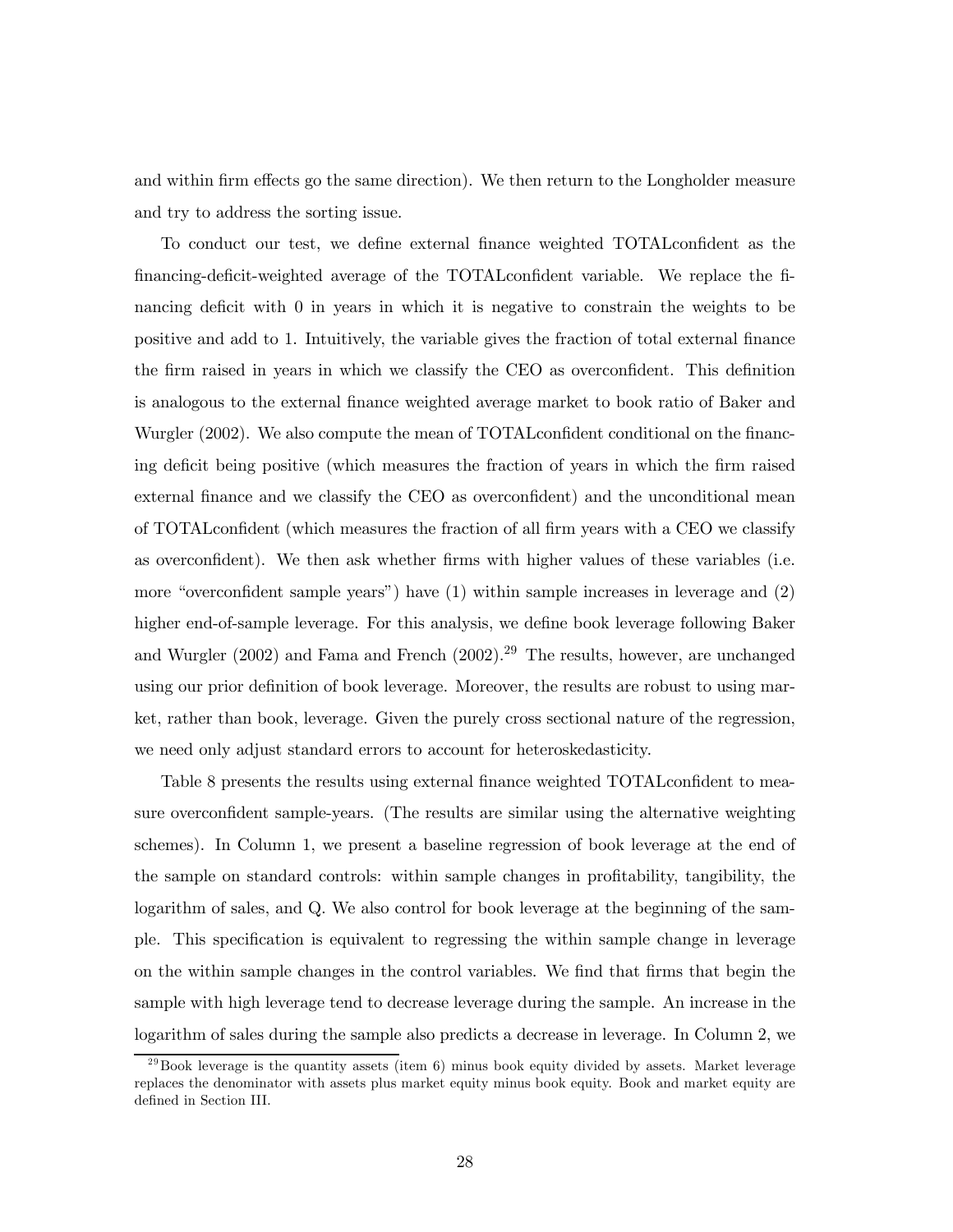add external finance weighted TOTALconfident and TOTALmentions to the specification. The effect of weighted TOTALconfident is positive and significant, but general press coverage (TOTALmentions) has no impact. Moreover, the  $R^2$  of the regression increases by 0.04. In Column 3, we add external finance weighted market to book to the regression. As in Baker and Wurgler (2002), this variable significantly predicts lower leverage. The  $R^2$  of the regression also improves by another 0.02. Finally we add the contemporaneous value of the TOTALconfident variable and the TOTALmentions control in Column 4. These controls allow us to assess whether the explanatory power of the external finance weighted average comes from historical managerial beliefs or merely captures contemporaneous predictability of TOTALconfident for book leverage. The weighted average remains positive and significant even with these controls.

In columns 5 through 8, we focus on the level of, rather than changes in, leverage. In Column 5, we regress end-of-sample leverage on the Rajan and Zingales (1995) controls. We find that less profitable, larger firms with fewer tangible assets have higher leverage. In Column 6, we add external finance weighted TOTALconfident and TOTALmentions. Again, the coefficient on weighted TOTAL confident is positive and significant and the  $R^2$ of the regression increases. In the remaining columns we successively add external finance weighted Q, and the contemporaneous values of TOTALconfident and TOTALmentions as controls. In all cases external finance weighted TOTALconfident is positive and significant. Thus, having CEOs outsiders perceive as "confident" and "optimistic" in place when the firm raises external finance appears to robustly predict increases in leverage and higher end-of-sample leverage.

Next, we repeat the analysis using Longholder in place of TOTAL confident.<sup>30</sup> Replicating Table 8, we find a negative effect of external finance weighted Longholder across specifications. The effect is between one third to half the magnitude of the TOTALconfident effect and is statistically insignificant in both regressions controlling for contemporaneous Longholder. The non-random sorting of Longholder CEOs across firms appears to dominate the preference of Longholders for debt over equity in the cross-section. The clustering

 $30\,\text{We cannot use the Holder 67 measure in this analysis, since the sample selection criterion (i.e. the$ requirement that CEOs have an option that is at least 67% in the money with five years remaining duration) leads to gaps in the time series of firm-years. Our inability to classify the gap years makes interpreting within sample changes in leverage difficult.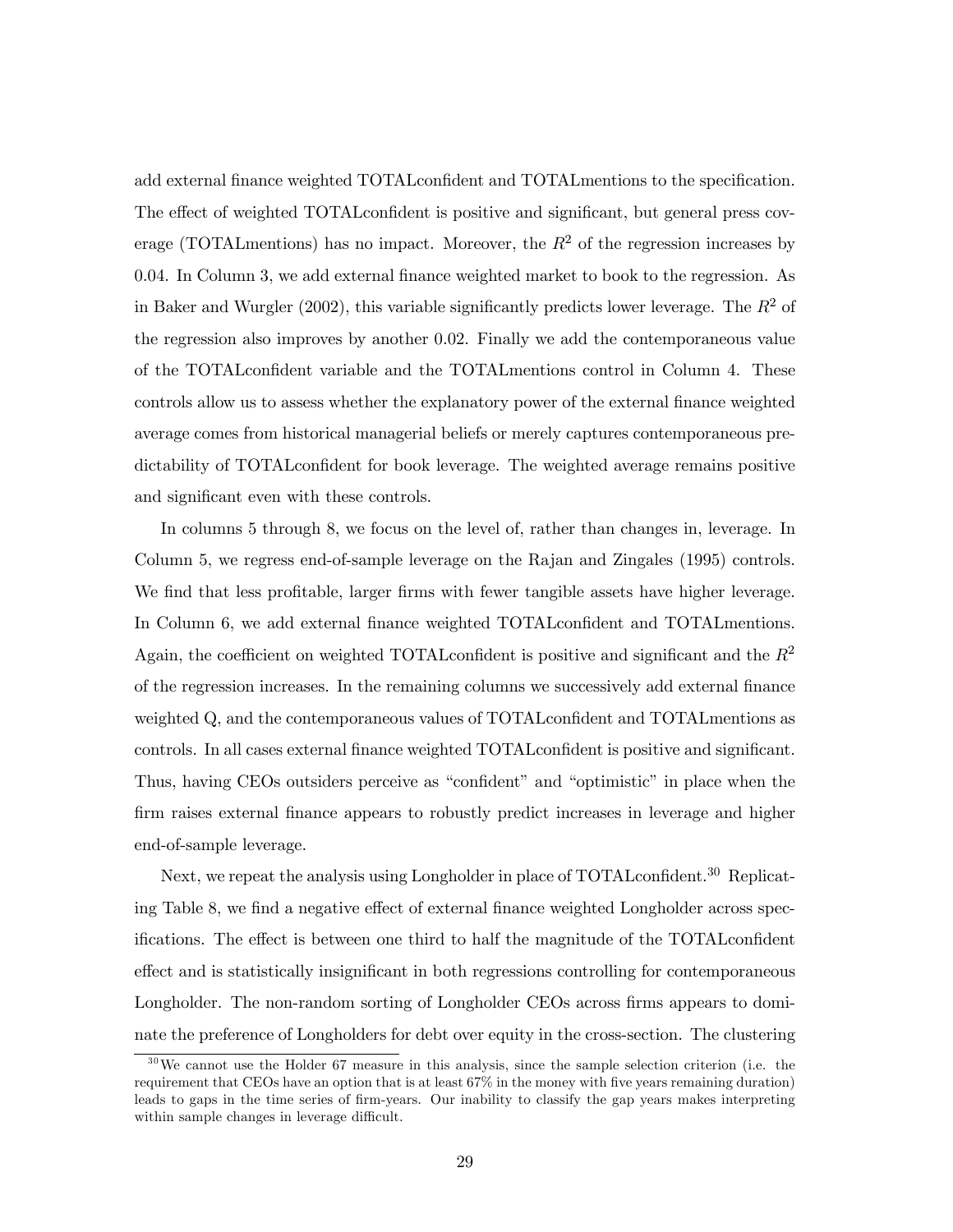of Longholder CEOs into firms which use more equity, however, could arise endogenously in a dynamic overconfidence model. Longholder CEOs may, over time, exhaust the firm's debt capacity without losing their desire to undertake (excessive) investment. Then, the impact of Longholder on leverage would be non-monotonic over time. To account for this possibility, we re-estimate the regressions of Table 8 comparing firms with no Longholder years to firms with fewer than 5 Longholder years, firms with 5 to 7 Longholder years, and firms with more than 7 Longholder years (in lieu of including the weighted average Longholder variable). The results are broadly consistent with the story. Firms with  $5$ to 7 Longholder years have marginally significant increases in book leverage relative to firms without Longholder CEOs (the coefficient estimates in columns (2) - (4) range from 0.095 to 0.099). They also have higher end of sample leverage, though the difference is not statistically significant. Firms with more than 7 Longholder years, on the other hand, have significant decreases in leverage relative to firms without Longholders and lower endof-sample leverage ratios. Replicating this analysis with TOTALconfident we find that the difference between the measures comes precisely from firms with more than 7 overconfident sample years. Using TOTALconfident, the effect on leverage is positive for all three intervals.<sup>31</sup>

Overall the results are consistent with an impact of past managerial beliefs on current capital structure. But, given the short time series and sorting effects, the results are not as strong as the results for contemporaneous financing choices.

# VI Conclusion

Traditional analyses in corporate finance relate corporate decision-making to market-, industry-, and firm-level determinants. This paper illustrates that corporate financial policies may be better understood if the analysis also accounts for managerial characteristics. Our analysis focuses on managerial overconfidence, i.e. overestimation of future cash flows. Overconfident CEOs perceive a larger cost to issuing equity than debt. Overconfi-

<sup>&</sup>lt;sup>31</sup>The results do not depend on the (aribtrary) cutoff in year 7. Defining the middle interval as years 5 to 9 produces similar results. However, it is important to segregate firms with 10 or more Longholder years.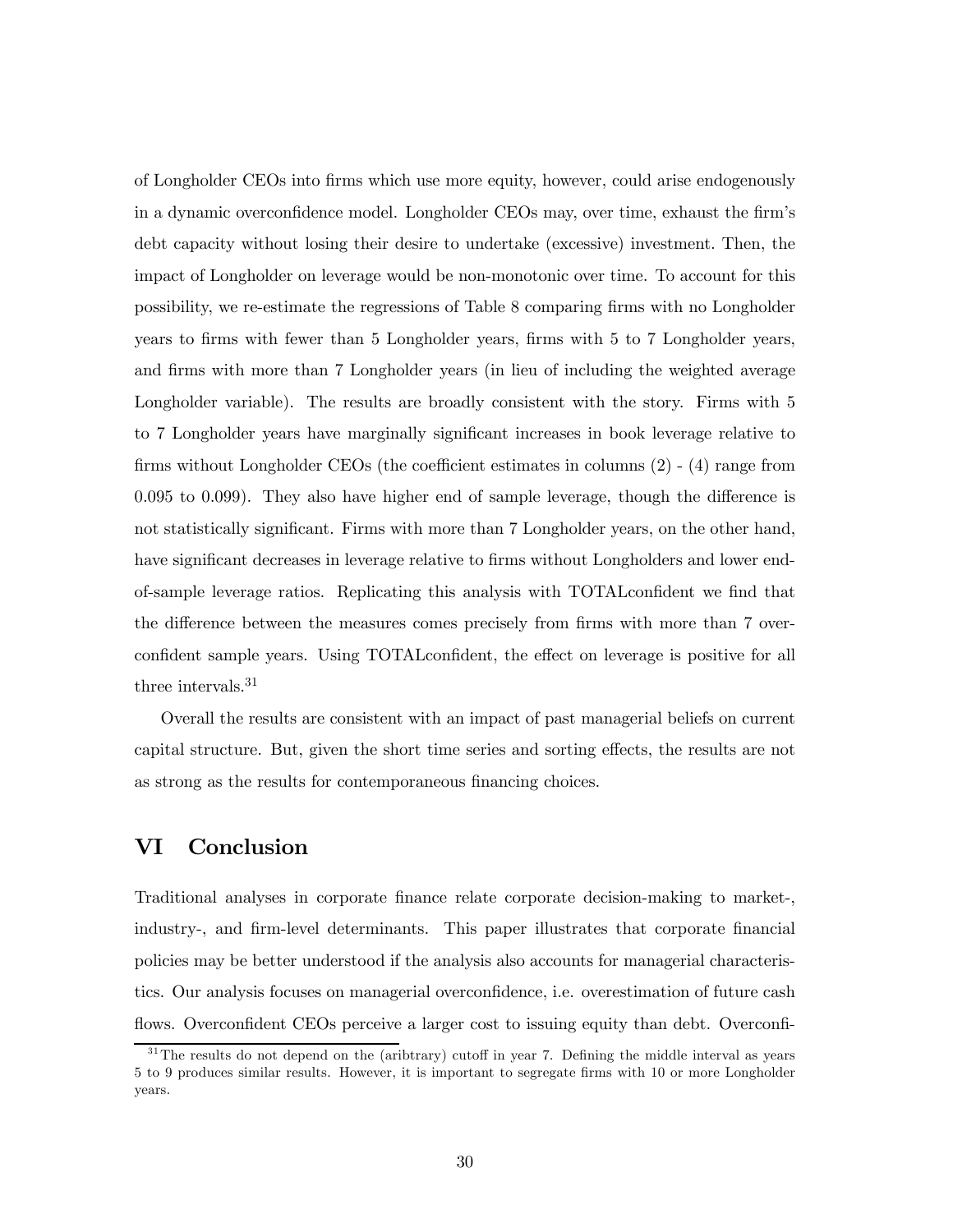dent CEOs, therefore, prefer to finance with cash and, conditional on accessing external markets, with debt. Thus, they may display pecking-order behavior and, if the aversion to debt is strong enough, debt conservatism.

We test these predictions empirically, using two measures overconfidence. First, we use data on personal portfolio decisions of the CEO: Does the CEO hold options beyond calibrated thresholds for early exercise? Whenever the answer to this question is yes, we classify a CEO as overconfident. Second, we use outside perception of the CEO, measured using portrayal in the business press.

We find strong evidence that, conditional on accessing public securities markets, overconfident CEOs are less likely to issue equity than other CEOs. We also find that to cover an additional dollar of external financing deficit, overconfident CEOs issue roughly 30 cents more debt than their less overconfident peers. We also find a positive relationship between kink (a measure of debt conservatism) and managerial overconfidence. And, this debt conservatism is not driven by an increased propensity to issue equity among the overconfident CEOs. Finally, we find some evidence that the preference for debt over equity leads to longer term increases in leverage for firms with overconfident managers in place when external finance is raised.

These results have important implications for contracting practices and organizational design. Specifically, standard incentives such as stock- and option-based compensation are unlikely to mitigate the detrimental effects of managerial overconfidence. As a result, the board of directors may need to employ alternative disciplinary measures, such as cash dividend payment and debt overhang, which can suffice to constrain overconfident CEOs. In addition, the results confirm the need for independent and vigilant directors.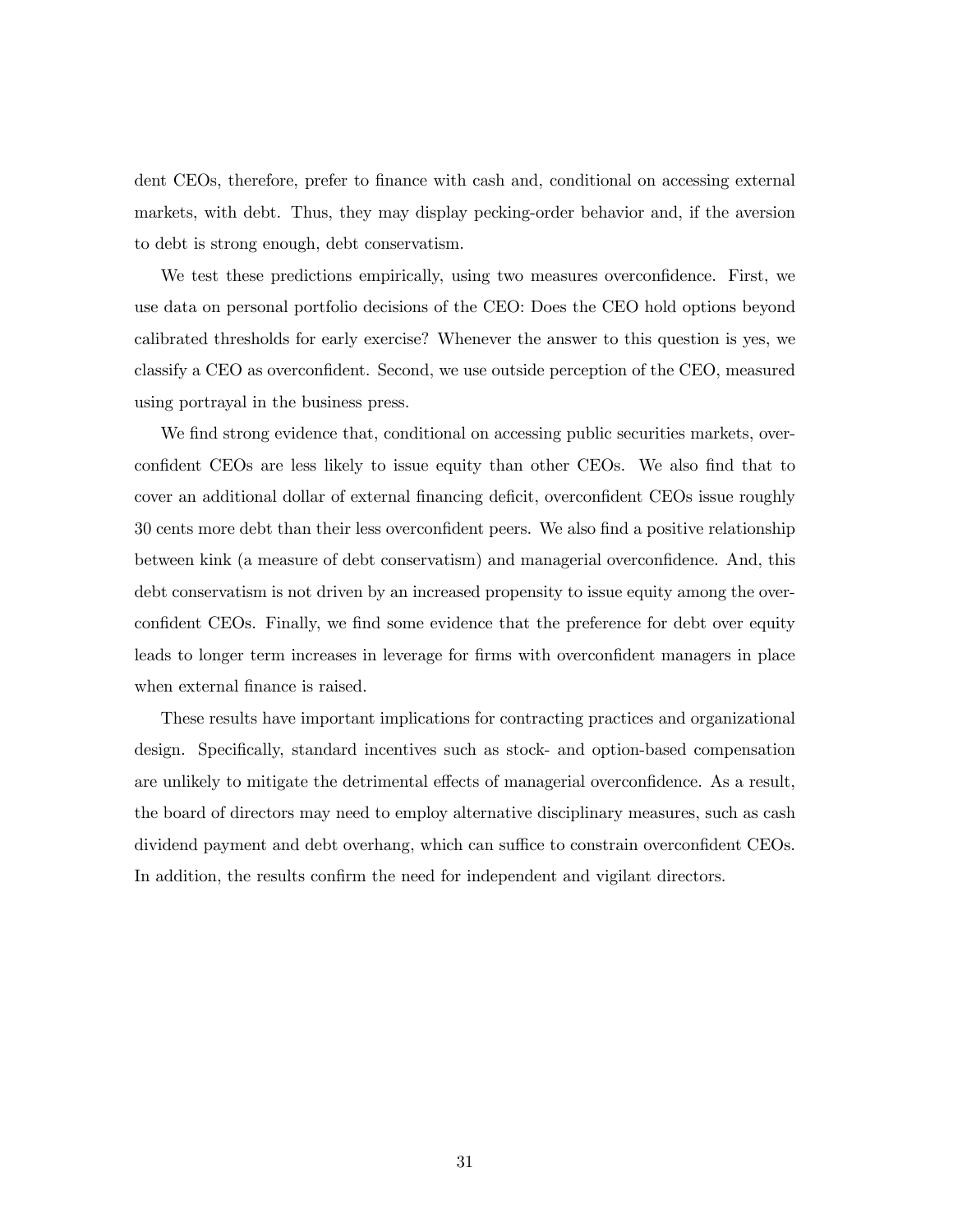# References

- [1] Alicke, Mark D., 1985, Global self-evaluation as determined by the desirability and controllability of trait adjectives, Journal of Personality and Social Psychology 49, 1621-1630
- [2] Alicke, Mark D., Klotz, M.L., Breitenbecher, David L., Yurak, Tricia J., et al., 1995, Personal contact, individuation, and the better-than-average effect, Journal of Personality and Social Psychology 68, 804-825
- [3] Baker, M., Wurgler, J., 2002, Market timing and capital structure, Journal of Finance 57, 1-32
- [4] Baker, M., Stein, Jeremy C., Wurgler, J., 2003, When does the market matter? stock prices and the investment of equity-dependent firms, Quarterly Journal of Economics 118, 969-1005
- [5] Ben-David, Itzak, Graham, John, and Harvey, Campbell, 2007, Managerial Overconfidence and Corporate Policies, Working Paper.
- [6] Camerer, C., and Lovallo, D., 1999, Overconfidence and excess entry: an experimental approach, American Economic Review 89, 306-318
- [7] Fama, Eugene F., French, Kenneth R., 2002, Testing trade-off and pecking order predictions about dividends and debt, Review of Financial Studies 15, no. 1, 1-33
- [8] Frank, Murray Z., Goyal, Vidham K., 2003, Testing the pecking order theory of capital structure, Journal of Financial Economics 67, 217-248
- [9] Frank, Murray Z., Goyal, Vidham K., forthcoming, Tradeoff and Pecking Order Theories of Debt, in: Espen Eckbo (ed.), Handbook of Corporate Finance: Empirical Corporate Finance, Handbooks in Finance Series, Elsevier/North-Holland, chapter 7
- [10] Graham, John R., 2000, How big are the tax benefits of debt? Journal of Finance 5, 1901-1942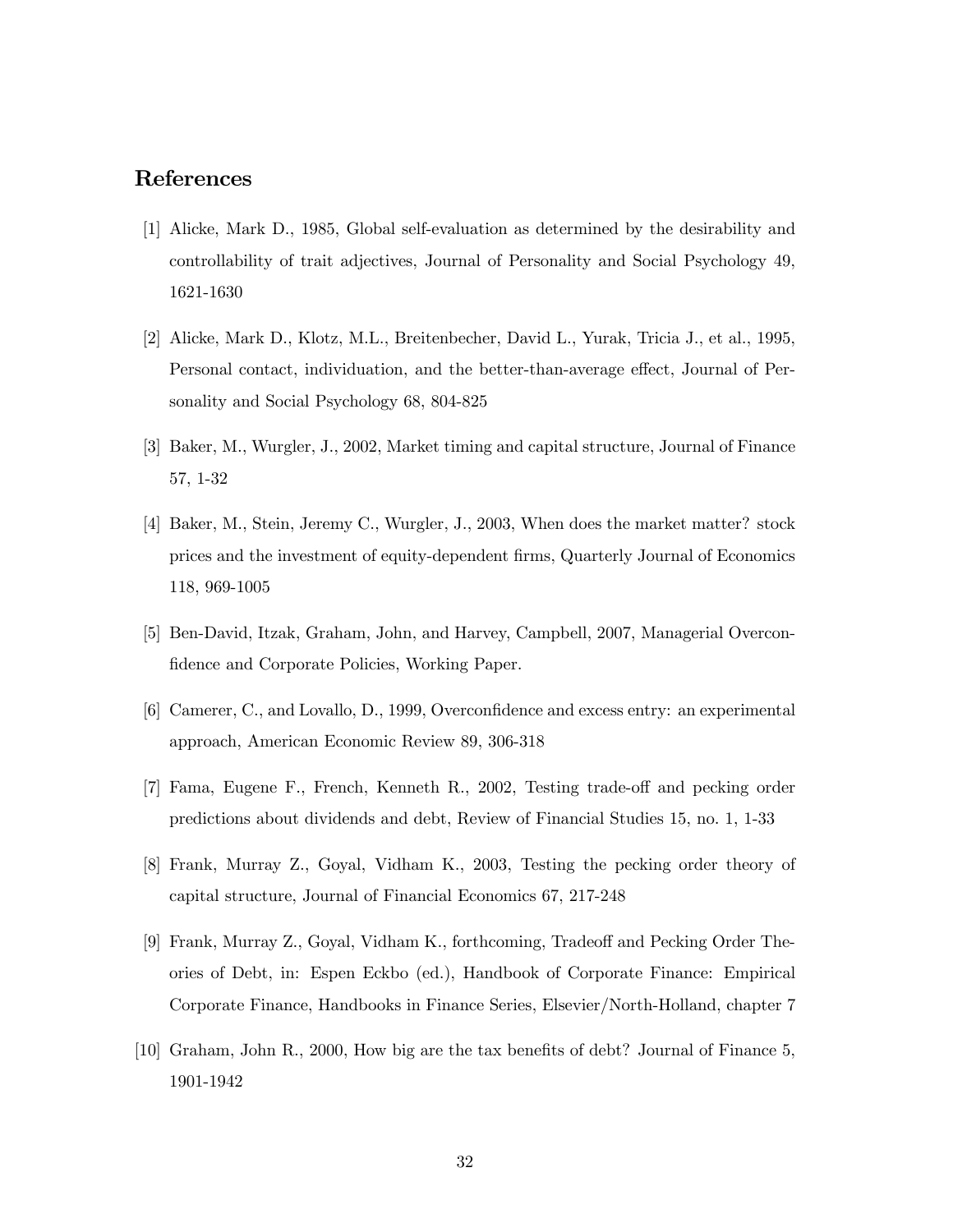- [11] Hackbarth, Dirk, 2004, Determinants of Corporate Borrowing: A Behavioral Perspective, Working Paper
- [12] Hackbarth, Dirk, 2005, Managerial Traits and Capital Structure Decisions, Working Paper
- [13] Graham, John R. and Harvey, Campbell R., The theory and practice of corporate finance: evidence from the field, Journal of Financial Economics, 60, 187-243.
- [14] Hall, Brian J., Liebman, Jeffrey B., 1998, Are CEOs really paid like bureaucrats? Quarterly Journal of Economics 113, 653-691
- [15] Hall, Brian J., Murphy, Kevin J., 2000, Optimal exercise prices for executive stock options, American Economic Review 90, 209-214
- [16] Hall, Brian J., Murphy, Kevin J., 2002, Stock options for undiversified executives, Journal of Accounting and Economics 33, 3-42
- [17] Heaton, J.B., 2002, Managerial optimism and corporate finance, Financial Management 31, 33-45
- [18] Hechinger, J., 1998, Heard in New England: SLI's chief blasts analyst as firm puts off a big stock offering, Wall Street Journal, Jun 3, p. NE2
- [19] Holderness, Clifford G., Kroszner, Randall S., Sheehan, Dennis P., 1999, Were the good old days that good? changes in managerial stock ownership since the great depression, Journal of Finance 54, 435-69
- [20] Jensen, Michael C., Meckling, W., 1976, The theory of the firm: managerial behavior, agency costs, and ownership structure, Journal of Financial Economics 3, 305-360
- [21] Kidd, John B., 1970, The utilization of subjective probabilities in production planning, Acta Psychologica 34, 338-347
- [22] Lambert, Richard A., Larcker, David F., and Verrecchia, Robert E., 1991, Portfolio considerations in valuing executive compensation, Journal of Accounting Research 29  $(1), 129-149$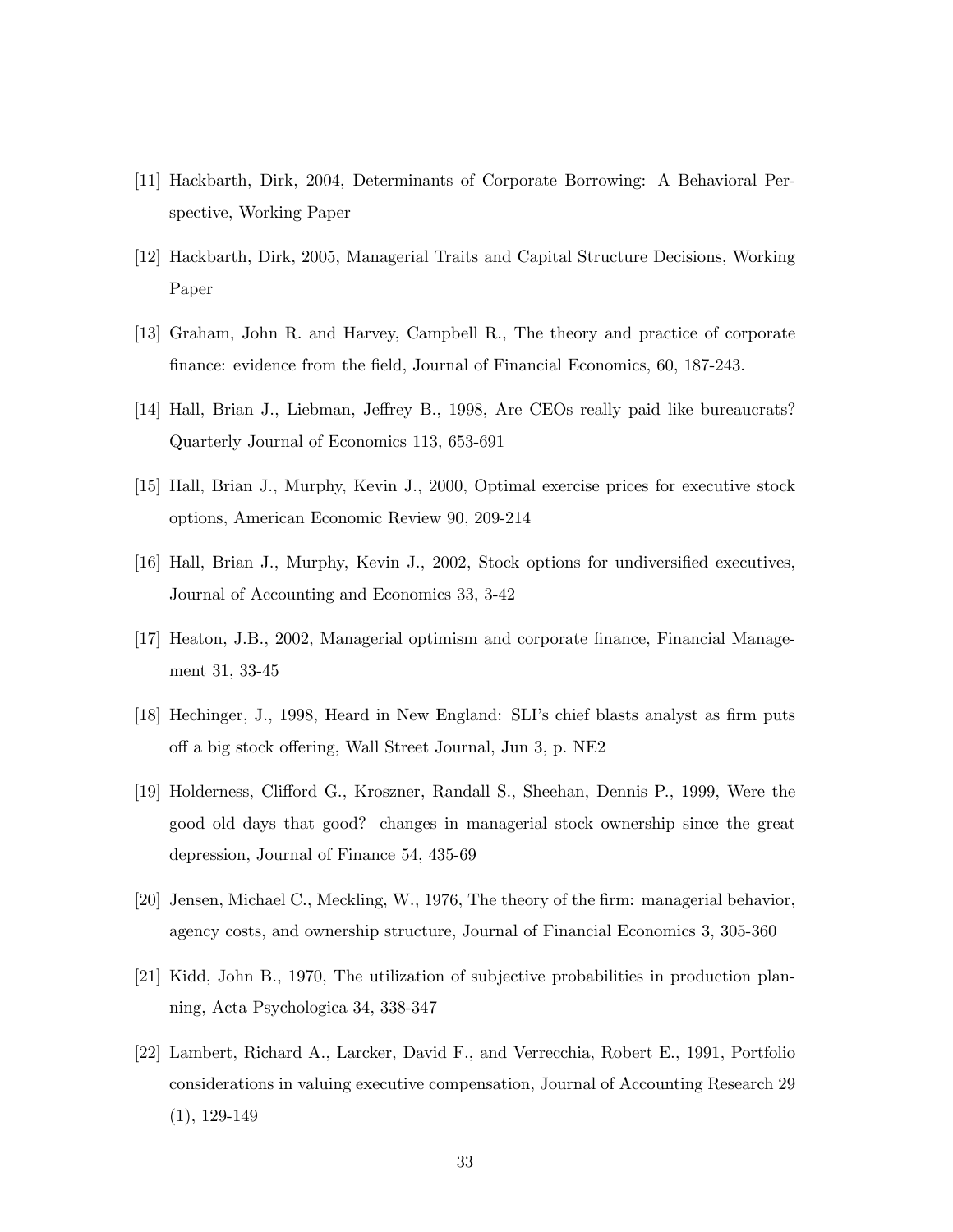- [23] Langer, Ellen J., 1975, The illusion of control, Journal of Personality and Social Psychology 32, 311-328
- [24] Larwood, L., and Whittaker, W., 1977, Managerial myopia: self-serving biases in organizational planning, Journal of Applied Psychology 62, 94-198
- [25] Malmendier, Ulrike, and Tate, Geoffrey A., 2005, CEO overconfidence and corporate investment, Journal of Finance 60(5), 2660-2700
- [26] Malmendier, Ulrike, and Tate, Geoffrey A., 2004, Who Makes Acquisitions? CEO Overconfidence and the Market's Reaction, NBER Working Paper 10813.
- [27] March, J.G., and Shapira, Z., 1987, Managerial perspectives on risk and risk taking, Management Science 33, 1404-1418
- [28] Miller, Merton H., 1977, Debt and taxes, Journal of Finance 32, 261-275
- [29] Miller, Dale T., and Ross, M., 1975, Self-serving biases in the attribution of causality: fact or fiction? Psychological Bulletin 82, 213-225
- [30] Millman, Gregory J., 2001, Managing up the CFO and the board, Financial Executive 17, 24-26
- [31] Modigliani, F., Miller, Merton H., 1958, The cost of capital, corporate finance, and the theory of investment, American Economic Review 48, 655-669
- [32] Moore, P.G., 1977, The manager's struggle with uncertainty, Journal of The Royal Statistical Society Series A 149, 129-165
- [33] Myers, Stewart C., 1984, The capital structure puzzle, Journal of Finance 39, 575-592
- [34] Myers, Stewart C., Majluf, Nicholas S., 1984, Corporate financing and investment decisions when firms have information that investors do not have, Journal of Financial Economics 13, 187-221
- [35] Rajan, R.G. and Zingales, L., 1995, What do we know about capital structure? Some evidence from international data, Journal of Finance 50, 1421-1460.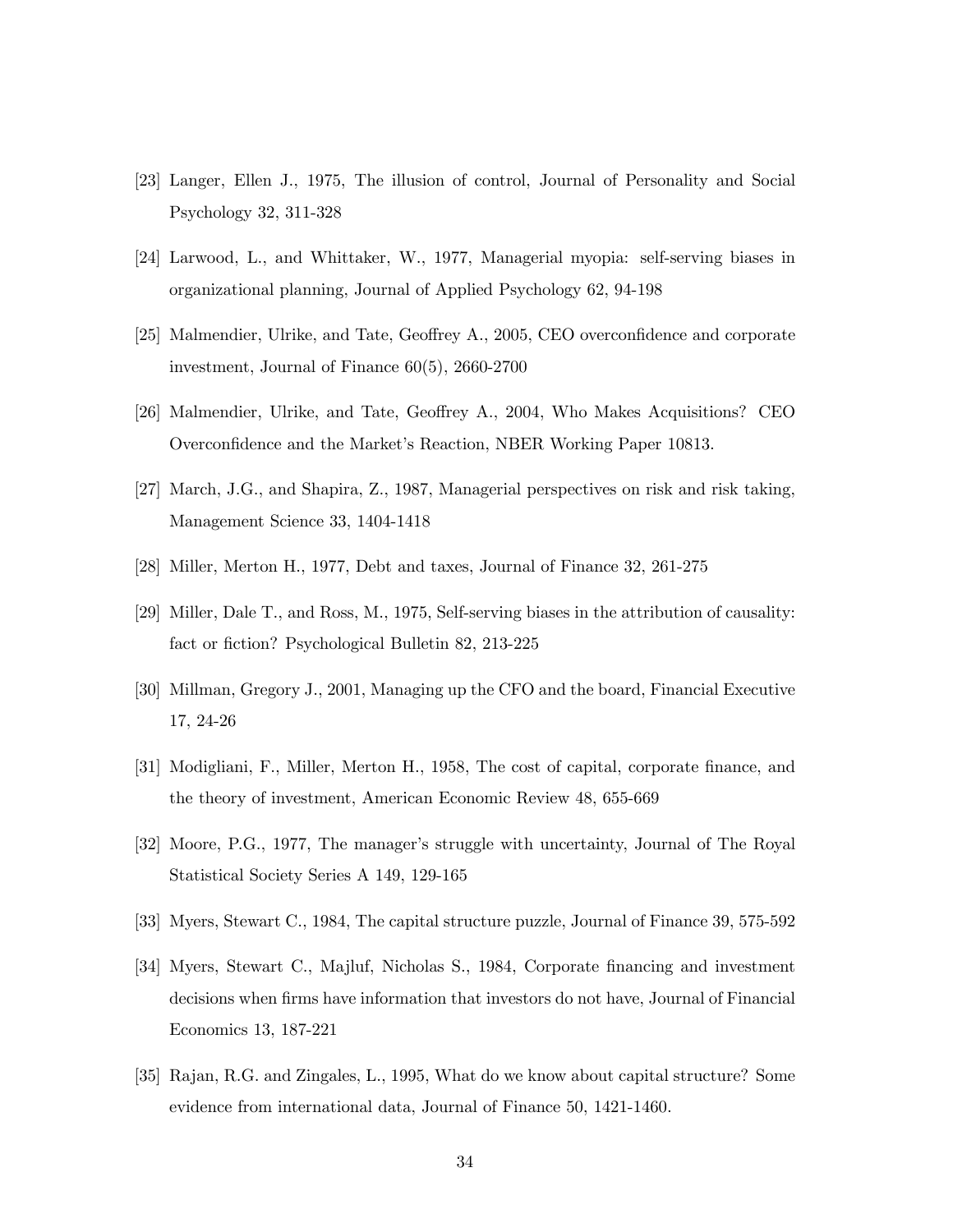- [36] Roll, R., 1986, The hubris hypothesis of corporate takeovers, Journal of Business 59, 197-216
- [37] Shyam-Sunder, L. and Myers, S.C., 1999, Testing static tradeoff against pecking order models of capital structure, Journal of Financial Economics, 51, 219-244.
- [38] Svenson, O., 1981, Are we all less risky and more skillful than our fellow drivers? Acta Psychologica 47, 143-148
- [39] Weinstein, N., 1980, Unrealistic optimism about future life events, Journal of Personality and Social Psychology 39, 806-820
- [40] Whitford, D., 1999, Jesse shakes the money tree, Fortune 139, Iss. 12, 102-108
- [41] Yermack, D., 1995, Do corporations award CEO stock options effectively, Journal of Financial Economics 39, 237-269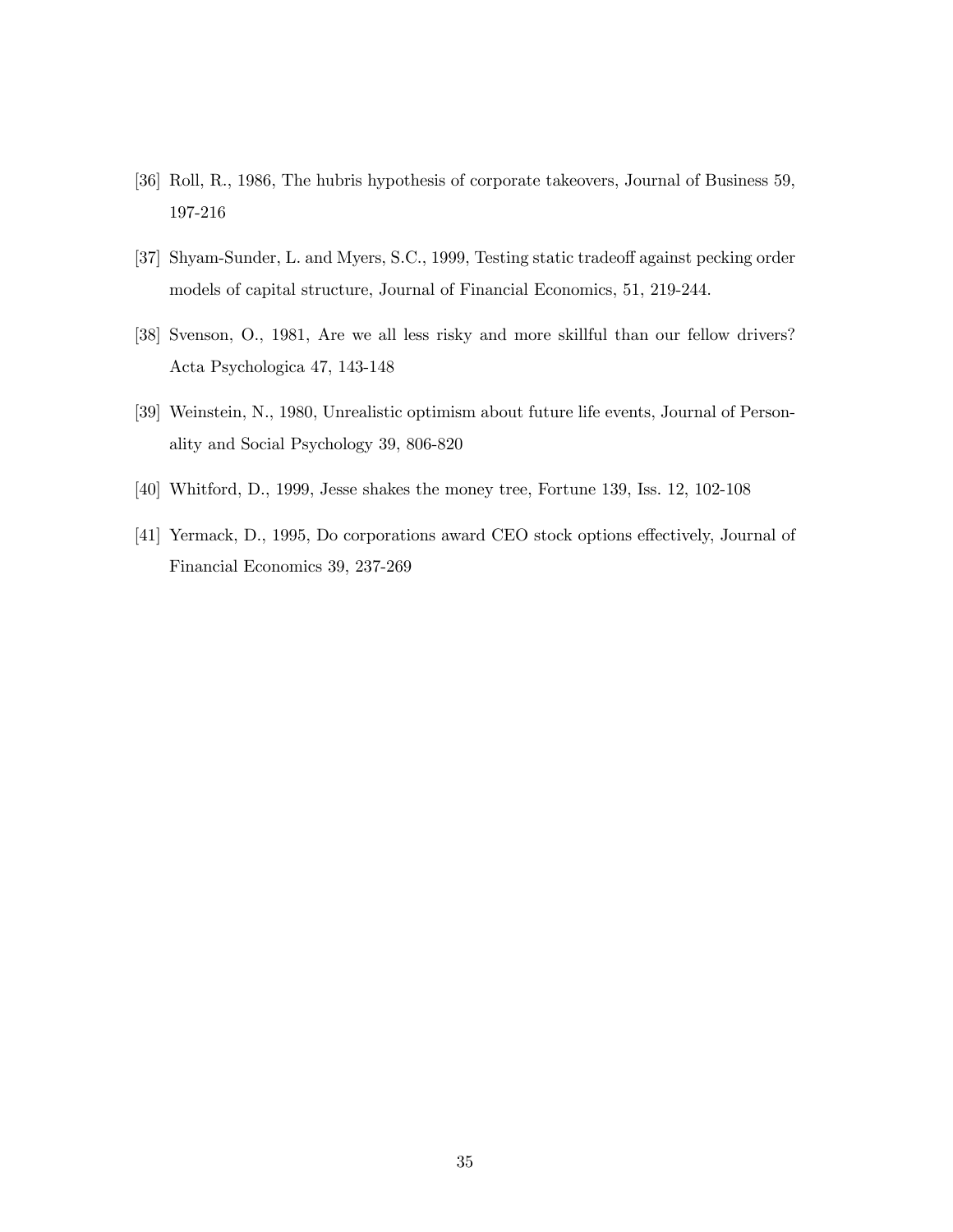### **Table 1. Summary Statistics**

### **Panel A. Financing Deficit Variables**

Net financing deficit is cash dividends plus net investment plus change in working capital minus cash flow after interest and taxes. Net investment is capital expenditures plus increase in investments plus acquisitions plu funds minus sale of property, plants, and equipment minus sale of investment. Change in working capital is change in operating working capital plus change in cash and cash equivalents plus change in current debt. Cash flow interest and taxes is income before extraordinary items plus depreciation and amortization plus extraordinary items and discontinued operations plus deferred taxes plus equity in net loss (earnings) plus other funds from o plus gain (loss) from sales of property, plants, and equipment and other investments. Net debt issues are long term debt issuance minus long term debt reduction. Net equity issues are sales of common stock minus stock repu Profitability is operating income before depreciation, normalized by assets at the beginning of the year. Tangibility is property, plants, and equipment, normalized by assets at the beginning of the year. Q is the market v over the book value of assets, where market value of assets is the book value of assets plust market equity minus book equity. ∆ denotes one year changes.

|                                             | Full Sample |         |         |                         |             |           | Longholder Sample |         |                        |           |            |          |
|---------------------------------------------|-------------|---------|---------|-------------------------|-------------|-----------|-------------------|---------|------------------------|-----------|------------|----------|
|                                             |             |         |         | Number of Firms $= 263$ |             |           |                   |         | Number of Firms $= 56$ |           |            |          |
| Variable                                    | Obs.        | Mean    | Median  | <b>SD</b>               | Min.        | Max.      | Obs.              | Mean    | Median                 | <b>SD</b> | Min.       | Max.     |
| Assets (\$m)                                | 2385        | 5476.92 | 2111.96 | 13389.44                | 39.64       | 198598.70 | 463               | 4820.30 | 2111.78                | 8763.07   | 48.79      | 79262.00 |
| Net Financing Deficit (\$m)                 | 2385        | 42.67   | 0.75    | 538.56                  | $-6800.30$  | 8845.50   | 463               | 10.41   | $-1.05$                | 287.07    | $-845.00$  | 1698.00  |
| Cash Dividends (\$m)                        | 2385        | 109.47  | 35.58   | 239.77                  | 0.00        | 2487.00   | 463               | 126.59  | 40.69                  | 252.09    | 0.00       | 1870.00  |
| Net Investment (\$m)                        | 2385        | 502.28  | 172.70  | 1311.81                 | $-2930.00$  | 26523.00  | 463               | 498.57  | 207.37                 | 1070.84   | $-577.00$  | 9755.00  |
| Change in Working Capital (\$m)             | 2385        | 26.73   | 16.02   | 790.77                  | $-21767.00$ | 16224.00  | 463               | 35.54   | 17.95                  | 347.04    | $-2920.50$ | 2675.00  |
| Cash Flow after Interest and Taxes (\$m)    | 2385        | 595.80  | 228.56  | 1276.57                 | $-1678.44$  | 20278.00  | 463               | 650.29  | 254.62                 | 1243.20   | $-1678.44$ | 11273.00 |
| Net Financing Deficit/Assets <sub>t-1</sub> | 2385        | 0.03    | 0.00    | 0.16                    | $-0.63$     | 2.56      | 463               | 0.02    | 0.00                   | 0.14      | $-0.24$    | 1.60     |
| Net Debt Issues/Assets $_{t-1}$             | 2385        | 0.01    | 0.00    | 0.08                    | $-0.62$     | 0.92      | 463               | 0.01    | 0.00                   | 0.06      | $-0.15$    | 0.36     |
| Net Equity Issues/Assets <sub>t-1</sub>     | 2155        | 0.00    | 0.00    | 0.08                    | $-0.77$     | 1.85      | 413               | 0.01    | 0.00                   | 0.09      | $-0.30$    | 1.18     |
| Profitability                               | 2385        | 0.18    | 0.17    | 0.11                    | $-0.24$     | 0.99      | 463               | 0.21    | 0.19                   | 0.12      | $-0.03$    | 0.88     |
| $\Delta$ Profitability                      | 2385        | 0.00    | 0.00    | 0.06                    | $-0.76$     | 0.98      | 463               | 0.00    | 0.00                   | 0.08      | $-0.51$    | 0.98     |
| Tangibility                                 | 2385        | 0.44    | 0.42    | 0.22                    | 0.00        | 2.08      | 463               | 0.46    | 0.43                   | 0.21      | 0.06       | 2.08     |
| $\Delta$ Tangibility                        | 2385        | $-0.05$ | $-0.03$ | 0.11                    | $-1.47$     | 0.54      | 463               | $-0.05$ | $-0.03$                | 0.12      | $-1.47$    | 0.16     |
| Q                                           | 2385        | 1.61    | 1.30    | 1.01                    | 0.59        | 12.26     | 463               | 1.70    | 1.44                   | 1.02      | 0.77       | 10.71    |
| $\Delta Q$                                  | 2385        | 0.01    | 0.01    | 0.50                    | $-7.18$     | 5.04      | 463               | 0.03    | 0.02                   | 0.42      | $-1.81$    | 4.32     |
| ln(Sales)                                   | 2385        | 7.90    | 7.82    | 1.12                    | 3.18        | 11.93     | 463               | 7.89    | 7.87                   | 1.18      | 3.18       | 11.23    |
| $\Delta$ ln(Sales)                          | 2385        | 0.08    | 0.07    | 0.19                    | $-2.04$     | 1.67      | 463               | 0.09    | 0.08                   | 0.17      | $-0.55$    | 1.67     |

#### **Distribution across Fama French 12 Industry Groups**

|                               | $(2381$ observations) |                   |      |                           |      |                   | $(463$ observations) |  |  |  |  |  |
|-------------------------------|-----------------------|-------------------|------|---------------------------|------|-------------------|----------------------|--|--|--|--|--|
| Consumer Nondurables          | 0.13                  | Telecommunication | 0.06 | Consumer ND               | 0.1  | Telecommunication | 0.02                 |  |  |  |  |  |
| Consumer Durables             | 0.05                  | Utilities         | n/a  | Consumer Durables         | 0.03 | <b>Utilities</b>  | n/a                  |  |  |  |  |  |
| Manufacturing                 | 0.18                  | <b>Shops</b>      | 0.14 | Manufacturing             | 0.16 | <b>Shops</b>      | 0.14                 |  |  |  |  |  |
| Energy                        | 0.04                  | Health            | 0.06 | Energy                    | 0.00 | Health            | 0.09                 |  |  |  |  |  |
| Chemicals and Allied Products | 0.08                  | Money             | n/a  | Chemicals                 | 0.16 | Money             | n/a                  |  |  |  |  |  |
| <b>Business Equipment</b>     | 0.09                  | Other             | 0.18 | <b>Business Equipment</b> | 0.13 | Other             | 0.17                 |  |  |  |  |  |

The Fama-French Industry Groups are defined on French's website (http://mba.tuck.dartmouth.edu/pages/faculty/ken.french/data\_library.html).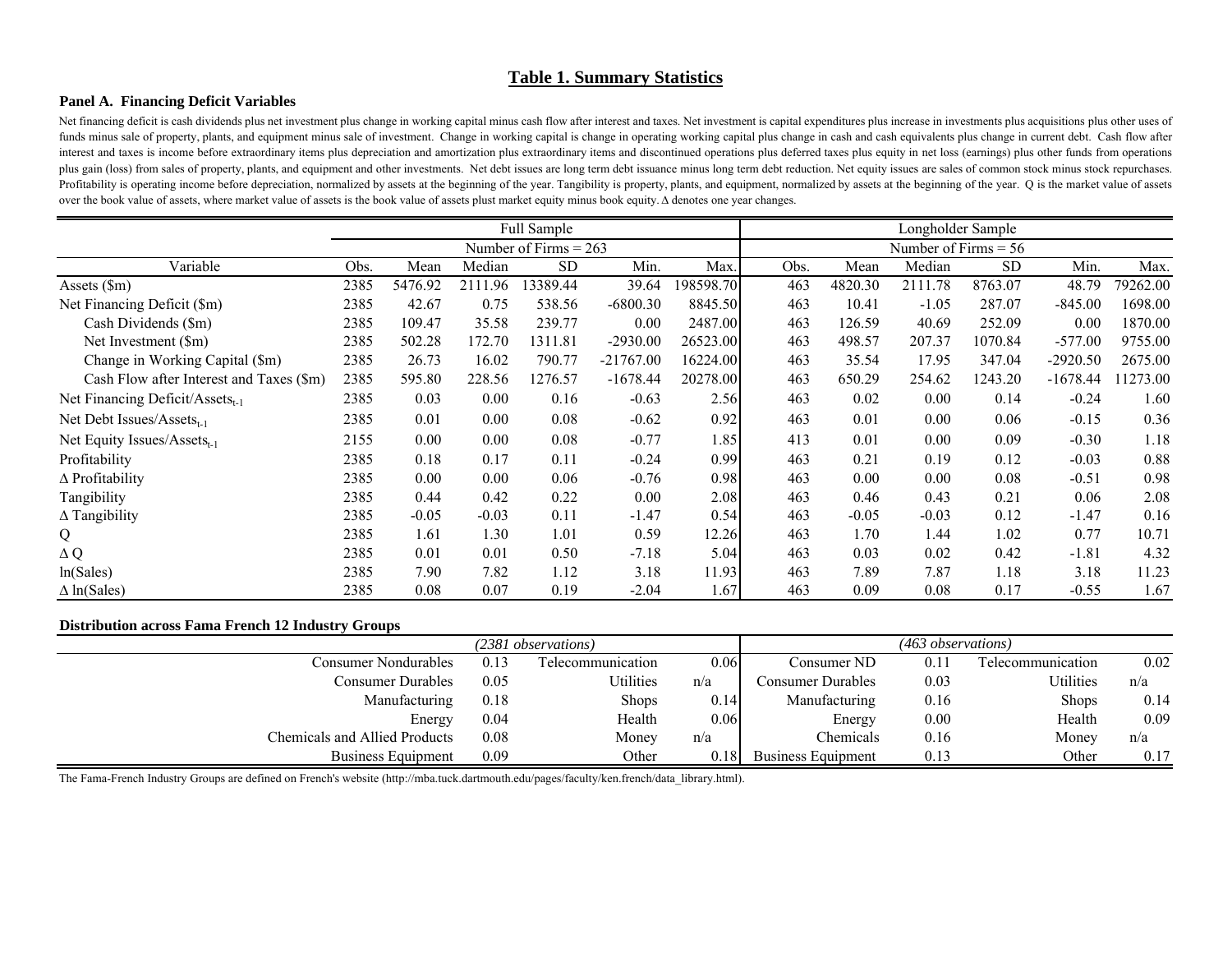### **Table 1 (cont.)**

#### **Panel B. Kink Variables**

Kink is the amount of interest at the point where the marginal benefit function becomes downward sloping, as a proportion of actual interest expense. ECOST is the standard deviation of the first difference in taxable earnings divided by assets, the quoteient times the sum of advertising, research, and development expenses divided by sales. CYCLICAL is the standard deviation of operating earnings divided by mean assets first calculated for each firm, then averaged across firms within two-digit SIC codes. Return on assets is income before extraordinary items plus depreciation, divided by assets. Z-score is 3.3 times the difference of operating income before depreciation and depreciation plus sales plus 1.4 times retained earnings plus 1.2 times working capital (balance sheet), the quantity divided by assets. Quick ratio the sum of cash and short-term investments and total receivables divided by total current liabilities. Current ratio is total current assets divided by total current liabilities. Q-ratio is preferred stock plus market value of common equity plus net short-term liabilities, the quantity divided by assets. R&D to sales and Advertising to sales are set to 0 when the numerator is missing.

Computer Industry are all firms with SIC code 357, Semiconductor Industry all firms with SIC code 367, Chemicals and Allied Products comprises SIC codes 280-289, Aircraft and Guided Space Vehicles SIC codes 372 and 376, and Other Sensitive Industries SIC codes 340-400, excluding 357, 367, 372, and 376. Vested options (as a % of shares outstanding) are multiplied by 10 so that the means of vested options and stock ownership are the same order of magnitude. Longholder is <sup>a</sup> binary variable where 1 signifies that the CEO at some point during his tenure held an option package until the last year before expiration, provided that the package was at least 40% in the money entering its last year.

|                                             | <b>Full Sample</b> |      |                         |           |                  |       | Longholder Sample |              |                        |           |                |          |
|---------------------------------------------|--------------------|------|-------------------------|-----------|------------------|-------|-------------------|--------------|------------------------|-----------|----------------|----------|
|                                             |                    |      | Number of Firms $= 189$ |           |                  |       |                   |              | Number of Firms $= 44$ |           |                |          |
| Variable                                    | Obs.               | Mean | Median                  | <b>SD</b> | Min.             | Max.  | Obs.              | Mean         | Median                 | <b>SD</b> | Min.           | Max.     |
| Kink                                        | 1726               | 3.93 | 3                       | 2.74      | $\overline{0}$   | 8     | 377               | 4.59         | 4                      | 2.75      | $\overline{0}$ | 8        |
| I(No dividend)                              | 1726               | 0.12 | $\Omega$                | 0.33      | $\overline{0}$   |       | 377               | 0.17         | $\theta$               | 0.38      | $\mathbf{0}$   |          |
| I(Negative owners' equity)                  | 1726               | 0.01 | $\mathbf{0}$            | 0.12      | $\overline{0}$   |       | 377               | $\mathbf{0}$ | 0                      | $\theta$  | $\mathbf{0}$   | $\theta$ |
| I(NOL carryforward)                         | 1726               | 0.15 | $\theta$                | 0.36      | $\overline{0}$   |       | 377               | 0.14         | $\boldsymbol{0}$       | 0.35      | $\mathbf{0}$   |          |
| <b>ECOST</b>                                | 1726               | 1.74 | 0.65                    | 3.21      | $\mathbf{0}$     | 18.92 | 377               | 2.36         | 0.79                   | 3.92      | $\mathbf{0}$   | 18.92    |
| <b>CYCLICAL</b>                             | 1726               | 0.07 | 0.07                    | 0.03      | 0.02             | 0.18  | 377               | 0.08         | 0.07                   | 0.02      | 0.04           | 0.18     |
| Return on assets                            | 1726               | 0.11 | 0.11                    | 0.06      | $-0.11$          | 0.26  | 377               | 0.12         | 0.12                   | 0.06      | $-0.11$        | 0.26     |
| Ln(sales)                                   | 1726               | 7.88 | 7.82                    | 1.01      | 5.49             | 10.32 | 377               | 7.93         | 7.87                   | 1.07      | 5.49           | 10.32    |
| Z-score                                     | 1726               | 2.51 | 2.34                    | 1.17      | 0.38             | 7.07  | 377               | 2.74         | 2.51                   | 1.24      | 0.79           | 7.07     |
| Quick ratio                                 | 1726               | 1.08 | 0.89                    | 0.74      | 0.16             | 4.92  | 377               | 1.12         | 0.94                   | 0.71      | 0.16           | 4.92     |
| Current ratio                               | 1726               | 1.88 | 1.63                    | 0.96      | 0.57             | 6.02  | 377               | 1.97         | 1.71                   | 0.94      | 0.58           | 6.02     |
| PPE-to-assets                               | 1726               | 0.42 | 0.40                    | 0.18      | 0.06             | 0.81  | 377               | 0.41         | 0.39                   | 0.16      | 0.06           | 0.81     |
| O-ratio                                     | 1726               | 1.12 | 0.88                    | 0.78      | 0.15             | 4.58  | 377               | 1.22         | 0.99                   | 0.83      | 0.15           | 4.58     |
| R&D-to-sales                                | 1726               | 0.02 | 0.01                    | 0.03      | $\mathbf{0}$     | 0.16  | 377               | 0.03         | 0.02                   | 0.04      | $\overline{0}$ | 0.16     |
| Advertising-to-sales                        | 1726               | 0.02 | $\theta$                | 0.03      | $\overline{0}$   | 0.16  | 377               | 0.02         | 0.01                   | 0.03      | $\overline{0}$ | 0.16     |
| Computer Industry                           | 1726               | 0.04 | $\overline{0}$          | 0.19      | $\overline{0}$   |       | 377               | 0.07         | 0                      | 0.25      | $\overline{0}$ |          |
| Semiconductor Industry                      | 1726               | 0.02 | $\mathbf{0}$            | 0.14      | $\boldsymbol{0}$ |       | 377               | 0.03         | $\theta$               | 0.16      | $\theta$       |          |
| Chemicals and Allied Products Industry      | 1726               | 0.14 | $\overline{0}$          | 0.35      | $\boldsymbol{0}$ |       | 377               | 0.21         | 0                      | 0.41      | $\theta$       |          |
| Aircraft and Guided Space Vehicles Industry | 1726               | 0.02 | $\overline{0}$          | 0.13      | $\boldsymbol{0}$ |       | 377               | 0.02         | $\boldsymbol{0}$       | 0.14      | $\mathbf{0}$   |          |
| <b>Other Sensitive Industries</b>           | 1726               | 0.19 | $\mathbf{0}$            | 0.39      | $\boldsymbol{0}$ |       | 377               | 0.15         | 0                      | 0.35      | $\theta$       |          |

#### **Panel C. CEO Variables**

CEO Vested Options are the CEO's holdings of options that are exercisable within 6 months of the beginning of the year, as <sup>a</sup> percentage of common shares outstanding and multiplied by 10 (so that the mean is roughly comparable to CEO Stock Ownership).

|                           | <b>Full Sample</b> |                        |        |            |      | Longholder Sample     |      |       |        |           |      |      |
|---------------------------|--------------------|------------------------|--------|------------|------|-----------------------|------|-------|--------|-----------|------|------|
|                           |                    | Number of $CEOs = 498$ |        |            |      | Number of $CEOs = 58$ |      |       |        |           |      |      |
| Variable                  | Obs.               | Mean                   | Median | <b>SD</b>  | Min. | Max.                  | Obs. | Mean  | Median | <b>SD</b> | Min. | Max. |
| Age                       | 2384               | 57.77                  | 58     | $\cdot$ 16 | 32   | 84                    | 2384 | 57.77 | 58     | '.16      | 32   | 84   |
| Tenure                    | 2364               | 8.83                   |        | 7.69       |      | 45                    | 2364 | 8.83  |        | 7.69      |      | 45   |
| CEO Stock Ownership       | 2385               | 0.03                   | 0.00   | 0.08       |      | 0.95                  | 2385 | 0.03  | 0.00   | 0.08      |      | 0.95 |
| <b>CEO Vested Options</b> | 2385               | 0.03                   | 0.01   | 0.14       |      | 4.63                  | 2385 | 0.03  | 0.01   | 0.14      |      | 4.63 |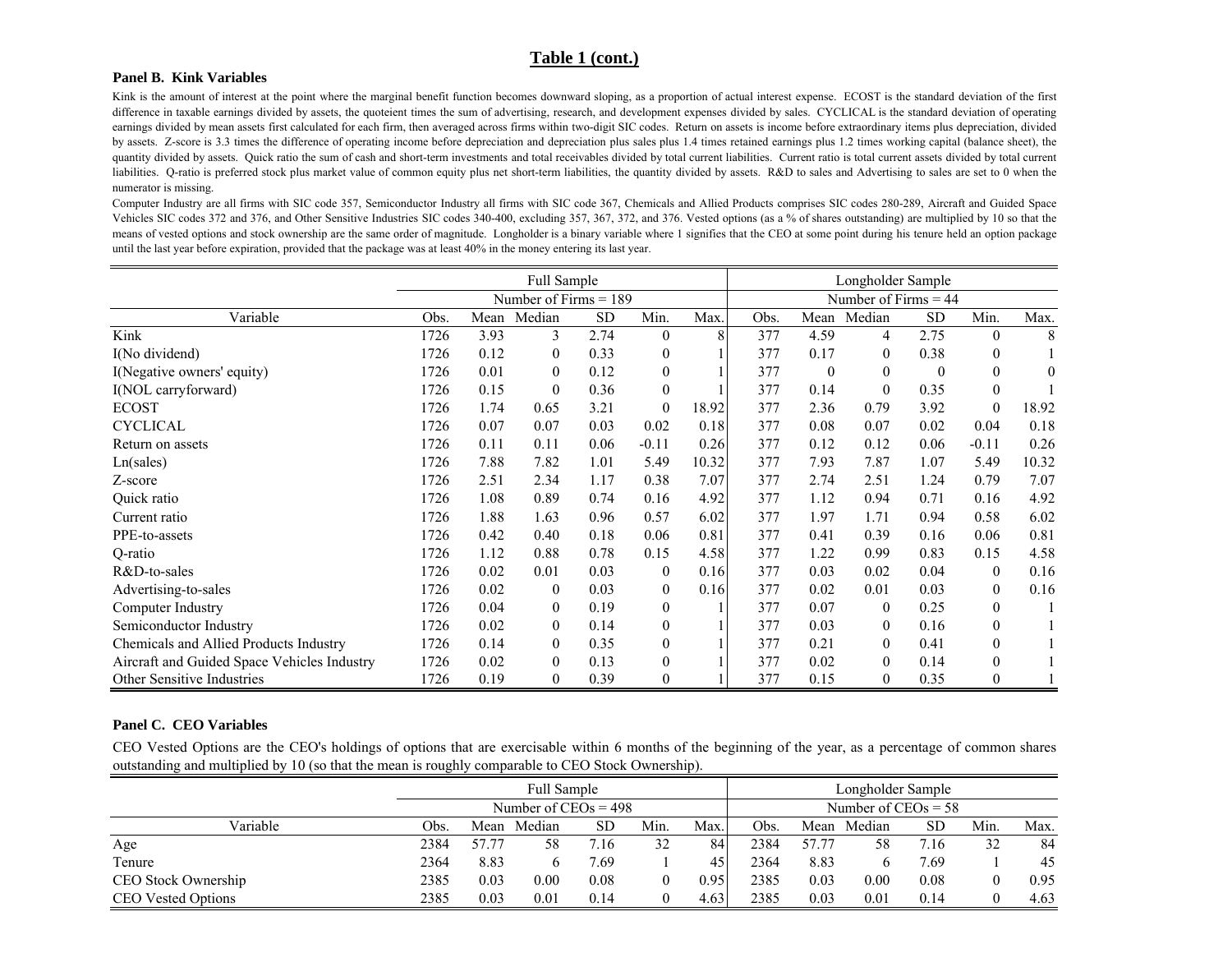### **Table 2. Public Security Issuance Decisions**

Longholder is a binary variable, equal to 1 if the CEO, at some point during his tenure, held an option package until the last year before expiration, provided that the package was at least 40% in the money entering its last year. Post-Longholder is a dummy, equal to 1 for all CEO-years after the CEO for the first time holds options to expiration. Pre-Longholder is 1 minus Post-Longholder. Holder 67 is a dummy equal to 1 for all CEO years after the CEO for the first time fails to exercise a 67% in the money option with 5 years remaining duration. In the Holder 67 regressions, the sample is limited to CEO years after the CEO for the first time had a 67% in the money option with 5 years remaining duration. TOTALconfident is a dummy variable equal to 1 when the number of "confident" and "optimistic" mentions for a CEO in the LexisNexis and Wall Street Journal searches exceeds the number of "not confident", "not optimistic", and "reliable, cautious, practical, conservative, steady, frugal" mentions. TOTALmentions is the total number of articles mentioning the CEO in both sets of searches. Both dummies consider all articles over the sample period up to the previous year.

Data on public issues is from the SDC. There are 330 firms. Equity issues are issues of common stock or non-convertible preferred stock. Debt issues are issues of non-convertible debt. Hybrid issues are issues of convertible debt or convertible preferred stock. US. Rule 144A issues are included. Standard errors are adjusted for clustering at the firm level.

|                                                  |                |              |              | $%$ of Issue |
|--------------------------------------------------|----------------|--------------|--------------|--------------|
|                                                  |                | $%$ of Issue |              | Years with a |
|                                                  |                | Years with   | $%$ of Issue | Hybrid       |
|                                                  | Years with a   | an Equity    | Years with a | Security     |
|                                                  | Security Issue | Issue        | Debt Issue   | Issue        |
| Longholder = $0$                                 | 621            | 42%          | 57%          | 16%          |
| $Longholder = 1$                                 | 141            | 31%          | 63%          | 19%          |
| $Pre-Longholder = 1$                             | 91             | 31%          | 63%          | 23%          |
| Post-Longholder $= 1$                            | 50             | 32%          | 64%          | 12%          |
| Difference t (Longholder = $0$ - Longholder = 1) |                | $2.03**$     | 0.85         | 0.85         |
| Holder $67 = 0$                                  | 95             | 39%          | 65%          | 21%          |
| Holder $67 = 1$                                  | 182            | <b>23%</b>   | 73%          | 16%          |
| Difference t                                     |                | $3.12***$    | 1.18         | 1.04         |
| $TOTALconfident = 0$                             | 452            | 48%          | 47%          | 18%          |
| $TOTALconfident = 1$                             | 214            | 25%          | 79%          | 14%          |
| Difference t                                     |                | $5.37***$    | $6.77***$    | 1.43         |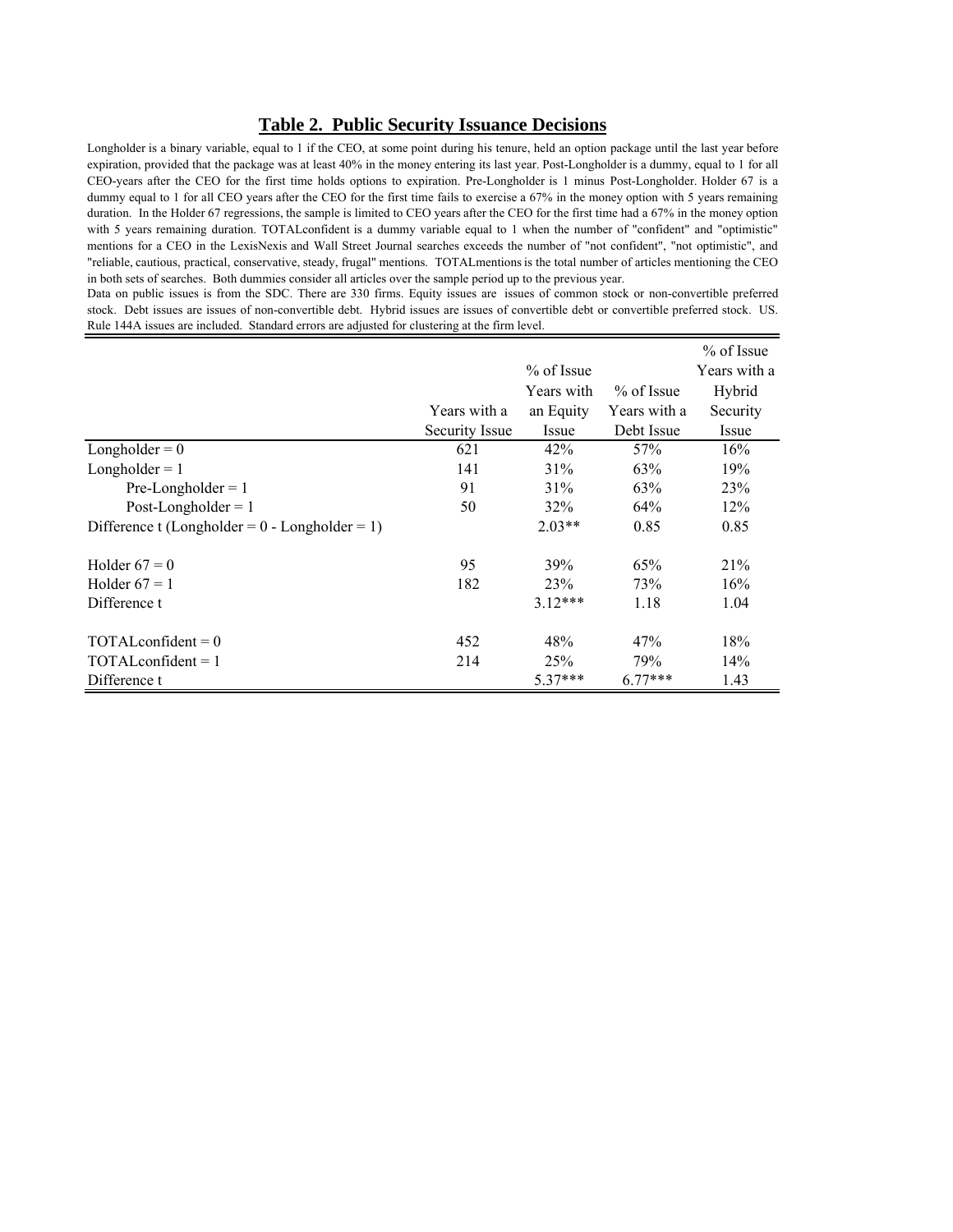### **Table 3. Equity Issuance Logits**

The sample consists of all firm years in which the firm did at least one public security issue. The dependent variable is binary and equals 1 if the firm issued equity during the fiscal year, where equity issues are SDC issues of common equity or nonconvertible preferred stock. CEO Vested Options are the CEO's holdings of options that are exercisable within 6 months of the beginning of the year, as a percentage of common shares outstanding and multiplied by 10 (so that the mean is roughly comparable to CEO Stock Ownership). Profitability is operating income before depreciation normalized by beginning of the year assets. Tangibility is property, plants, and equipment, normalized by beginning of the year assets. Q is the market value of assets over the book value of assets, where market value of assets is the book value of assets plust market equity minus book equity. Book leverage is the sum of debt in current liabilities and long term debt divided by the sum of the numerator and common equity. We exclude observations in which book leverage is negative or greater than 1.

Stock, Vested Options, ln(Sales), Q, Profitability, Tangibility, and Book Leverage are measured at the beginning of the fiscal year. Longholder is a binary variable where 1 signifies that the CEO at some point during his tenure held an option package until the last year before expiration, provided that the package was at least 40% in the money entering its last year. All standard errors are adjusted for clustering at the firm level.

|                           | Logit      | Logit        | Logit        | Logit        | Logit        |
|---------------------------|------------|--------------|--------------|--------------|--------------|
|                           | (1)        | (2)          | (3)          | (4)          | (5)          |
| Longholder                | $-0.469$   | $-0.592$     | $-0.534$     | $-0.46$      | $-0.457$     |
|                           | $(1.94)^*$ | $(2.34)$ **  | $(2.10)$ **  | $(1.80)$ *   | $(1.66)^*$   |
| CEO Stock Ownership       |            | $-0.266$     | $-0.996$     | $-1.279$     | $-0.655$     |
|                           |            | (0.16)       | (0.59)       | (0.72)       | (0.34)       |
| <b>CEO Vested Options</b> |            | 6.766        | 4.669        | 4.234        | 7.328        |
|                           |            | $(3.43)$ *** | $(2.21)$ **  | $(2.14)$ **  | $(3.05)$ *** |
| ln(Sales)                 |            |              | $-0.414$     | $-0.437$     | $-0.355$     |
|                           |            |              | $(3.79)$ *** | $(3.70)$ *** | $(2.84)$ *** |
| Q                         |            |              | $-0.088$     | $-0.074$     | 0.139        |
|                           |            |              | (0.68)       | (0.56)       | (1.00)       |
| Profitability             |            |              | $-1.872$     | $-1.493$     | $-2.463$     |
|                           |            |              | (1.53)       | (1.21)       | $(1.74)^*$   |
| Tangibility               |            |              | 0.139        | 0.088        | 0.113        |
|                           |            |              | (0.30)       | (0.19)       | (0.23)       |
| <b>Book Leverage</b>      |            |              |              | 0.651        | 1.288        |
|                           |            |              |              | (1.14)       | $(2.07)$ **  |
| Year Fixed Effects        |            |              |              |              | Χ            |
| Observations              | 762        | 644          | 627          | 617          | 617          |
| Number of Firms           | 330        | 174          | 171          | 171          | 171          |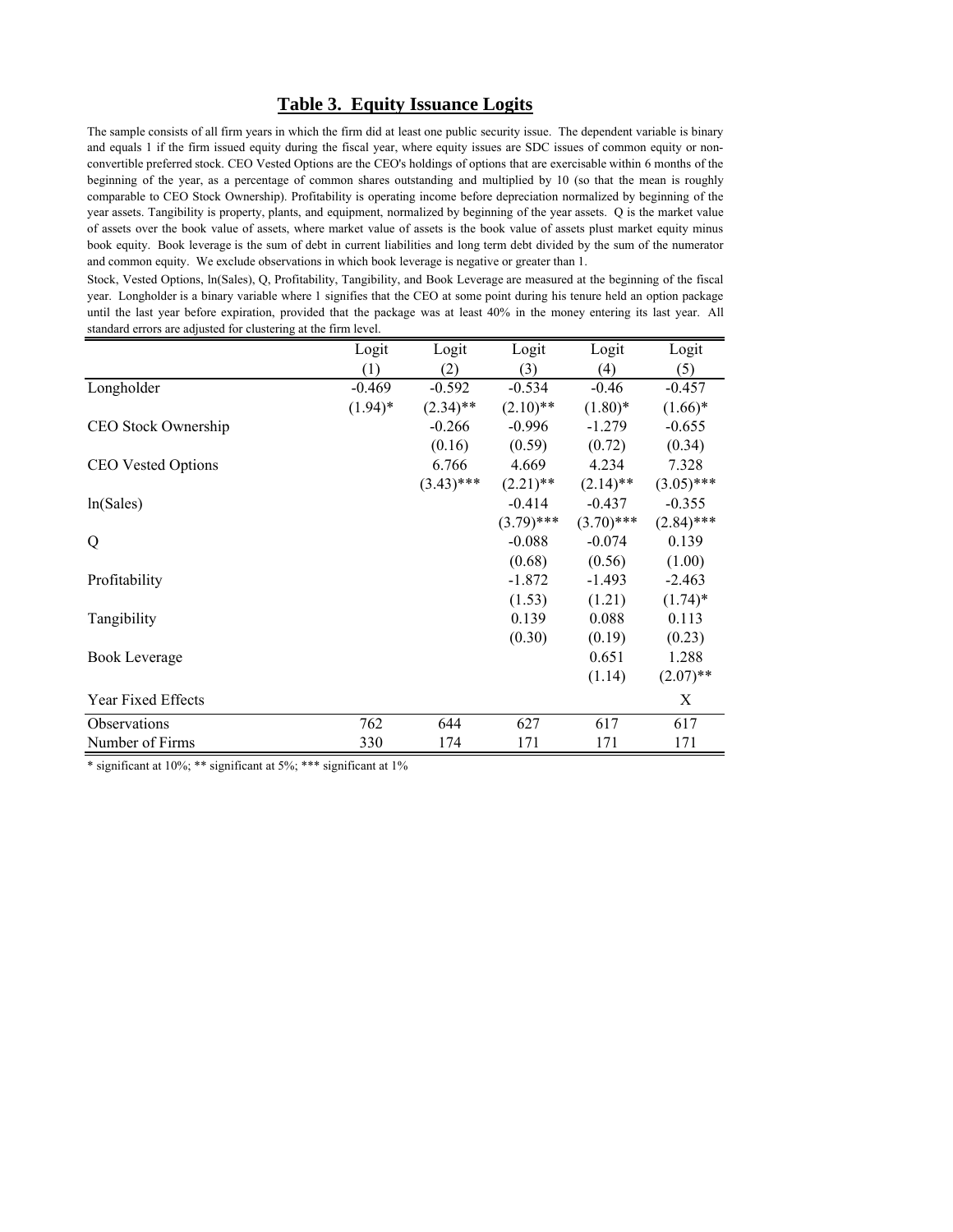### **Table 4. Longholder and Financing Deficits**

The dependent variable is net debt issues normalized by beginning of the year assets, where net debt issues are long term debt issuance minus long term debt reduction. Net financing deficit is cash dividends plus net investment plus change in working capital minus cash flow after interest and taxes. Net investment is capital expenditures plus increase in investments plus acquisitions plus other uses of funds minus sale of PPE minus sale of investment. Change in working capital is change in operating working capital plus change in cash and cash equivalents plus change in current debt. Cash flow after interest and taxes is income before extraordinary items plus depreciation and amortization plus extraordinary items and discontinued operations plus deferred taxes plus equity in net loss (earnings) plus other funds from operations plus gain (loss) from sales of PPE and other investments. Profitability is operating income before depreciation normalized by beginning of the year assets. Tangibility is property, plants, and equipment, normalized by beginning of the year assets.

Q is the market value of assets over the book value of assets, where market value of assets is the book value of assets plust market equity minus book equity. Book leverage is debt in current liabilities plus long term debt divided by the quantity debt in current liabilities plus long term debt plus common equity and is measured at the beginning of the year. ∆ denotes one year changes. CEO Vested Options are the CEO's holdings of options that are exercisable within 6 months of the beginning of the year, as a percentage of common shares outstanding and multiplied by 10 (so that the mean is roughly comparable to CEO Stock Ownership). Longholder is a binary variable where 1 signifies that the CEO at some point during his tenure held an option package until the last year before expiration, provided that the package was at least 40% in the money entering its last year. All standard errors are adjusted for clustering at the firm level.

|                                | $\overline{OLS}$      | $OLS$       | $OLS$        | $OLS$          | $OLS$        | $OLS$        |
|--------------------------------|-----------------------|-------------|--------------|----------------|--------------|--------------|
|                                | (1)                   | (2)         | (3)          | (4)            | (5)          | (6)          |
| Net Financing Deficit (FD)     | 0.729<br>$(9.90)$ *** |             |              |                |              |              |
| Longholder                     |                       | $-0.006$    | $-0.005$     | $-0.008$       | $-0.008$     | $-0.005$     |
|                                |                       | (1.43)      | (1.37)       | $(1.95)^*$     | $(2.03)$ **  | (1.43)       |
| Longholder * FD                |                       | 0.350       | 0.348        | 0.332          | 0.322        | 0.334        |
|                                |                       | $(1.78)$ *  | $(1.77)*$    | $(1.77)$ *     | $(1.69)*$    | $(1.90)*$    |
| CEO Stock Ownership            |                       |             | 0.015        | 0.015          | 0.014        | 0.010        |
|                                |                       |             | (0.87)       | (0.90)         | (0.85)       | (0.76)       |
| CEO Vested Options             |                       |             | $-0.025$     | $-0.021$       | 0.000        | 0.011        |
|                                |                       |             | (1.49)       | (1.15)         | (0.00)       | (0.52)       |
| Stock * FD                     |                       |             | 0.373        | 0.431          | 0.370        | 0.348        |
|                                |                       |             | $(2.30)$ **  | $(2.63)$ ***   | $(2.14)$ **  | $(2.17)$ **  |
| Vested Option * FD             |                       |             | $-0.088$     | $-0.098$       | $-0.135$     | $-0.156$     |
|                                |                       |             | $(3.21)$ *** | $(3.59)$ ***   | $(3.06)$ *** | $(3.76)$ *** |
| $\Delta$ ln(Sales)             |                       |             |              |                | $-0.009$     | $-0.012$     |
|                                |                       |             |              |                | (0.80)       | (1.11)       |
| $\Delta$ ln(Sales) * FD        |                       |             |              |                | 0.045        | 0.025        |
|                                |                       |             |              |                | (0.30)       | (0.21)       |
| $\Delta$ Q                     |                       |             |              |                | $-0.009$     | $-0.008$     |
|                                |                       |             |              |                | $(2.60)$ *** | $(2.34)$ **  |
| $\Delta Q * FD$                |                       |             |              |                | $-0.046$     | $-0.046$     |
|                                |                       |             |              |                | $(3.32)$ *** | $(3.00)$ *** |
| $\Delta$ Profitability         |                       |             |              |                | $-0.022$     | $-0.032$     |
|                                |                       |             |              |                | (0.81)       | (1.26)       |
| $\triangle$ Profitability * FD |                       |             |              |                | 0.054        | 0.147        |
|                                |                       |             |              |                | (0.22)       | (0.61)       |
| $\Delta$ Tangibility           |                       |             |              |                | 0.009        | 0.002        |
|                                |                       |             |              |                | (0.54)       | (0.15)       |
| $\Delta$ Tangibility * FD      |                       |             |              |                | $-0.011$     | $-0.067$     |
|                                |                       |             |              |                | (0.09)       | (0.55)       |
| <b>Book Leverage</b>           |                       |             |              |                |              | $-0.096$     |
|                                |                       |             |              |                |              | $(5.98)$ *** |
| Book Leverage * FD             |                       |             |              |                |              | $-0.129$     |
|                                |                       |             |              |                |              | (0.54)       |
| Firm Fixed Effects             |                       | $\mathbf X$ | $\mathbf X$  | $\mathbf X$    | $\mathbf X$  | $\mathbf X$  |
| Year Fixed Effects             |                       |             |              | $\overline{X}$ | $\mathbf X$  | $\mathbf X$  |
| Firm Fixed Effects * FD        |                       | $\mathbf X$ | $\mathbf X$  | $\mathbf X$    | $\mathbf X$  | $\mathbf X$  |
| Observations                   | 2385                  | 2385        | 2385         | 2385           | 2385         | 2346         |
| Number of Firms                | 263                   | 263         | 263          | 263            | 263          | 262          |
|                                | 0.75                  | 0.93        | 0.93         | 0.94           | 0.94         | 0.94         |
| R-squared                      |                       |             |              |                |              |              |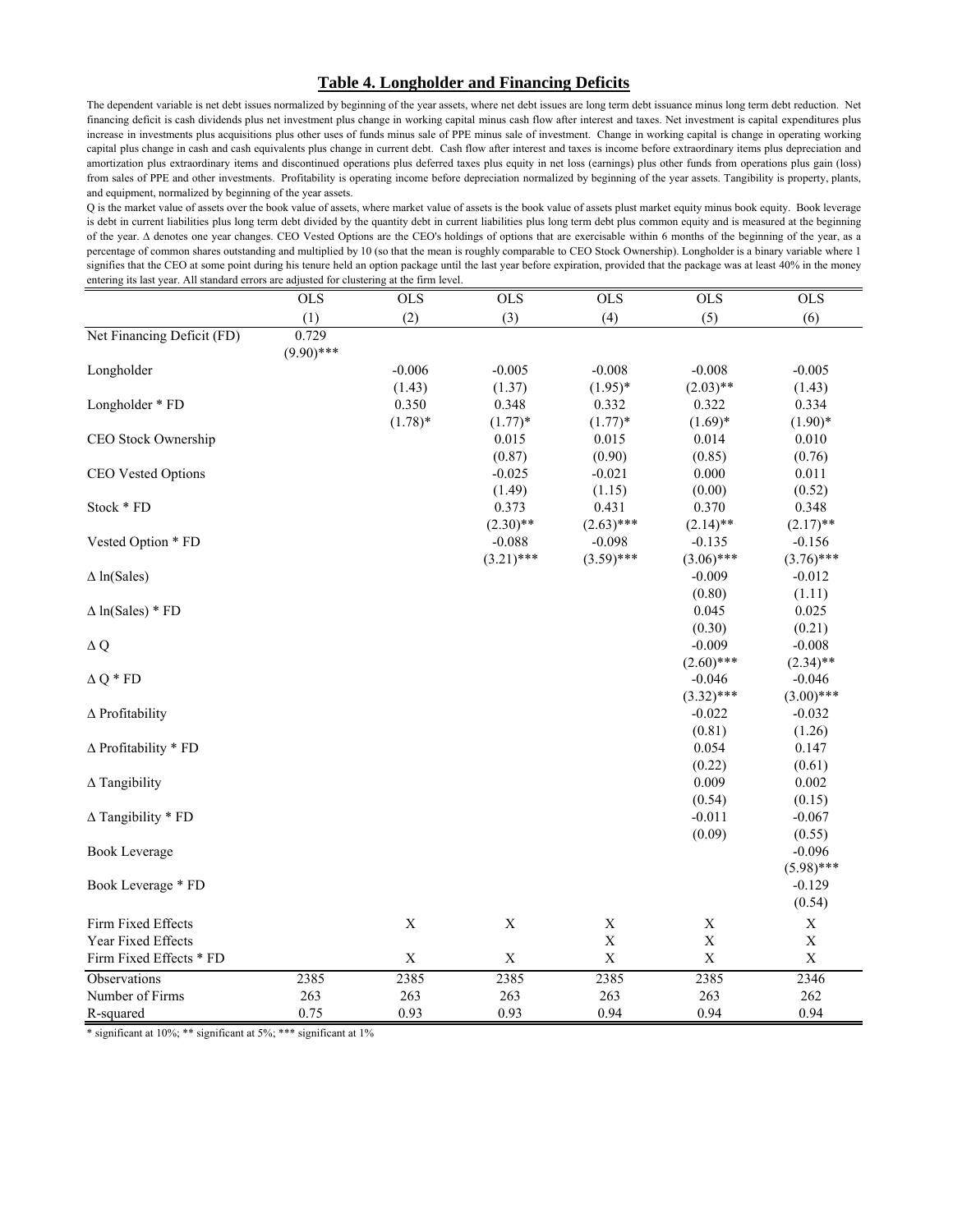# **Table 5. Overconfidence, Kink and Cash on Hand (Tobits)**

The dependent variable is the "kink" variable of Graham (2000). Kink is the amount of interest at which the marginal benefit function starts to slope down, as a proportion of actual interest expense. Longholder is a binary variable, equal to 1 if the CEO, at some point during his tenure, held an option package until the last year before expiration, provided that the package was at least 40% in the money entering its last year. CEO Stock Ownership is the percentage of company stock owned by the CEO and his immediate family at the beginning of the year. CEO Vested Options are the CEO's holdings of options that are exercisable within 6 months of the beginning of the year, as a percentage of common shares outstanding and multiplied by 10 (so that the mean is roughly comparable to CEO Stock Ownership).

No Dividend, Negative Owners' Equity, and NOL Carryforward are dummy variables, where NOL means net operating loss. ECOST is the product of (1) the standard deviation of the first difference in taxable earnings divided by assets and (2) the sum of advertising, research, and development expenses divided bysales. CYCLICAL is the standard deviation of operating earnings divided by mean assets first calculated for each firm, then averaged for each two-digit SIC code. Return on Assets is income before extraordinary items plus depreciation, divided by assets. Z-Score is 3.3 times the difference of operating income before depreciation and depreciation plus sales plus 1.4 times retained earnings plus 1.2 times working capital (balance sheet), divided by assets. Quick Ratio is the sum of cash and short-term investments and total receivables divided by total current liabilities. Current Ratio is total current assets, divided by total current liabilities.

Q-Ratio is preferred stock plus market value of common equity plus net short-term liabilities, divided by assets. R&D-to-Sales and Advertising-to-Sales are set to 0 when the numerator is missing. Industry Fixed Effects are the kink-regression industry dummies of Graham (2000); see Table 1, Panel B. Low Cash Status is a dummy variable, equal to 1 if the firm's cash stock at the beginning of the year, divided by mean industry investment, is at or below the 40th percentile in our sample. Mean industry investment is calculated separately for each year and each of 12 Fama-French industry. (See Table 1, Panel A.) All standard errors are adjusted for clustering at the firm level. The tobit regressions account for two-sided censoring of the kink variable at 0 and 8.

|                                | (1)        | (2)        | (3)          | (4)          |
|--------------------------------|------------|------------|--------------|--------------|
| Longholder                     | 1.122      | 1.256      | 0.605        | 0.852        |
|                                | $(1.75)^*$ | $(1.94)$ * | $(1.72)^*$   | $(2.25)$ **  |
| CEO Stock Ownership            |            | 3.369      | $-1.049$     | $-0.956$     |
|                                |            | (1.01)     | (0.47)       | (0.43)       |
| CEO Vested Options             |            | $-3.025$   | $-3.170$     | $-2.974$     |
|                                |            | (0.70)     | $(2.05)$ **  | $(1.91)$ *   |
| No Dividend                    |            |            | $-1.068$     | $-1.020$     |
|                                |            |            | $(3.12)$ *** | $(3.00)$ *** |
| Negative Owners' Equity        |            |            | 0.374        | 0.339        |
|                                |            |            | (0.85)       | (0.73)       |
| NOL Carryforward               |            |            | $-0.959$     | $-0.952$     |
|                                |            |            | $(3.55)$ *** | $(3.56)$ *** |
| <b>ECOST</b>                   |            |            | $-0.285$     | $-0.287$     |
|                                |            |            | $(3.71)$ *** | $(3.75)$ *** |
| <b>CYCLICAL</b>                |            |            | $-8.297$     | $-8.443$     |
|                                |            |            | (1.24)       | (1.28)       |
| Return on Assets               |            |            | 21.405       | 21.271       |
|                                |            |            | $(6.26)$ *** | $(6.33)$ *** |
| ln(Sales)                      |            |            | $-0.537$     | $-0.600$     |
|                                |            |            | $(3.33)$ *** | $(3.61)$ *** |
| Z-Score                        |            |            | 0.404        | 0.409        |
|                                |            |            | $(2.26)$ **  | $(2.38)$ **  |
| Quick Ratio                    |            |            | 0.421        | 0.344        |
|                                |            |            | (1.05)       | (0.87)       |
| Current Ratio                  |            |            | 0.597        | 0.627        |
|                                |            |            | $(1.75)^*$   | $(1.85)*$    |
| PPE-to-Assets                  |            |            | $-0.729$     | $-0.722$     |
|                                |            |            | (0.83)       | (0.82)       |
| Q-Ratio                        |            |            | 1.123        | 1.113        |
|                                |            |            | $(4.70)$ *** | $(4.69)$ *** |
| R&D-to-Sales                   |            |            | 20.527       | 20.506       |
|                                |            |            | $(2.54)$ **  | $(2.54)$ **  |
| Advertising-to-Sales           |            |            | 20.100       | 19.496       |
|                                |            |            | $(3.28)$ *** | $(3.12)$ *** |
| Low Cash Status                |            |            |              | $-0.123$     |
|                                |            |            |              | (0.59)       |
| Longholder * (Low Cash Status) |            |            |              | $-0.654$     |
|                                |            |            |              | (1.24)       |
| <b>Industry Fixed Effects</b>  |            |            | $\mathbf X$  | $\mathbf X$  |
| Observations                   | 1726       | 1726       | 1726         | 1725         |
| Number of Firms                | 189        | 189        | 189          | 189          |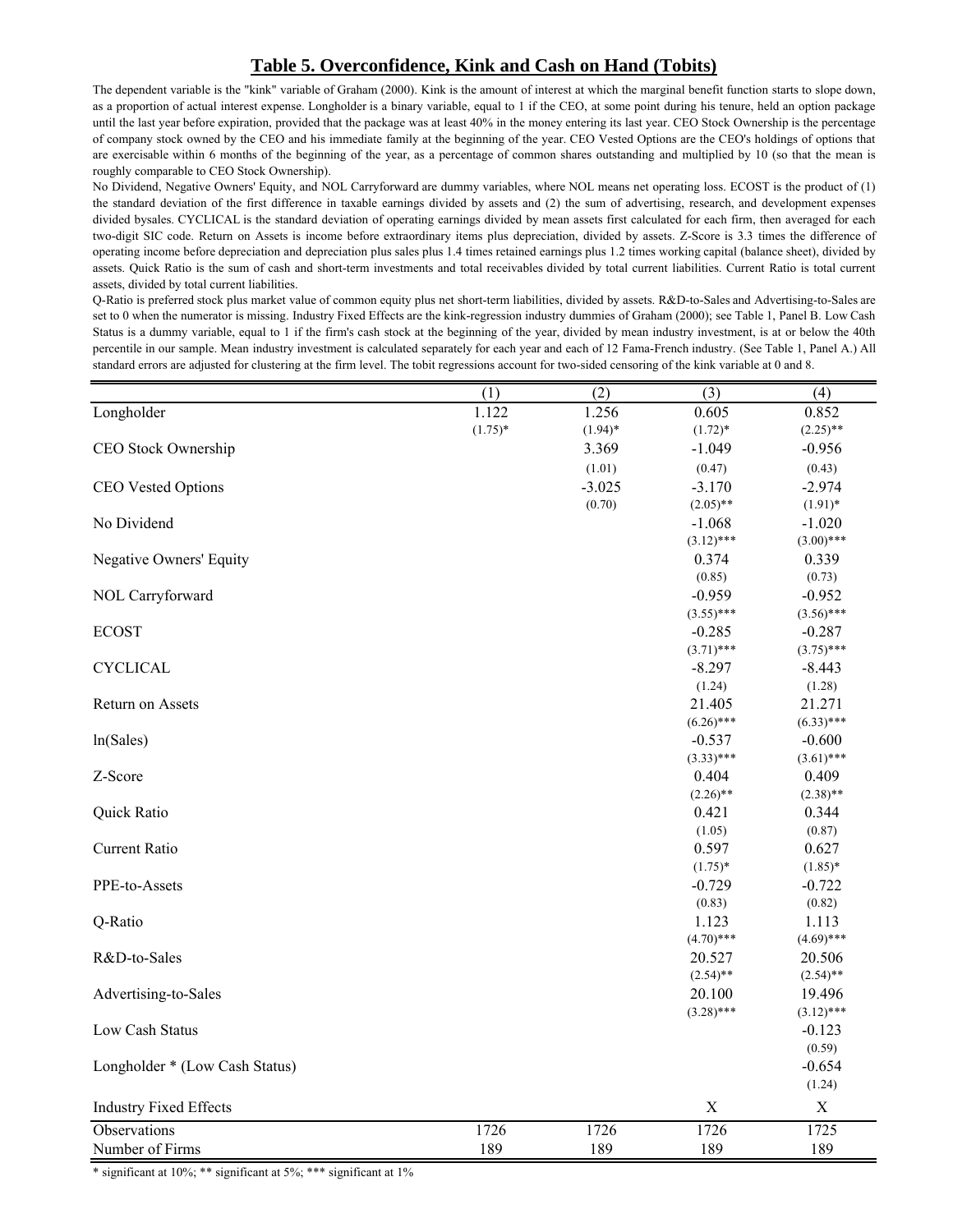# **Table 6. Overconfidence, Kink and Cash on Hand (Logits)**

The dependent variable is binary and equal to 1 when the "kink" variable of Graham (2000) is greater than 1. Kink is the amount of interest at the point where the marginal benefit function becomes downward sloping, as a proportion of actual interest expense. Longholder is a binary variable, equal to 1 if the CEO, at some point during his tenure, held an option package until the last year before expiration, provided that the package was at least 40% in the money entering its last year. CEO Stock Ownership is the percentage of company stock owned by the CEO and his immediate family at the beginning of the year. CEO Vested Options are the CEO's holdings of options that are exercisable within 6 months of the beginning of the year, as a percentage of common shares outstanding and multiplied by 10 (so that the mean is roughly comparable to CEO Stock Ownership). No Dividend, Negative Owners' Equity, and NOL Carryforward are dummy variables, where NOL means net operating loss.

ECOST is the product of (1) the standard deviation of the first difference in taxable earnings divided by assets and (2) the sum of advertising, research, and development expenses divided by sales. Return on Assets is income before extraordinary items plus depreciation, divided by assets. Z-Score is 3.3 times the difference of operating income before depreciation and depreciation plus sales plus 1.4 times retained earnings plus 1.2 times working capital (balance sheet), divided by assets. Quick Ratio is the sum of cash and short-term investments and total receivables divided by total current liabilities. Current Ratio is total current assets, divided by total current liabilities. Q-Ratio is preferred stock plus market value of common equity plus net short-term liabilities, divided by assets. R&D-to-Sales and Advertising-to-Sales are set to 0 when the numerator is missing.

CYCLICAL is the standard deviation of operating earnings divided by mean assets first calculated for each firm, then averaged across firms within two-digit SIC codes. Low Cash Status is a dummy variable and equal to 1 if the firm's cash stock at the beginning of the year, divided by mean industry investment, is at or below the 40th percentile in our sample. Mean industry investment is calculated separately for each year and each of the 12 Fama-French industries. (See Table 1, Panel A.) Industry Fixed Effects are the kink-regression industry dummies as in Graham (2000); see Table 1, Panel B. All standard errors are adjusted for clustering at the firm level.

|                                | $\overline{(1)}$ | $\overline{(2)}$ | (3)              | $\overline{(4)}$ | $\overline{(5)}$ |
|--------------------------------|------------------|------------------|------------------|------------------|------------------|
| Longholder                     | 0.606            | 0.721            | 0.552            | 0.836            | 1.116            |
|                                | (1.59)           | $(1.79)*$        | $(1.76)$ *       | $(2.04)$ **      | (1.59)           |
| CEO Stock Ownership            |                  | 2.407            | $-0.443$         | $-0.452$         | 8.318            |
|                                |                  | (0.98)           | (0.33)           | (0.34)           | $(1.64)$ *       |
| CEO Vested Option              |                  | $-2.147$         | 0.175            | 0.287            | $-4.591$         |
|                                |                  | $(1.79)*$        | (0.10)           | (0.17)           | (0.08)           |
| No Dividend                    |                  |                  | $-1.668$         | $-1.585$         | $-2.278$         |
|                                |                  |                  | $(4.87)$ ***     | $(4.76)$ ***     | $(3.29)$ ***     |
| Negative Owners' Equity        |                  |                  | $-0.310$         | $-0.145$         | 1.043            |
|                                |                  |                  | (0.54)           | (0.27)           | (1.61)           |
| NOL Carryforward               |                  |                  | $-0.689$         | $-0.700$         | $-0.516$         |
|                                |                  |                  | $(2.39)$ **      | $(2.43)$ **      | (1.16)           |
| <b>ECOST</b>                   |                  |                  | $-0.141$         | $-0.146$         | $-0.201$         |
|                                |                  |                  | (1.63)           | $(1.67)^*$       | (1.10)           |
| Return on Assets               |                  |                  | 14.752           | 14.486           | 8.496            |
|                                |                  |                  | $(3.67)$ ***     | $(3.61)$ ***     | $(1.97)$ **      |
| ln(sales)                      |                  |                  | $-0.134$         | $-0.175$         | $-1.028$         |
|                                |                  |                  | (0.70)           | (0.86)           | $(2.15)$ **      |
| Z-score                        |                  |                  | 1.176            | 1.218            | 2.605            |
|                                |                  |                  | $(3.40)$ ***     | $(3.46)$ ***     | $(2.96)$ ***     |
| Quick ratio                    |                  |                  | $-0.205$         | $-0.272$         | $-0.402$         |
|                                |                  |                  | (0.36)           | (0.47)           | (0.60)           |
| Current ratio                  |                  |                  | 0.370            | 0.407            | 0.483            |
|                                |                  |                  | (0.74)           | (0.78)           | (0.84)           |
| PPE-to-Assets                  |                  |                  | 0.338            | 0.412            | $-1.210$         |
|                                |                  |                  | (0.43)           | (0.51)           | (0.50)           |
| Q-Ratio                        |                  |                  | 0.661            | 0.683            | $-0.198$         |
| R&D-to-Sales                   |                  |                  | (1.63)           | $(1.69)*$        | (0.31)<br>24.388 |
|                                |                  |                  | 11.429<br>(1.25) | 11.364<br>(1.23) | (1.07)           |
| Advertising-to-Sales           |                  |                  | 4.004            | 3.889            | $-6.617$         |
|                                |                  |                  | (0.60)           | (0.57)           | (0.56)           |
| <b>CYCLICAL</b>                |                  |                  | 4.630            | 4.234            |                  |
|                                |                  |                  | (0.51)           | (0.47)           |                  |
| Low Cash Status                |                  |                  |                  | $-0.050$         | 0.340            |
|                                |                  |                  |                  | (0.18)           | (0.97)           |
| Longholder * (Low Cash Status) |                  |                  |                  | $-0.659$         | $-1.034$         |
|                                |                  |                  |                  | (1.26)           | (1.58)           |
| <b>Industry Fixed Effects</b>  |                  |                  | $\mathbf X$      | $\mathbf X$      |                  |
| Firm Fixed Effects             |                  |                  |                  |                  | $\mathbf X$      |
|                                |                  |                  |                  |                  |                  |
| Observations                   | 1726             | 1726             | 1726             | 1725             | 745              |
| Number of Firms                | 189              | 189              | 189              | 189              | 75               |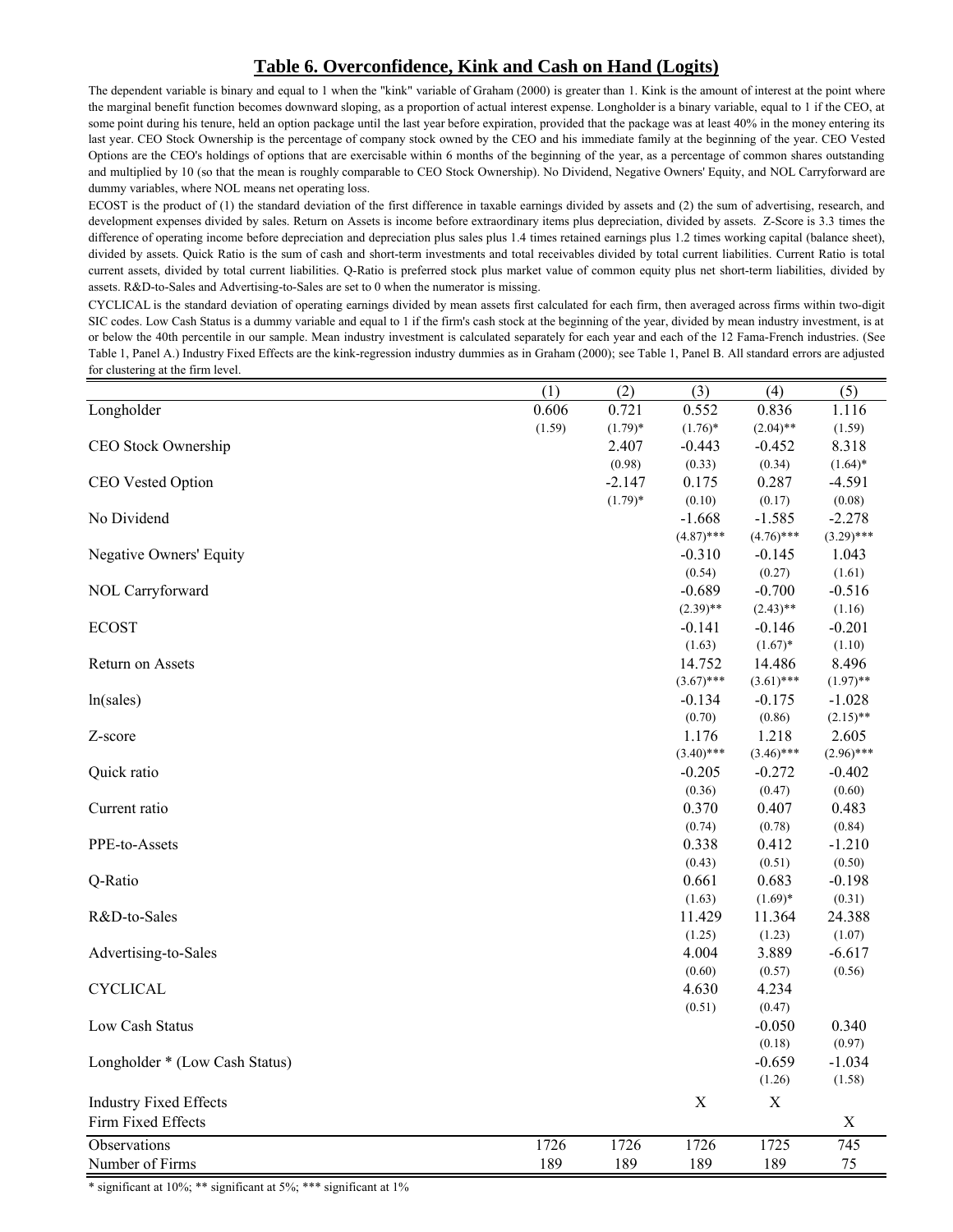**Table 7. Distribution of Longholder CEOs' Net Equity Issues by Kink**

The sample is all firm years in which Longholder equals 1. Longholder is a binary variable where 1 signifies that the CEO at some point during his tenure held an option package until the last year before expiration, provided that the package was at least 40% in the money entering its last year. Kink (Graham (2000)) is the amount of interest at the point where the marginal benefit function becomes downward sloping, as a proportion of actual interest expense. Net equity issues are sales of common stock minus stock repurchases and are normalized by beginning of the year assets.

|                           | Kink $\leq$ 1 | $1 <$ Kink $\leq$ 3 | $3 <$ Kink $\leq 7$ | Kink $\geq 8$ |
|---------------------------|---------------|---------------------|---------------------|---------------|
| 10th percentile           | $-0.00834$    | $-0.02923$          | $-0.02668$          | $-0.05162$    |
| 25th percentile           | 0.0000        | $-0.00003$          | $-0.01055$          | $-0.01286$    |
| 50th percentile           | 0.00544       | 0.00180             | 0.0000              | 0.0000        |
| 75th percentile           | 0.04148       | 0.00629             | 0.00348             | 0.00794       |
| 90th percentile           | 0.09536       | 0.01733             | 0.02928             | 0.01685       |
|                           |               |                     |                     |               |
| <b>Observations</b>       | 37            | 110                 | 111                 | 96            |
| Mean                      | 0.02869       | 0.00600             | 0.00497             | 0.00352       |
| <b>Standard Deviation</b> | 0.06086       | 0.05291             | 0.08199             | 0.09174       |